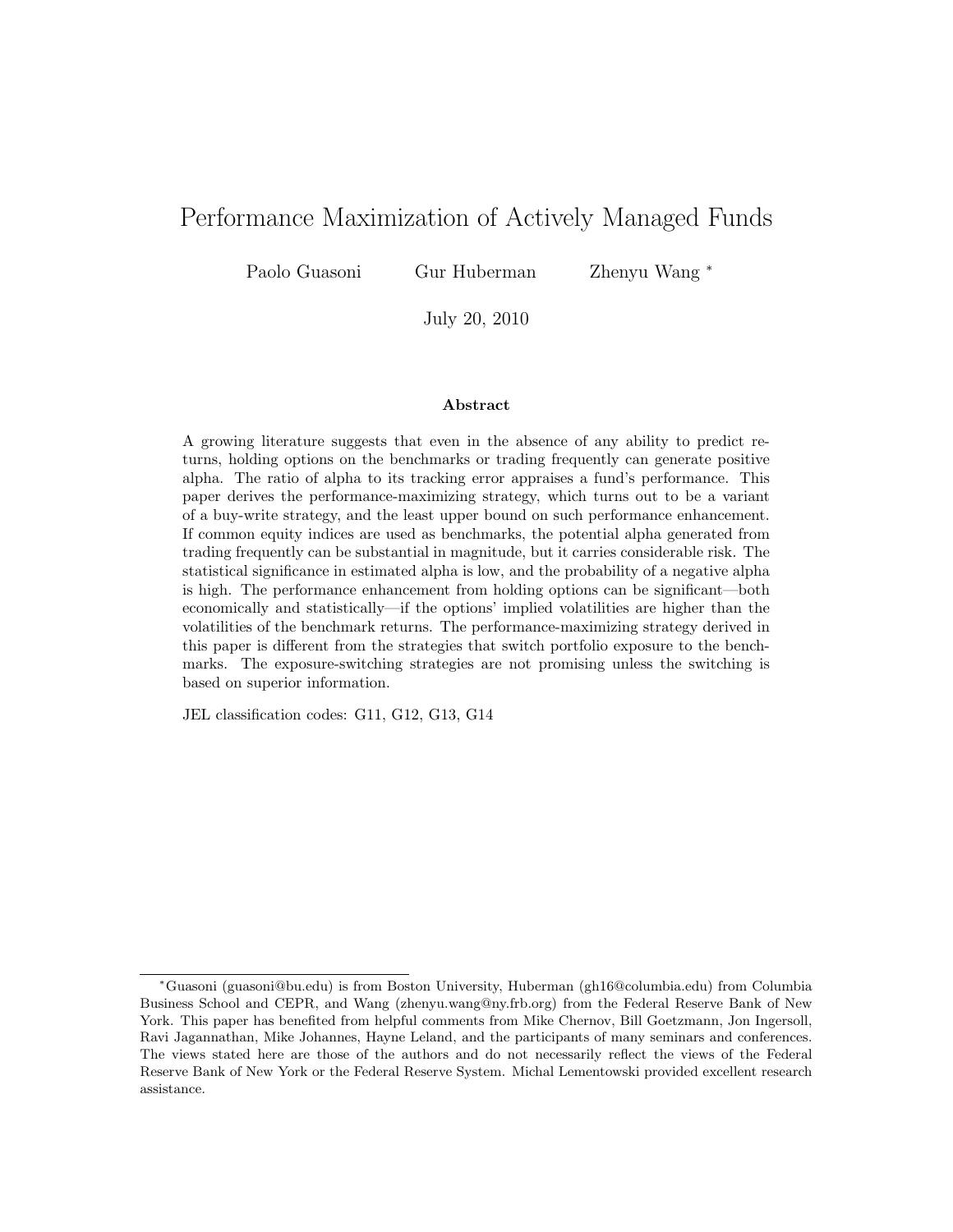### Performance Maximization of Actively Managed Funds

#### Abstract

A growing literature suggests that even in the absence of any ability to predict returns, holding options on the benchmarks or trading frequently can generate positive alpha. The ratio of alpha to its tracking error appraises a fund's performance. This paper derives the performance-maximizing strategy, which turns out to be a variant of a buy-write strategy, and the least upper bound on such performance enhancement. If common equity indices are used as benchmarks, the potential alpha generated from trading frequently can be substantial in magnitude, but it carries considerable risk. The statistical significance in estimated alpha is low, and the probability of a negative alpha is high. The performance enhancement from holding options can be significant—both economically and statistically—if the options' implied volatilities are higher than the volatilities of the benchmark returns. The performance-maximizing strategy derived in this paper is different from the strategies that switch portfolio exposure to the benchmarks. The exposure-switching strategies are not promising unless the switching is based on superior information.

JEL classification codes: G11, G12, G13, G14

## Contents

| 1.           | Introduction                                                                                                                                                 | $\mathbf{1}$   |
|--------------|--------------------------------------------------------------------------------------------------------------------------------------------------------------|----------------|
| $\mathbf{2}$ | <b>Performance Maximization</b>                                                                                                                              | $\overline{4}$ |
|              | The optimization problem and its solution $\ldots \ldots \ldots \ldots \ldots \ldots \ldots \ldots \ldots$<br>2.1                                            | $\overline{4}$ |
|              | 2.2                                                                                                                                                          | 9              |
| 3            | Maximal Performance in a Complete Market                                                                                                                     | 10             |
|              | Theoretical results $\ldots$ , $\ldots$ , $\ldots$ , $\ldots$ , $\ldots$ , $\ldots$ , $\ldots$ , $\ldots$ , $\ldots$ , $\ldots$ , $\ldots$ , $\ldots$<br>3.1 | 10             |
|              | 3.2                                                                                                                                                          | 13             |
| 4            | Performance Enhancement through Option Writing                                                                                                               | 15             |
|              | When physical and implied volatilities coincide $\ldots$ , , , , ,<br>4.1                                                                                    | 16             |
|              | When physical and implied volatilities differ $\dots \dots \dots \dots \dots \dots \dots \dots \dots$<br>4.2                                                 | 19             |
| 5            | Exposure-switching strategies                                                                                                                                | 22             |
|              | With Fixed Observation Interval<br>5.1                                                                                                                       | 22             |
|              | 5.2                                                                                                                                                          | 23             |
| 6            | <b>Concluding Remarks</b>                                                                                                                                    | 26             |
|              | A Appendix                                                                                                                                                   | 28             |
|              |                                                                                                                                                              | 28             |
|              |                                                                                                                                                              | 29             |
|              |                                                                                                                                                              | 29             |
|              |                                                                                                                                                              | 29             |
|              | A.5                                                                                                                                                          | 30             |
|              |                                                                                                                                                              | 33             |
|              | <b>B</b> Tables and Figures                                                                                                                                  | 37             |
|              | B.1                                                                                                                                                          | 37             |
|              | B.2                                                                                                                                                          | 43             |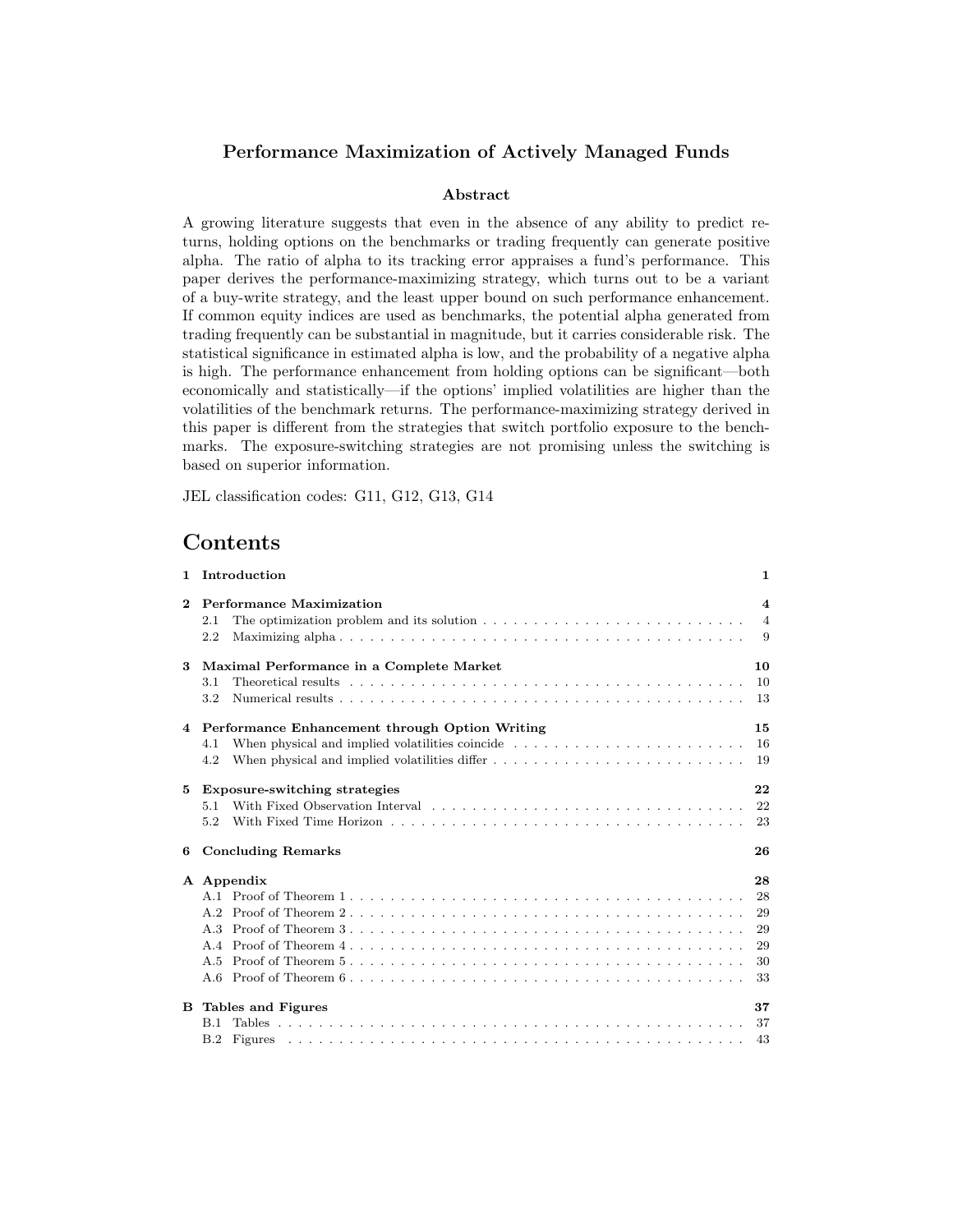## 1 Introduction

Since Jensen's  $(1968)$  seminal work, there is a growing literature<sup>1</sup> that questions whether a positive alpha does in fact imply a manager's ability to select assets by predicting returns. A number of researchers<sup>2</sup> answer the question by pointing out, through simulation and examples, that by investing in options, managers can generate a positive alpha relative to a benchmark even if they cannot predict returns. However, up to this point the answers to the question have been ad hoc, leaving the literature unclear about the magnitude of alpha that can be achieved by trading frequently or holding derivative securities and the risk involved with the alpha enhancement strategy.

This paper delivers the theoretical answer to the question by deriving the explicit formulas for the trading strategy that maximizes alpha, controlling for the risk. This alphamaximizing strategy is shown to be a variant of a buy-write strategy, which can be implemented by taking long positions in the benchmark assets and writing options on them. If common equity indices are used as benchmarks and derivative securities are priced as in the Black-Scholes model, the potential alpha generated from trading frequently or holding options can be substantial, consistent with the numerical experiments reported in the literature.

Such alpha generating strategies, however, carries such a huge risk that the generated alpha is statistically insignificant and that the probability of negative alpha is close to one half. In this sense, the manager's ability to generate superior performance from trading frequently or holding derivatives is by and large difficult under the Black-Scholes model. In contrast, it is easier for him to be successful, even in the absence of superior information, when the implied volatility of derivative securities is higher than the volatility of the underlying benchmark securities. These results provide the theoretical implications on alpha of allowing a manager to trade while being evaluated with respect to a buy-and-hold portfolio of the given benchmark.

The starting point is the consideration of a set of risky securities a fund manager can trade. The manager aims to, and often claims to deliver superior performance. Clients, potential clients and academics evaluate such claims based on a set of benchmark assets, which are available to the public, including the managers' clients and potential clients. The challenge is to evaluate the fund's return by asking: Could it be obtained from a portfolio of the benchmark assets? If not, what is the increment of the evaluated return relative to the return available in the benchmark space? How likely is the increment strictly positive?

<sup>&</sup>lt;sup>1</sup>The literature can be traced back to Dybvig and Ingersoll (1982), Grinblatt and Titman (1989) and Glosten and Jagannathan (1994).

<sup>&</sup>lt;sup>2</sup>See Lo (2001), Hill et al. (2006), Goetzmann et al. (2007).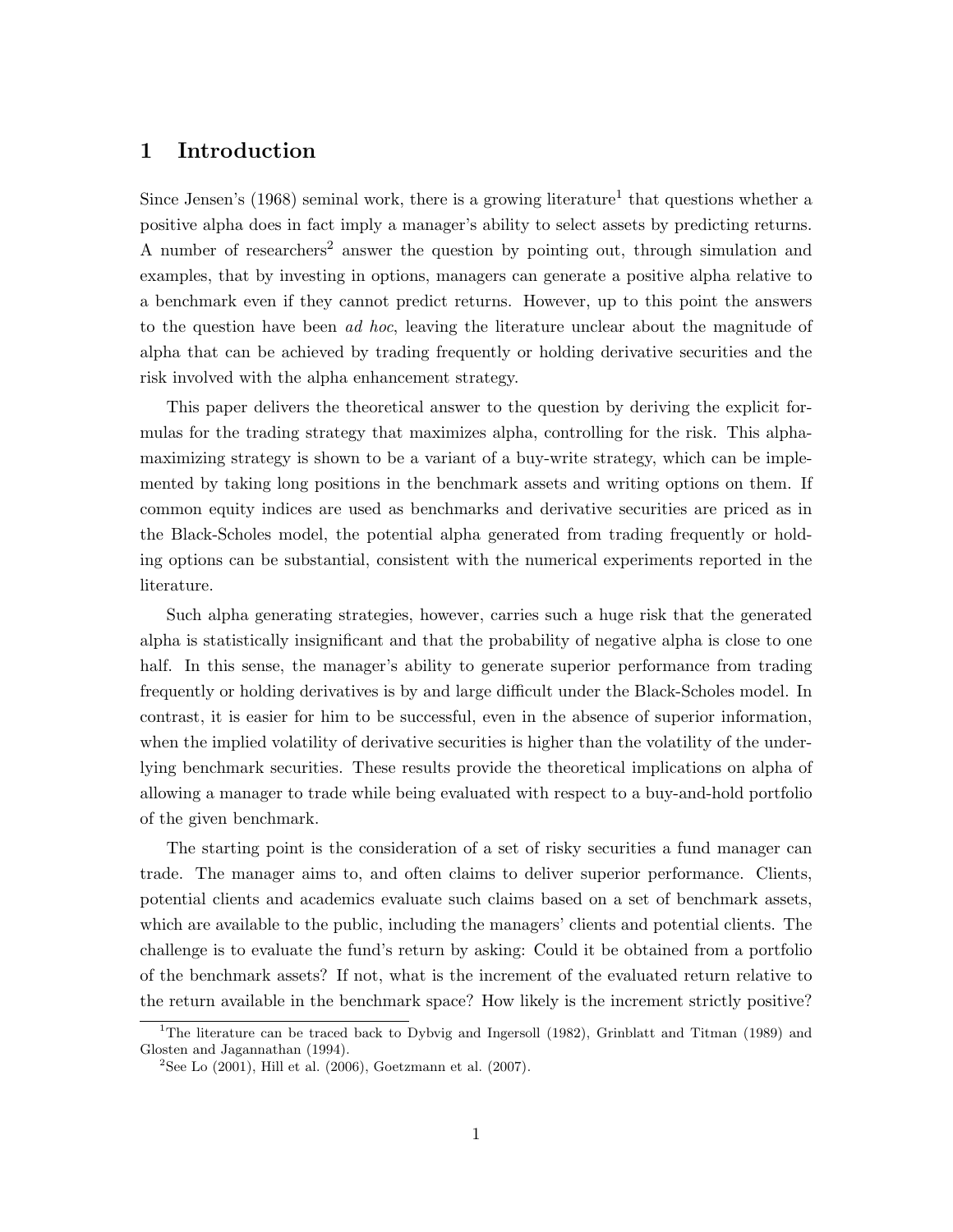The increment is labeled as alpha. This measure of performance is widely implemented in practice, and financial information services report alpha for securities and funds. Some hedge funds have even included the word "alpha" as part of their names.

If the manager delivers a series of returns which are on average higher than those obtainable from the benchmark assets, the evaluator may infer that the manager can outperform the benchmark. The attribution of such out-performance to superior information, however, may be premature because there are at least four sources for the manager's access to a larger space of payoffs than the space of the benchmarks. First, the manager can predict the returns of the benchmark assets and can choose portfolio weights to reflect his predictions. Second, the manager may trade securities with payoffs outside the benchmark space. Third, the manager may trade derivatives of the benchmark assets. Fourth, the manager may trade the benchmark assets more frequently than the evaluator observes the returns.

The last two sources only give the appearance of superior performance because they do not depend on the manager's access to superior information. The two sources are in fact equivalent if derivative securities are redundant assets and their payoffs can be replicated by judiciously trading the underlying assets. Black and Scholes (1973) and Merton (1973) point out the equivalence between the payoff on derivatives and on such rule-based trading. Following the literature, this paper refers to rule-based trading designed to replicate a derivative payoff as delta trading.

The specific building blocks of the performance evaluation mechanism studied here are familiar. The evaluator decomposes the fund's return into two parts—the return's linear projection on the benchmarks and the incremental return orthogonal to the benchmarks. The expectation of the incremental return is alpha, representing the portion of the expected return that is not attainable by passive investment strategies in the benchmarks. The tracking error, which is the standard deviation of the incremental return, measures the uncertainty of alpha.

The resulting ratio of alpha to the tracking error is typically referred to as the appraisal ratio. A high appraisal ratio is interpreted as superior performance because it indicates a large probability of a positive return after subtracting financing costs and neutralizing the risks associated with the benchmarks. Maximizing the appraisal ratio is necessary for maximizing the Sharpe ratio, a widely used measure of fund performance. For a hedge fund, the appraisal ratio of the fund is itself the Sharpe ratio of the hedged position that neutralizes the benchmark risk. In statistical analysis of the portfolio's performance, the appraisal ratio is the asymptotic  $t$  statistic of the estimated alpha.

Sharpe ratios and appraisal ratios are important in practice. Nonetheless, within a fund class, e.g., large cap long-only US equity, it is common to compare fund performance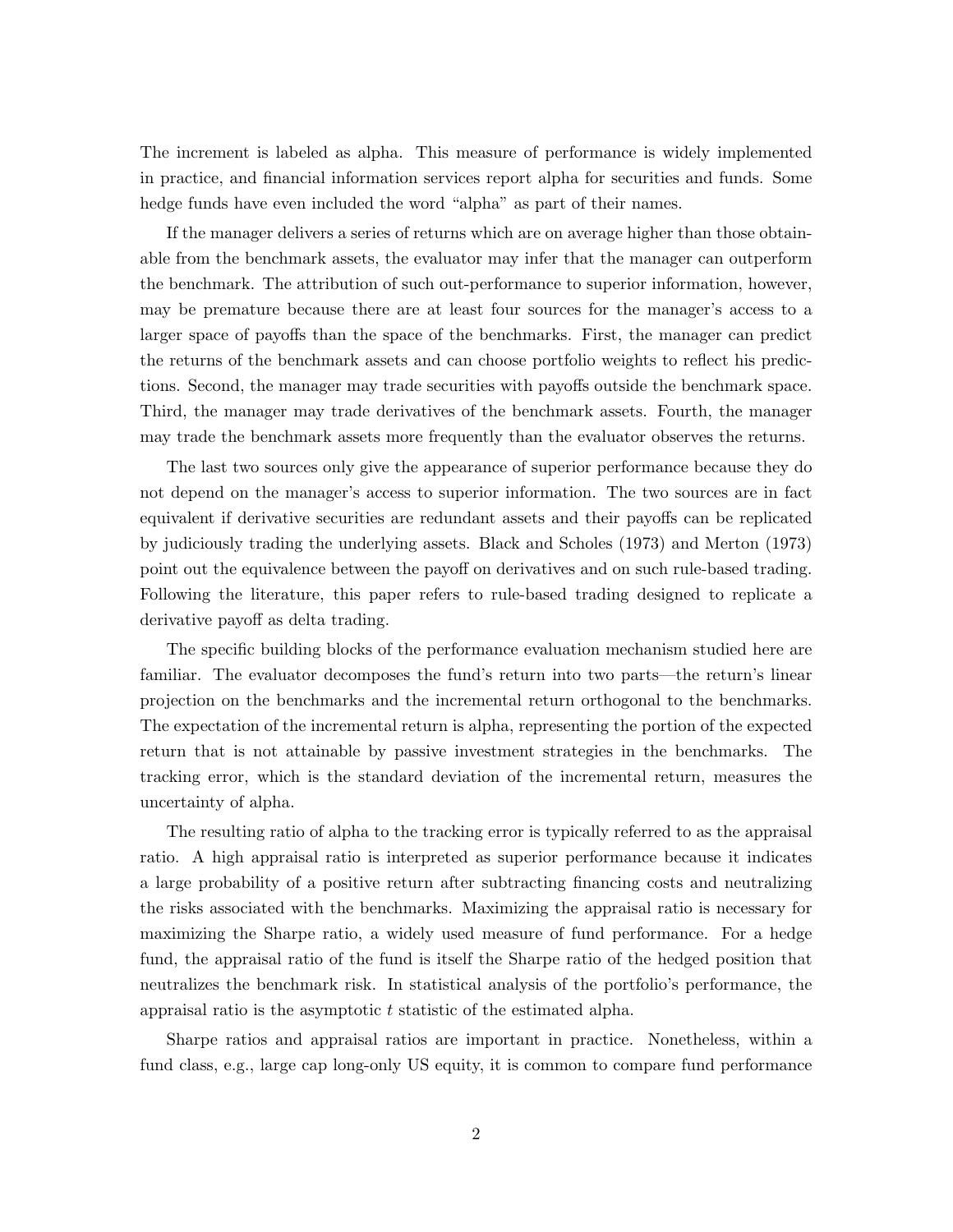according to the funds' alpha rather than consider their appraisal ratios. This practice is reasonable when the leverage is similar across the compared funds. (e.g., zero leverage in the large cap long-only US equity.) This practice is less reasonable when comparing funds with different leverage or different sets of underlying assets (and therefore different benchmarks and tracking errors). Then attention naturally turns to the Sharpe ratio.

This paper derives the best appraisal ratio (and thus the best asymptotic  $t$  statistic of alpha) a manager can obtain. Section 2 sets up the general problem and describes the benchmark space used by the evaluator and the payoff space accessible to the manager. The fundamental results are in Theorem 1: as the number of payoff observations becomes large, (i) the maximal appraisal ratio is the safe return times the norm of the difference of the pricing kernels of the two spaces, and (ii) the maximal appraisal ratio is achieved by a payoff which can be described as a function of the pricing kernels. This section also discusses how constraints on the tracking error or on leverage transform an upper bound on the appraisal ratio into an upper bound on alpha.

A novelty of the paper is in its examination of a complete market with multiple benchmark assets. Section 3 gives a simple formula of the optimal appraisal ratio in terms of the moments of the benchmark assets (Theorem 2). The subsequent discussion shows that trading derivatives on the benchmark assets will deliver only a small improvement of the Sharpe ratio and will take thousands of monthly observations to produce a statistically significant alpha. Alpha can however be substantial in magnitude and become statistically significant when less frequent observations or a larger benchmark space are considered (e.g., by including certain additional factors).

Another novelty of the paper is in its examination of the optimal trading strategies. Section 4 establishes that in the case of a single benchmark asset, the strategy that maximizes the appraisal ratio and alpha consists of holding the benchmark and writing out-of-the money options on it. Under the assumption that the Black-Scholes model governs option pricing, the best strategy still delivers low values of the appraisal ratio if the parameters are estimated from the equity indices (Theorem 3). These low values of the appraisal ratio are in contrast with the practical experience in which holding the S&P 500 and writing atthe-money call options on it has delivered economically and statistically significant alphas. Theorem 4 offers a reconciliation of the contradiction by showing that the optimal appraisal ratio is high if options are not redundant assets and are priced at an implied volatility that is higher than the volatilities of the benchmark assets.

Since alpha is measured by a linear projection of a managed fund's return onto benchmark space, it is natural to speculate that varying the fund's exposure to the benchmark can cause the fund's return to fall outside the linear space of the benchmarks and consequently create a positive alpha. Section 5 considers the performance of the benchmark-exposure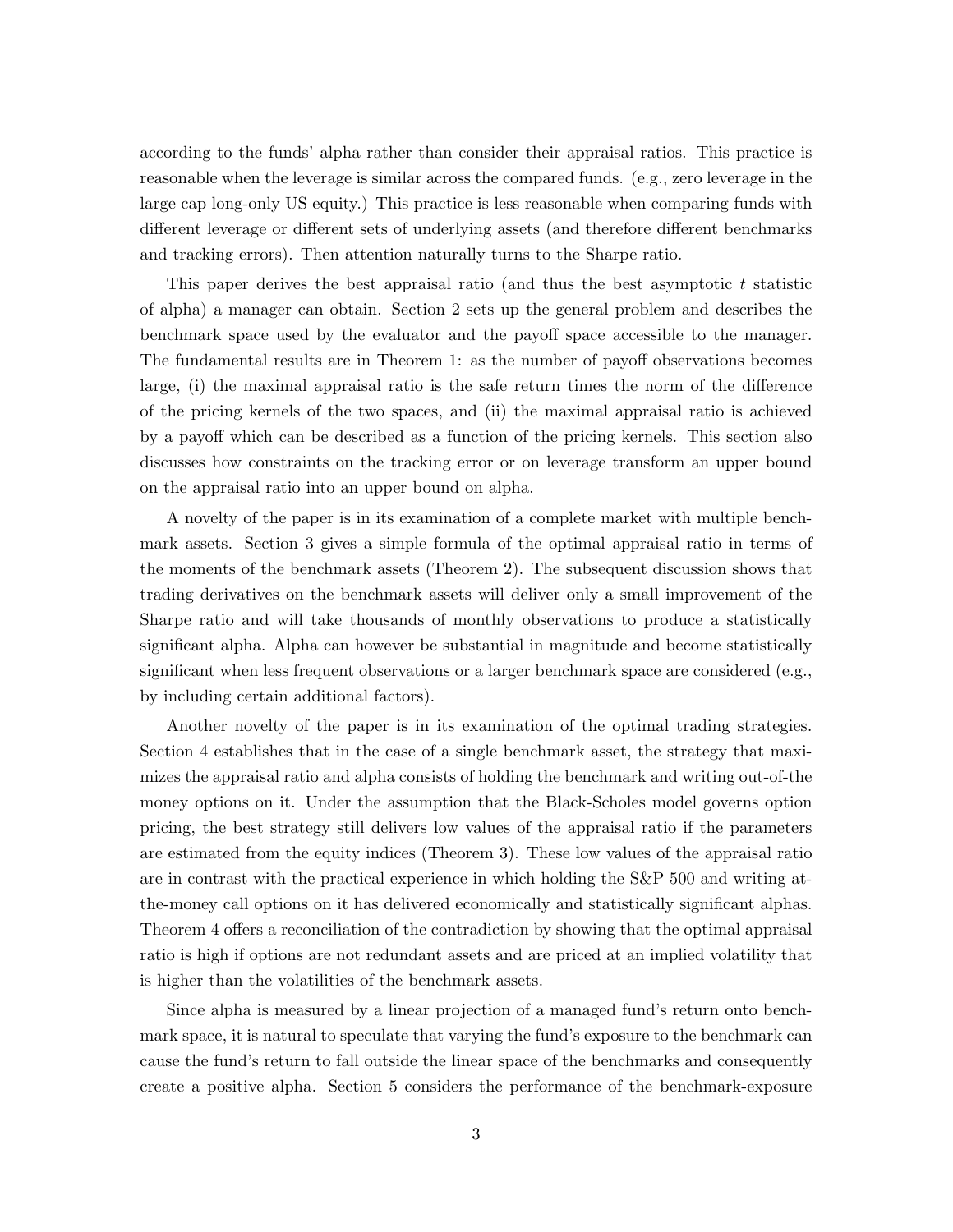switching schemes. Theorem 5 shows that if the observation interval is fixed but the number of observation is large, then exposure-switching strategies deliver lower appraisal ratios than those covered in Theorem 1. Theorem 6 offers an asymptotic upper bound on the expected alpha if the time horizon is fixed but the observation interval converges to zero. Theorems 5 and 6 together demonstrate that benchmark-exposure switching schemes can produce positive alpha, but they do not deliver the maximal alpha in Theorems 1 and 2. Especially, Theorem 6 suggests that the expected alpha generated by switching schemes deteriorates with the time horizon.

Section 6 concludes with a discussion of the past and future research in this area.

## 2 Performance Maximization

In practice, a fund manager who is evaluated by his fund's performance relative to an index can hold the index and write options on it. (The S&P 500, Nasdaq 100 and Russell 2000 indices are examples of indices on which options can easily be written.) The intuition for the consequent payoff is illustrated in Figure 1, which is reprinted from Wang and Zhang (2003). If the fund is fully invested in the index, the fund return (the dashed line) is a linear function of the market return with zero intercept. If the manager writes call options on the index and invests the proceeds in the safe asset, the fund return (the dotted-dashed line) is a nonlinear function of the market return. If the fund consists of a long position in the index and a short position in the options, the fund return (the thick line) has a nonzero alpha in the regression of the fund's excess return on the excess return of the index (the dotted line).

This demonstration of the possibility of generating alpha is neither an algorithm which generates the highest possible alpha nor a proof that the highest appraisal ratio can be generated in this way. The first subsection introduces the paper's basic framework, which to a large extent Theorem 1 captures. Theorem 1 is general and to study special cases in later sections, further assumptions are made. The second subsection applies Theorem 1 to trading strategies that have been studied in the literature and shows them to be less attractive than it had been argued.

### 2.1 The optimization problem and its solution

The excess return  $r_x$  on an actively managed fund is evaluated against a vector of excess returns  $r_m = (r_1, \dots, r_k)'$  on k benchmark assets. The period during which the fund is evaluated is from time 0 to time T. Let  $\Delta t$ ,  $2\Delta t$ ,  $\cdots$ ,  $n\Delta t$ , where  $n\Delta t = T$ , be the equallyspaced time grid on which the evaluator observes the returns. Denote by  $r_{xi}$  and  $r_{mi}$  the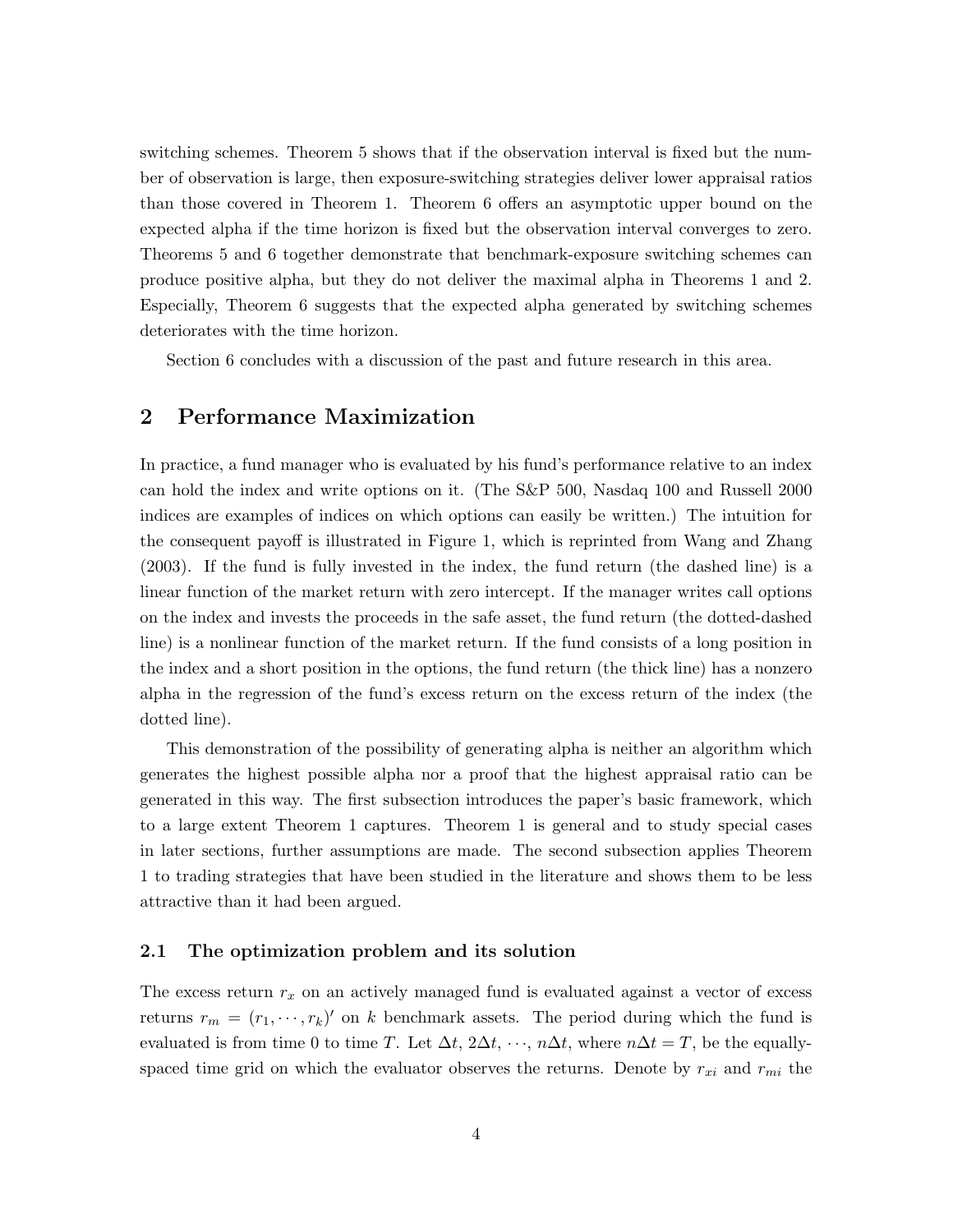observed excess returns on the fund and the benchmarks, respectively, over the time interval from  $(i-1)\Delta t$  to  $i\Delta t$ . The regression of the excess fund returns on the excess benchmark returns is

$$
r_{xi} = \alpha + r'_{mi}\beta + \epsilon_i \t\t(1)
$$

where the intercept  $\alpha$  and the vector of slope coefficients  $\beta$  satisfy

$$
\alpha = E[r_x - r'_m \beta] \tag{2}
$$

$$
\beta = (\text{var}(r_m))^{-1} \text{cov}(r_m, r_x) . \tag{3}
$$

After hedging out the risk associated with the benchmarks by adding a short position of  $\beta$  in the benchmark assets, the return of the hedged position is,  $r_x - r'_m \beta$ , its expectation is  $\alpha$ , and its tracking error is  $\sqrt{\text{var}(r_x - r'_m \beta)}$ . The appraisal ratio of the hedged position is its Sharpe ratio: the ratio of alpha to its tracking error. It is

$$
APR = \frac{\alpha}{\sqrt{\text{var}(r_x - r'_m \beta)}}.
$$
\n(4)

A high appraisal ratio indicates high profitability for the hedged position. The appraisal ratio is also the asymptotic t statistic of alpha—the limit of the t statistic multiplied by the square-root of the number of observations in the ordinary least-square (OLS) regression (1). Thus, a high appraisal ratio is associated with a high t statistic of alpha in that regression.

The manager of the fund who seeks to maximize the appraisal ratio should have a trading strategy such that the fund return  $r_x$  solves the following maximization problem:

$$
\max_{x} \frac{E[r_x - r'_m \beta]}{\sqrt{\text{var}(r_x - r'_m \beta)}}.
$$
\n(5)

The maximization problem captures the tradeoff the portfolio manager faces: to maximize the appraisal ratio, the return should have not only a high alpha but also a low tracking error (i.e., a low standard deviation of the residual return).

Before presenting the solution to the maximization problem, it is necessary to describe the payoff space and the pricing function. The space of payoffs attainable by the manager in a given period by trading in the securities available to him, denoted by  $X_a$ , is the *attainable* space. The payoffs are assumed to have finite second moments, that is  $X_a \subset L^2(P,\Omega)$ , where  $\Omega$  is a sample space and P is a probability measure, and  $L^2(P,\Omega)$  is the set of all measurable functions with second moments. For any  $x \in L^2(P, \Omega)$ , the square-root of its second moment is the norm of x, denoted by  $||x|| = E[x^2]^{1/2}$ . The assumption of finite second moment is a minimal requirement to ensure that the sample estimates of linear regressions converge to their population counterparts.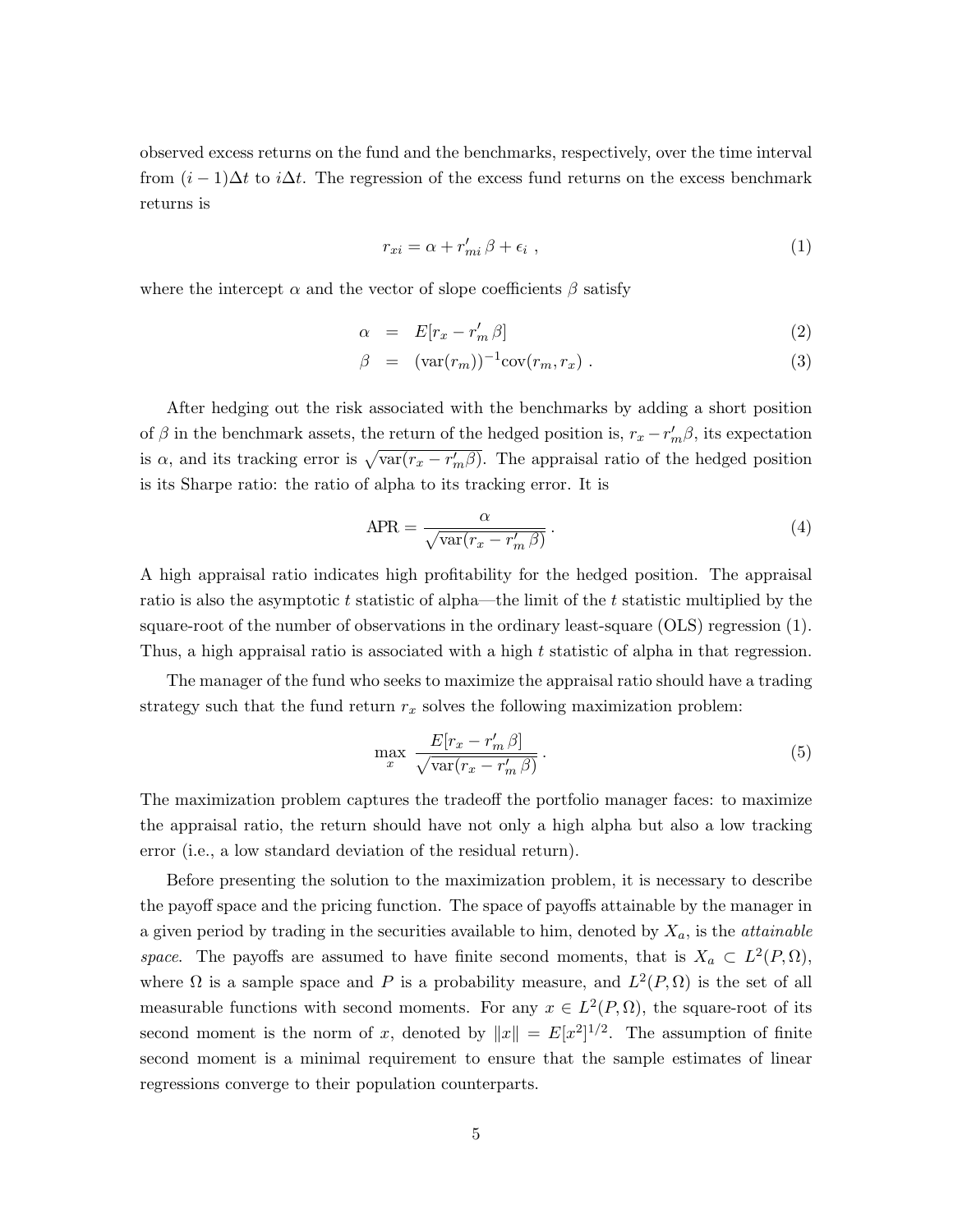The assumptions on the attainable space are standard and flexible, allowing the market to be incomplete because the space  $X_a$  is allowed to be a strict subset of  $L^2(P,\Omega)$ . The dimension of  $X_a$  may be infinite. This is important because a payoff space that contains options with infinitely many strike prices and maturities has an infinite dimension. The only restriction is the linearity of the payoff space, which excludes the presence of constraints or frictions that a fund manager may face in the market.

The linear space of payoffs spanned by the benchmark assets, denoted by  $X_b$ , is the benchmark space. The number of benchmark assets is typically small and the dimension of  $X_b$  is assumed to be  $k+1$ . Let  $\{x_j\}_{j=0,\dots,k}$  be the payoffs of the  $k+1$  independent assets that span  $X_b$ . For simplicity and practical applications, the first benchmark payoff  $x_0$  is assumed to be the constant payoff of a safe asset. If the payoffs in  $X_b$  do not exhaust the set of payoffs attainable by the manager, then  $X_b$  is a strict subset of  $X_a$ . A fund has abnormal return relative to the benchmarks if and only if its return or payoff falls outside the benchmark space.

Let  $v : X_a \mapsto \Re$  be the pricing function, where  $\Re$  is the set of real numbers. Assume that the law of one price holds, and thus v is linear. A stochastic discount factor for  $X_a$  is a random variable  $m \in L^2(P, \Omega)$  such that  $v(x) = E[xm]$  for all  $x \in X_a$ . Denote the set of all stochastic discount factors for  $X_a$  by  $M_a$ . By the Riesz representation theorem, there exists some  $m_a \in X_a$  such that  $v(x) = E[xm_a]$  for all  $x \in X_a$ , i.e.,  $m_a \in X_a \cap M_a$ . It follows that  $m_a$  has the smallest norm among all the stochastic discount factors in  $M_a$  (see chapter V of Riesz and Sz.-Nagy (1955)). Since the price function also applies to the set of benchmark assets, the set of the stochastic discount factors for  $X_b$  is  $M_b = \{m \in L^2(P, \Omega) : v(x) =$  $E[mx]$  for all  $x \in X_b$ , and there exists a smallest-norm discount factor  $m_b \in X_b \cap M_b$ .

A trading strategy of the fund corresponds to a payoff  $x \in X_a$ . To obtain excess returns, assume that the payoff of the safe asset is  $x_0 = 1$  and its price is  $v(1) > 0$ . The return on the safe asset is  $R_0 = 1/v(1)$ . The excess return on the fund is  $r_x = x - v(x)R_0$ , and the excess return on the jth benchmark is  $r_j = x_j - v(x_j)R_0$  (for  $j = 1, \dots, k$ ). Let  $r_m = (r_1, \dots, r_k)'$ . Based on the observations of  $(r_x, r'_m)$  over n time intervals of equal length, the sample estimates of alpha (denoted by  $\hat{\alpha}_n$ ) and appraisal ratio (denoted by  $APR_n$ ) are obtained in the OLS regression (1). The sample estimate of the appraisal ratio is in fact the t statistic of  $\hat{\alpha}_n$  multiplied by  $\sqrt{n}$ . As  $n \to \infty$ , the sample estimate converges to their population counterparts, i.e.,  $\lim \hat{\alpha}_n = \alpha$  and  $\lim \widehat{APR}_n = APR$ , where  $\alpha$  and  $APR$ are defined in equations (2) and (4), respectively. The alpha and appraisal ratio depend on the fund's strategy x, and are denoted by  $\alpha(x)$  and APR $(x)$ .

The optimization problem is to find a strategy  $x \in X_a$  that maximizes APR(x). The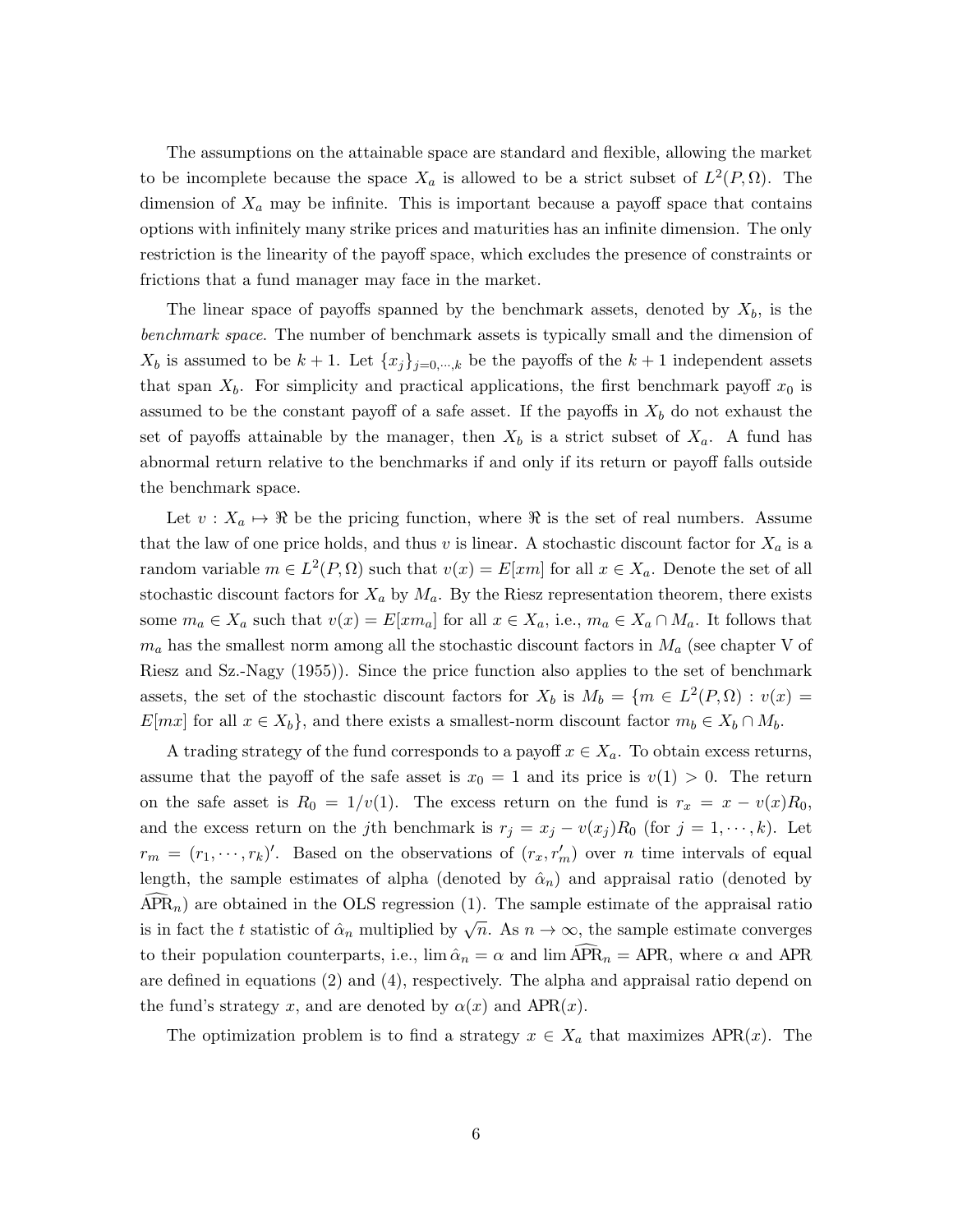maximal appraisal ratio is denoted by

$$
APR_{\text{max}} = \max\{APR(x) : x \in X_a\}.
$$
\n(6)

The solution to the optimization problem (6) is similar in spirit to the construction of the mean-variance frontier in Hansen and Richard (1987) and Huberman and Kandel (1987), starting with the observation that any payoff can be decomposed into three components with uncorrelated payoffs. The first component accounts for beta and is alpha-neutral; the second one accounts for alpha and is beta-neutral; the third component is alpha- and beta-neutral and only adds variance. Therefore the best tradeoff between alpha and the variance of the regression residual is achieved for those returns in which only the first two components are present. The solution to (6) is characterized in the following theorem.

**Theorem 1** The alpha of any payoff  $x \in X_a$  is:

$$
\alpha(x) = R_0 E[r_x(m_b - m_a)]. \tag{7}
$$

The maximal appraisal ratio over all the payoffs in  $X_a$  is

$$
APR_{\text{max}} = R_0 \|m_b - m_a\| \tag{8}
$$

and the maximum is achieved for any payoff  $x$  of the form:

$$
x = z + \theta(m_b - m_a) \tag{9}
$$

for some  $z \in X_b$  and  $\theta > 0$ .

The proofs of the theorems are relegated to the Appendix.

Theorem 1 is closely linked to earlier analyses of payoff spaces. This should not surprise a reader familiar with the interpretation of asset payoffs as elements of Hilbert spaces. Numerous papers have studied asset payoffs in that context. The closest earlier pieces appear to be Chamberlain and Rothschild (1983), Hansen and Richard (1987), and Hansen and Jagannathan (1991, 1997).

Hansen and Jagannathan (1997) apply the properties of  $L^2$  norms to the comparison of asset-pricing models. The right-hand side of equation (8) is the product of  $R_0$  and the  $L^2$ norm of  $m_b - m_a$ ; the latter term can also be interpreted as the Hansen and Jagannathan's (HJ) distance of  $m_b$  from the set of discount factors that price all payoffs in  $X_a$ . The HJ distance is

$$
\delta = \min \{ \| m_b - m \| : m \in M_a \}.
$$
\n(10)

Any discount factor  $m \in M_a$  can be written as  $m = m_a + (m - m_a)$  with  $E[(m - m_a)x] = 0$ for all  $x \in X_a$ . It follows from  $m_b - m_a \in X_a$  that

$$
||m_b - m||^2 = ||m_b - m_a||^2 + ||m - m_a||^2.
$$
 (11)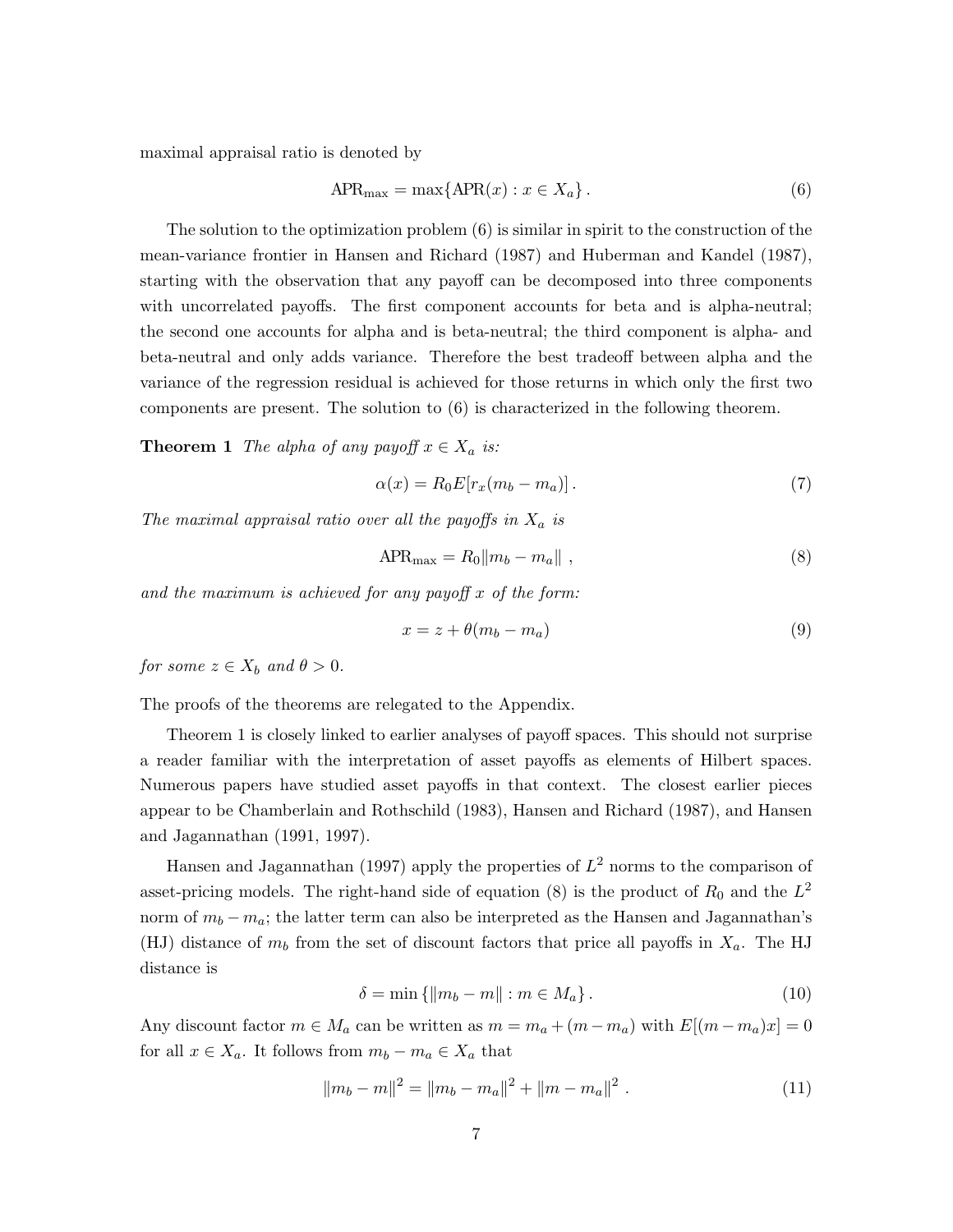The minimum of  $\|m_b - m\|$  over  $m \in M_a$  is achieved when  $\|m - m_a\| = 0$ , and thus  $APR<sub>max</sub> = R<sub>0</sub> \delta$ . In this interpretation,  $m<sub>b</sub>$  is understood as a given asset-pricing model, and  $\delta$  measures the misspecification of the model.

The maximal appraisal ratio is related to the variance bounds derived by Hansen and Jagannathan (1991). With  $R_0$  denoting the safe rate, equation (8) reduces to:

$$
APR_{\max} = R_0 \sqrt{\text{var}(m_a) - \text{var}(m_b)}\tag{12}
$$

because  $E[m_b m_a] = ||m_b||^2$  and  $E[m_b] = E[m_a] = 1/R_0$ . According to Hansen and Jagannathan, var $(m_a)$  is the greatest lower bound of the variance of the stochastic discount factors in  $M_a$ , and the same statement holds for  $var(m_b)$  and  $M_b$ . It then follows from equation (12) that the square root of the difference between the two variance bounds gives the maximal squared appraisal ratio discounted by  $R_0$ .

The maximal appraisal ratio is also related to the Sharpe ratios of the payoff spaces  $X_b$ and  $X_a$ , which are

$$
SHP_i = \max\{E[r_x]/\text{var}(r_x)^{1/2} : x \in X_i\} \text{ for } i = a, b. \tag{13}
$$

According to Hansen and Jagannathan (1991), the Sharpe ratio of a payoff space is the standard deviation of the smallest-norm discount factor scaled by the safe return, i.e.,

$$
SHP_i = R_0 \sqrt{\text{var}(m_i)} \quad \text{for } i = a, b \tag{14}
$$

which imply

$$
APR_{\text{max}} = \sqrt{\text{SHP}_a^2 - \text{SHP}_b^2} \tag{15}
$$

Therefore, as one enlarges the payoff space from  $X_b$  to  $X_a$ , the improvement in the squared Sharpe ratio is the squared maximal appraisal ratio  $APR_{\text{max}}$ . The relation between the appraisal ratio and the Sharpe has appeared in the literature under various specialized assumptions. Goeztmann et al. (2007) derive this relation for the case where security prices are discrete (see equation 7 in that paper) and markets are complete. In the case that  $X_a$  consists of payoffs of the benchmarks and a set of additional assets,  $APR_{\text{max}} = 0$  if and only if the efficient frontier of  $X_a$  is spanned by  $X_b$ , as discussed by Huberman and Kandel (1987). The simplest version of equation (15), in which  $X_b$  consists of only the market return and  $X_a$  includes an additional stock return, can be traced back to Treynor and Black (1973).

In summary, Theorem 1 covers or implies multiple existing results in the literature. Besides its generality, the theorem allows novel applications, which will appear in Sections 3 and 4, in the analysis of maximal performance ratio and derivative trading.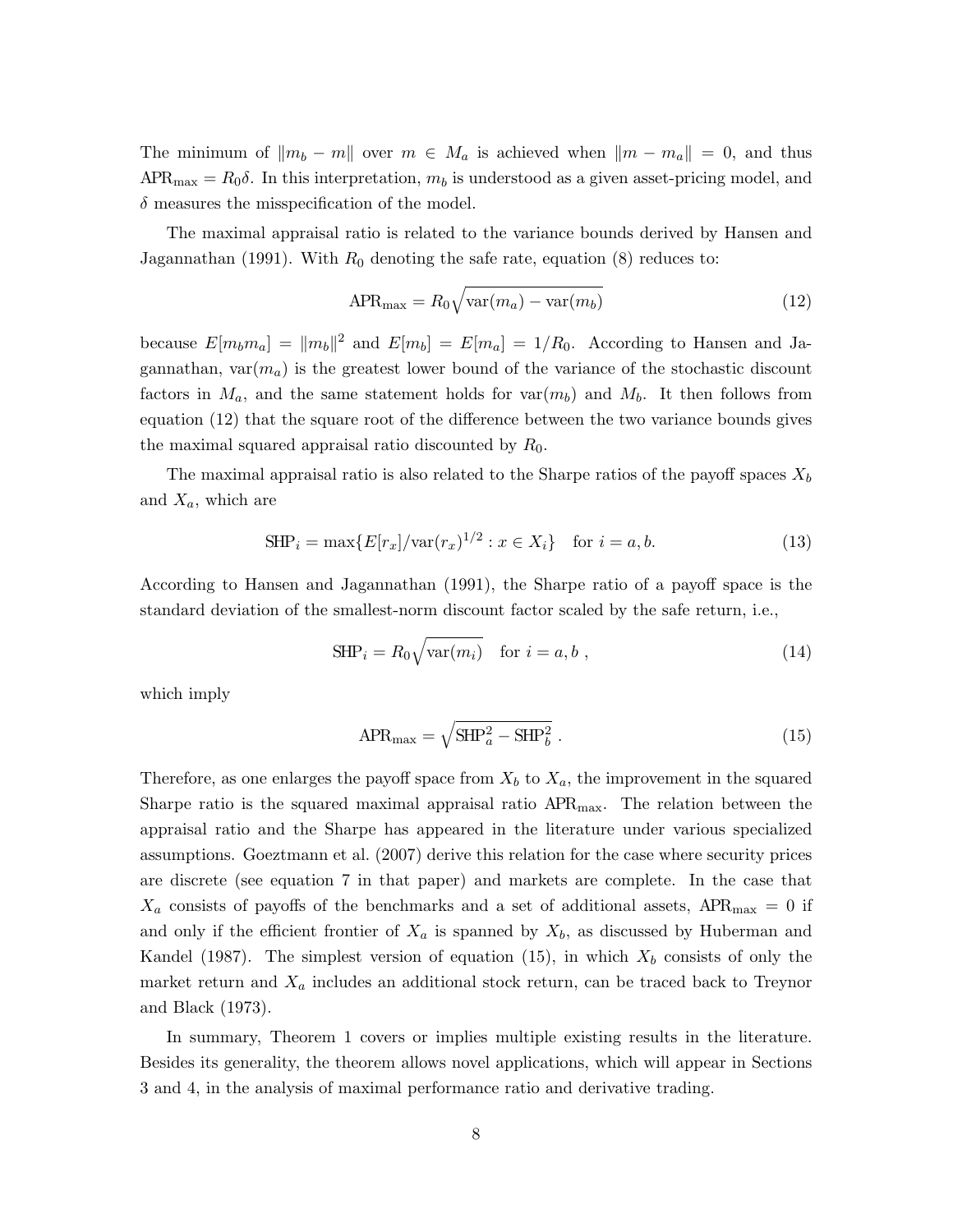#### 2.2 Maximizing alpha

Theorem 1 considers maximization of the appraisal ratio and offers the solution to the maximization of alpha itself. Indeed, because alpha scales with leverage, if there is a zero price payoff with nonzero alpha, then there are payoffs with arbitrarily large alphas. In practice, such large alphas may not be attainable at least for two reasons: limits on risk and collateral requirements, both of which imply constraints on leverage.

First, money managers may not exceed a certain level of risk. A typical risk management mandate entails that the tracking error, defined as the standard deviation of the hedged payoff, be lower than a certain upper bound TE:

$$
\sqrt{\text{var}(r_x - r_m'\beta)} \leq \text{TE}
$$

Thus, a manager with such a mandate will choose a payoff of the form:

$$
x = z + \text{TE} \frac{m_b - m_a}{\sqrt{\text{var}(m_b) - \text{var}(m_a)}}
$$

where  $z$  is an arbitrary payoff in the benchmark space. Such a choice scales a payoff with maximum appraisal ratio to the maximum tracking error TE allowed, obtaining a maximum alpha equal to the maximum appraisal ratio, times the maximum tracking error:

$$
\alpha_{\text{max}} = \text{APR}_{\text{max}} \text{TE} = R_0 \sqrt{\text{var}(m_b) - \text{var}(m_a)} \text{TE}
$$

Second, managers face collateral requirements, which depend on the riskiness of the total position<sup>3</sup>, and effectively limit their leverage. Assume, as an approximation, that a zero-price payoff requires a margin proportional to its standard deviation, and denote by c the margin required for a unit standard deviation. Thus, the manager will concentrate capital on the position which maximizes alpha per unit of standard deviation, and this position is precisely  $m_b - m_a$ . If the manager's capital is w, the alpha-maximizing position is:

$$
x = \frac{w}{c} \frac{m_b - m_a}{\sqrt{\text{var}(m_b) - \text{var}(m_a)}}
$$

and the corresponding maximum alpha is directly proportional to the available capital  $w$ , and inversely proportional to the margin requirement c:

$$
\alpha_{\text{max}} = \text{APR}_{\text{max}} \frac{w}{c} = R_0 \sqrt{\text{var}(m_b) - \text{var}(m_a)} \frac{w}{c}
$$

<sup>&</sup>lt;sup>3</sup>As an example, since April 2007 the CBOE calculates the daily collateral requirement of a position in options with the same underlying as the maximum loss on the total position, assuming changes in the underlying asset ranging from  $-8\%$  to  $+6\%$  for a broad-based index and from  $-10\%$  to  $10\%$  for a non broadbased index. See http://www.sec.gov/rules/sro/cboe/2006/34-54919.pdf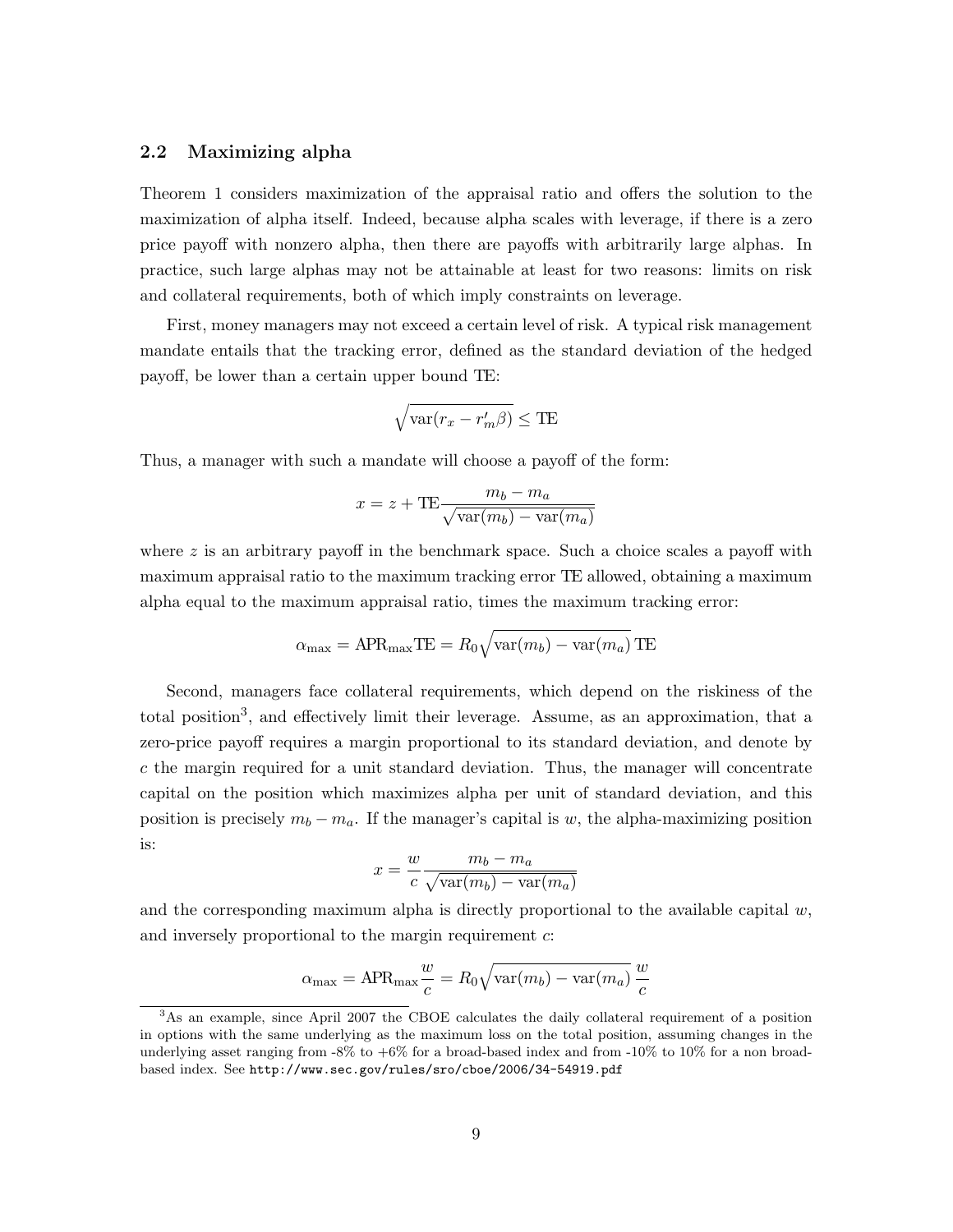In summary, the maximal alpha that can be achieved in practice is limited by institutional constraints, which imply directly or indirectly leverage bounds. With such bounds, the optimal strategy is to invest the maximum allowed amount in the payoff maximizing the appraisal ratio.

## 3 Maximal Performance in a Complete Market

This Section studies the implications of Theorem 1 under the standard assumption that the benchmark assets follow a geometric Brownian motion. The first subsection offers explicit formulas for the maximal Sharpe and appraisal ratios in general, and then approximates these results for the limiting case that the observation interval is small. The intuition of this limiting case is transparent. The second subsection offers numerical examples, demonstrating that under the Black Scholes assumptions it would typically take a long time for a manager who has no superior information and augments his portfolio with options to produce a positive alpha which is statistically significant.

#### 3.1 Theoretical results

As equation (15) shows, the maximal appraisal ratio can be calculated from the Sharpe ratios of  $X_a$  and  $X_b$ . The calculation of the Sharpe ratio of  $X_b$  is straightforward from the moments of the benchmark returns because

$$
\text{SHP}_b = \sqrt{E[r'_m][\text{var}(r_m)]^{-1}E[r_m]} \ . \tag{16}
$$

Similarly, if the attainable space  $X_a$  is spanned by a *finite* number of observable asset returns, it is straight forward to calculate the Sharpe ratio  $\text{SHP}_a$  from the moments of asset returns in  $X_a$ . The maximal appraisal ratio  $APR_{\text{max}}$  then follows from equation (15) as the square-root of the difference between  $\text{SHP}_a^2$  and  $\text{SHP}_b^2$ .

Since the space  $X_a$  may contain *infinitely* many security payoffs, the Sharpe ratio of  $X_a$  is more difficult to obtain than that of  $X_b$ . In this section, for a given benchmark space  $X_b$ , the attainable space  $X_a$  is assumed to be the set of all  $L^2$ -integrable functions of the benchmark payoffs. That is,  $X_a = L^2(P, \Omega)$ , where  $L^2(P, \Omega)$  is the set of all squaredintegrable functions of the benchmarks. In this case, the market of  $X_a$  is said to be complete, and  $m_a$  is the minimum-norm stochastic discount factor in  $L^2(P, \Omega)$ .

An important practical issue is the analysis of the payoff space which can be generated from trading derivatives on the benchmark assets. It is taken up next under the assumption that the prices of the benchmark assets follow a multivariate geometric Brownian motion. If the vector of the instantaneous annualized expected returns on the benchmark assets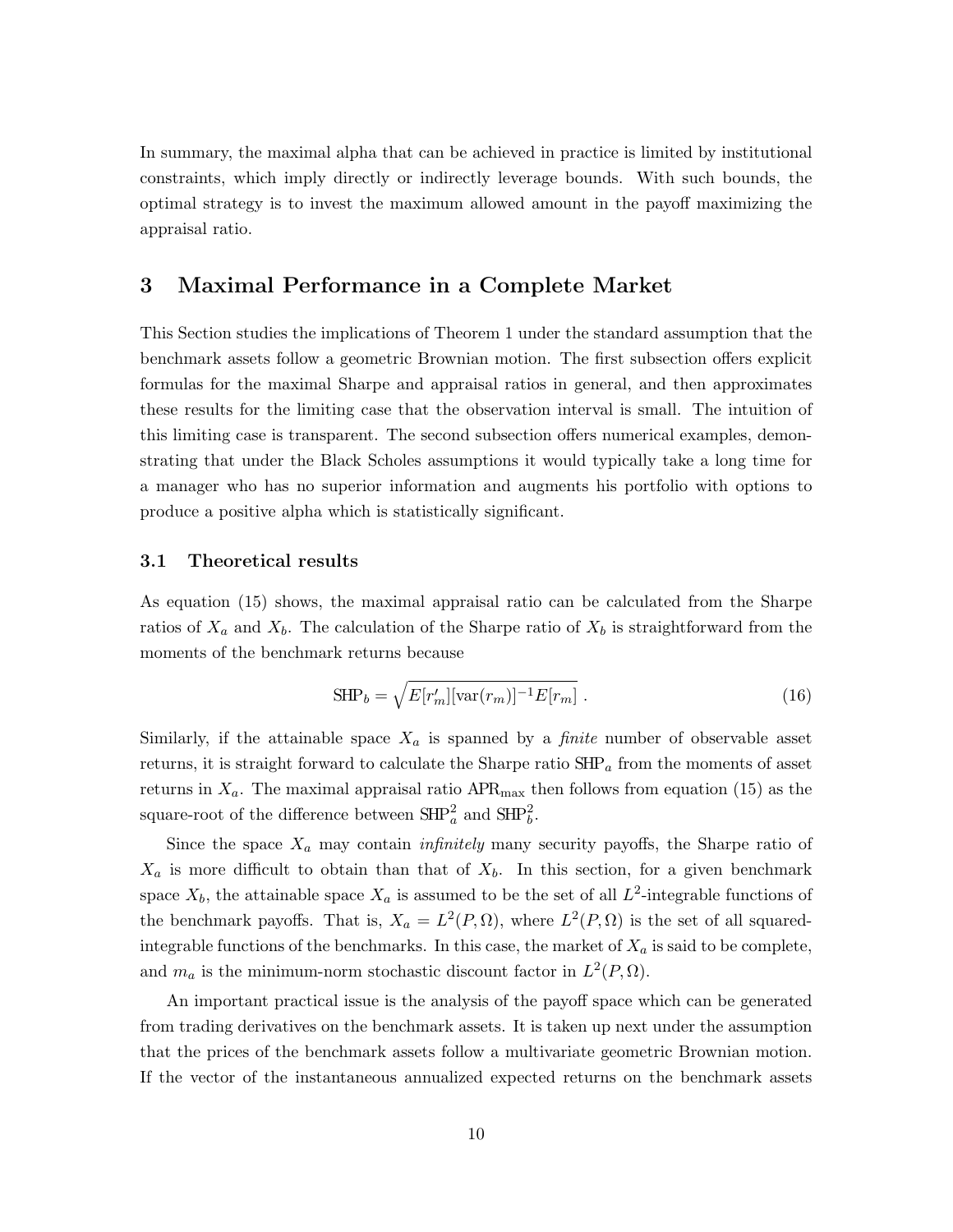is  $\mu = (\mu_1, \dots, \mu_k)'$ , under the assumption of geometric Brownian motion, the price of benchmark asset  $j$  at time  $t$  is

$$
S_{j,t} = S_{j,0}e^{(\mu_j - 0.5\sigma_j^2)t + \sigma B_{jt}} \qquad 1 \le j \le k . \tag{17}
$$

where  $B_{jt}$  is a Brownian motion,  $\sigma_j$  is its annualized volatility, and  $S_{j0}$  is the price at  $t = 0$ . The Brownian motions can be correlated. Let the correlation between  $B_{jt}$  and  $B_{lt}$  be  $\rho_{il}$ . Then,  $B_t = (B_{1t}, \dots, B_{kt})' \sim N(0_k, t\Sigma)$ , where the covariance matrix  $\Sigma$  has  $\rho_{jl}\sigma_j\sigma_l$  as the element on the  $j<sup>th</sup>$  row and  $l<sup>th</sup>$  column and is assumed positive-definite. During the time interval [t,  $t + \Delta t$ ], where time is measured in years, the return on benchmark asset j is  $R_j = S_{j,t+\Delta t}/S_{j,t}$ . If the instantaneous annualized safe rate is denoted by r, the return on the safe asset during the same time interval is

$$
R_0 = e^{r\Delta t}.
$$
\n<sup>(18)</sup>

The parameters of the geometric Brownian motion are restricted by the moments of the benchmark excess returns. Since the j<sup>th</sup> benchmark excess return is  $r_j = R_j - R_0$ , its expectation satisfies

$$
E[r_j] = e^{r\Delta t} \left( e^{(\mu_j - r)\Delta t} - 1 \right) , \quad j = 1, \cdots, k . \tag{19}
$$

The variance of the  $j^{\text{th}}$  benchmark excess return satisfies

$$
\text{var}(r_j) = e^{2r\Delta t} e^{2(\mu_j - r)\Delta t} \left( e^{\sigma_j^2 \Delta t} - 1 \right) , \quad j = 1, \cdots, k . \tag{20}
$$

The covariance between  $r_j$  and  $r_l$  satisfies

$$
cov(r_j, r_l) = e^{2r\Delta t} e^{[(\mu_j - r) + (\mu_l - r)]\Delta t} \left( e^{\rho_{jl}\sigma_j \sigma_l \Delta t} - 1 \right)
$$
  
for  $j, l = 1, \dots, k; j \neq l$ . (21)

If the moments of the excess returns are given, equations  $(18)-(21)$  can be used to obtain the parameters in the geometric Brownian motion. The converse also holds: if the parameters of the geometric Brownian motion are given, these equations can be used to calculate the first two moments of  $r_m$  and then be substituted into equation (16) to obtain the Sharpe ratio of  $X_b$ .

Under the assumptions of geometric Brownian motion, which implies complete market, the maximal appraisal ratio can be obtained from equation (15) as derived in the Appendix. The result is as follows.

Theorem 2 If the prices of the benchmark assets follow the geometric Brownian motion (17), the Sharpe ratio generated from derivatives or delta trading strategies is

$$
SHP_a = \sqrt{e^{(\mu - r1_k)'\Sigma^{-1}(\mu - r1_k)\Delta t} - 1}.
$$
\n(22)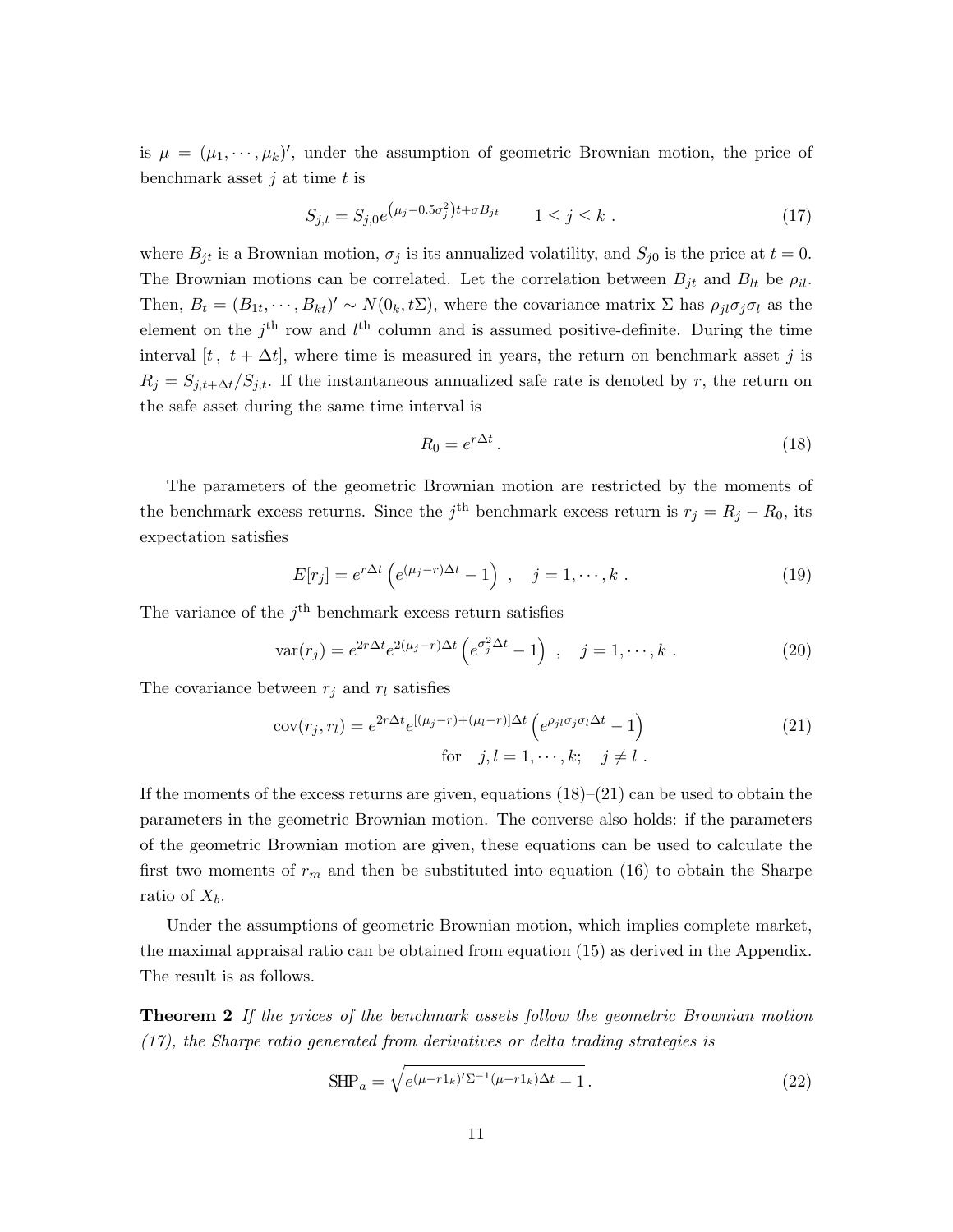Once the Sharpe ratios of  $X_b$  and  $X_a$  are calculated, the maximal appraisal ratio can be obtained from equation (15), which becomes

$$
\text{APR}_{\text{max}} = \sqrt{e^{(\mu - r_{1k})/\Sigma^{-1}(\mu - r_{1k})\Delta t} - E[r'_{m}][\text{var}(r_{m})]^{-1}E[r_{m}] - 1},\tag{23}
$$

where  $E[r_m]$  and var $(r_m)$  can be calculated from equations (19)–(21). An important feature of the APR<sub>max</sub> in equation (23) is that it approaches to zero if the observation interval  $\Delta t$ shrinks to zero or if the vector of risk premiums  $\mu - r1_k$  drops to zero.

To see the exact relation between the maximal appraisal ratio and the risk premium, expression (23) is simplified. Without loss of generality, the benchmark excess returns can be chosen orthogonal to each other. In this case,  $\rho_{il} = 0$  for all  $j \neq l$ . Denote the annualized Sharpe ratio of the j<sup>th</sup> benchmark by  $s_j$ , which equals  $(\mu_j - r)/\sigma_j$ , and let  $s = (s_1, \dots, s_k)'$ . The maximal appraisal ratio becomes

$$
APR_{\max} = \sqrt{e^{(s's)\Delta t} - \sum_{j=1}^{k} e^{-2s_j \sigma_j \Delta t} (e^{s_j \sigma_j \Delta t} - 1)^2 (e^{\sigma_j^2 \Delta t} - 1)^{-1} - 1}.
$$
 (24)

The first-order approximation of (24) in terms of  $\Delta t$  is

$$
APR_{\text{max}} = \left\{ s'[\Sigma + 2\text{Diag}(\mu - r_{1k})]s + (s's)^2 \right\}^{1/2} \frac{\Delta t}{\sqrt{2}} + O(\Delta t^2) ,\qquad (25)
$$

where  $\text{Diag}(\mu - r1_k)$  is the  $k \times k$  diagonal matrix in which the j<sup>th</sup> diagonal element is  $\mu_j - r$ . In the case of a single benchmark (setting  $k = 1$  and dropping off the subscripts of  $\mu_1$ ,  $\sigma_1$ and  $s_1$ ), the formula of the maximal appraisal ratio simplifies to

$$
APR_{\text{max}} = \sqrt{e^{s^2 \Delta t} - e^{-2s\sigma \Delta t} (e^{s\sigma \Delta t} - 1)^2 (e^{\sigma^2 \Delta t} - 1)^{-1} - 1} \,,\tag{26}
$$

and its first-order approximation is

$$
APR_{\text{max}} = (\mu - r + s^2) \frac{\Delta t}{\sqrt{2}} + O(\Delta t^2) . \qquad (27)
$$

According to the approximation, the maximal appraisal ratio is positively associated with the annualized risk premium  $\mu_j - r$  and the annualized Sharpe ratio  $s_j$  of each benchmark.<sup>4</sup> It is also positively associated with time interval between the evaluator's two consecutive observations. This is reasonable because a longer observation period increases the manager's attainable space by delta trading or, equivalently, allows to more effectively exploit the nonlinearity associated with the option payoffs.

<sup>4</sup>Figure 1 helps understand the relation between the appraisal ratio and the risk premium. Holding all other parameters fixed, an increase in the risk premium implies an increase in the slope of the dashed line representing the index return as well as an increase in the Sharpe ratio. Therefore the intercept of the dotted regression line will increase, thus showing a higher alpha. Since other parameters are being held constant, it follows that a higher alpha is associated with a higher appraisal ratio.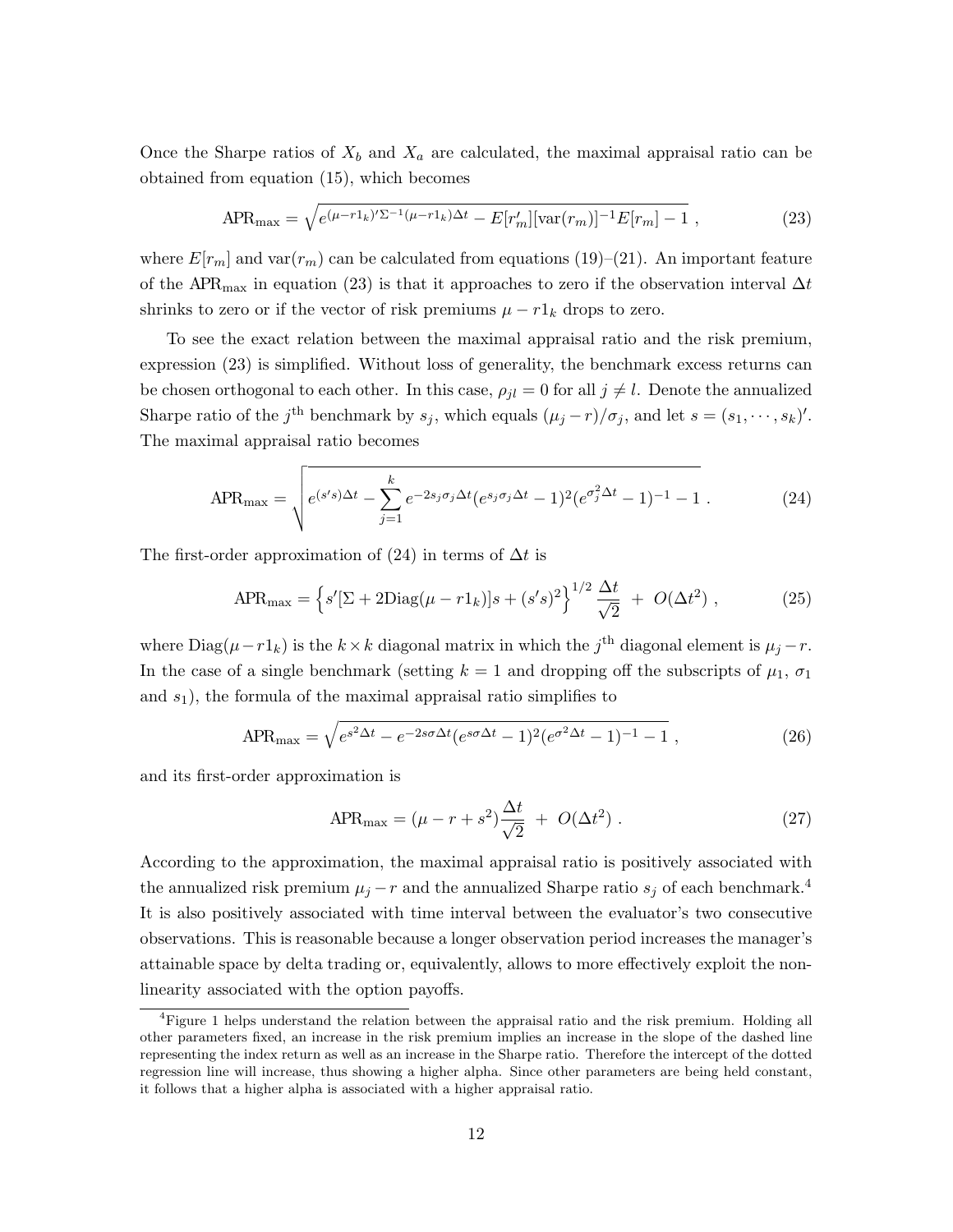The previous formulas remain valid in the presence of additional securities other than the benchmarks, which carry additional unpriced idiosyncratic risk. Put differently, using options on individual securities cannot improve the appraisal ratio if the returns on the benchmark assets span the risk factors and the options on the benchmarks are used optimally.

To understand this argument, consider a market where, in addition to the k log-normally distributed benchmark asset returns,  $r_{jt}$  for  $1 \leq j \leq k$ , there are *n* securities with excess returns  $r_{it}$  for  $k + 1 \leq i \leq k + n$ , given by:

$$
r_{it} = \sum_{j=1}^{k} \beta_{ij} r_{jt} + \varepsilon_{it},
$$

where  $\beta_{ij}$  are constants,  $\varepsilon_{it}$  for  $k+1 \leq i \leq k+n$  are random variables that are independent of the benchmarks and of each other, and  $E[\varepsilon_{it}] = 0$ . In other words, these securities are exposed to unpriced idiosyncratic risks. Both discount factors price all the additional securities because  $E[\varepsilon_{it}] = 0$  and  $\varepsilon_i$  is uncorrelated with the benchmark returns. Therefore, the discount factors  $m_a$  and  $m_b$  are the same as in the market consisting of the benchmark assets alone.

#### 3.2 Numerical results

In performance evaluation the benchmark payoffs are often the factors used in the studies of the linear asset pricing models. The first factor is usually the market factor (MKT), which is the excess return on the value-weighted aggregate equity index compiled by the Center of Research on Security Prices (CRSP). Three additional factors are used by researchers, e.g., Fama and French (1993, 1996), to explain average stock returns: the firm-size factor (SMB) captures the firm-size premium documented by Banz (1981), the book-to-market factor (HML) captures the value premium presented by Stattman (1980), and the momentum factor (MOM) captures the profit of momentum trading strategy reported by Jegadeesh and Titman (1993). The monthly observations of these factors are available at Kenneth French's web site, which also provides the returns on one-month Treasury bills (TBL). The sample of monthly excess returns on the factors from January of 1963 to December of 2006 are displayed in panel A of Table 1. Panel B reports the geometric Brownian motion parameters that are consistent with the sample moments. These parameters are solved from equations  $(18)$ – $(21)$ .

Consider three benchmark spaces: (1)  $X_b^{\text{CA}}$  is the benchmark space spanned by the MKT factor (CA alludes to the CAPM) and the safe return; (2)  $X_b^{\text{FF}}$  is the benchmark space spanned by the MKT, SMB and HML factors and the safe return; (3)  $X_b^{\text{MM}}$  is the benchmark space spanned by the MKT, SMB, HML and MOM factors and the safe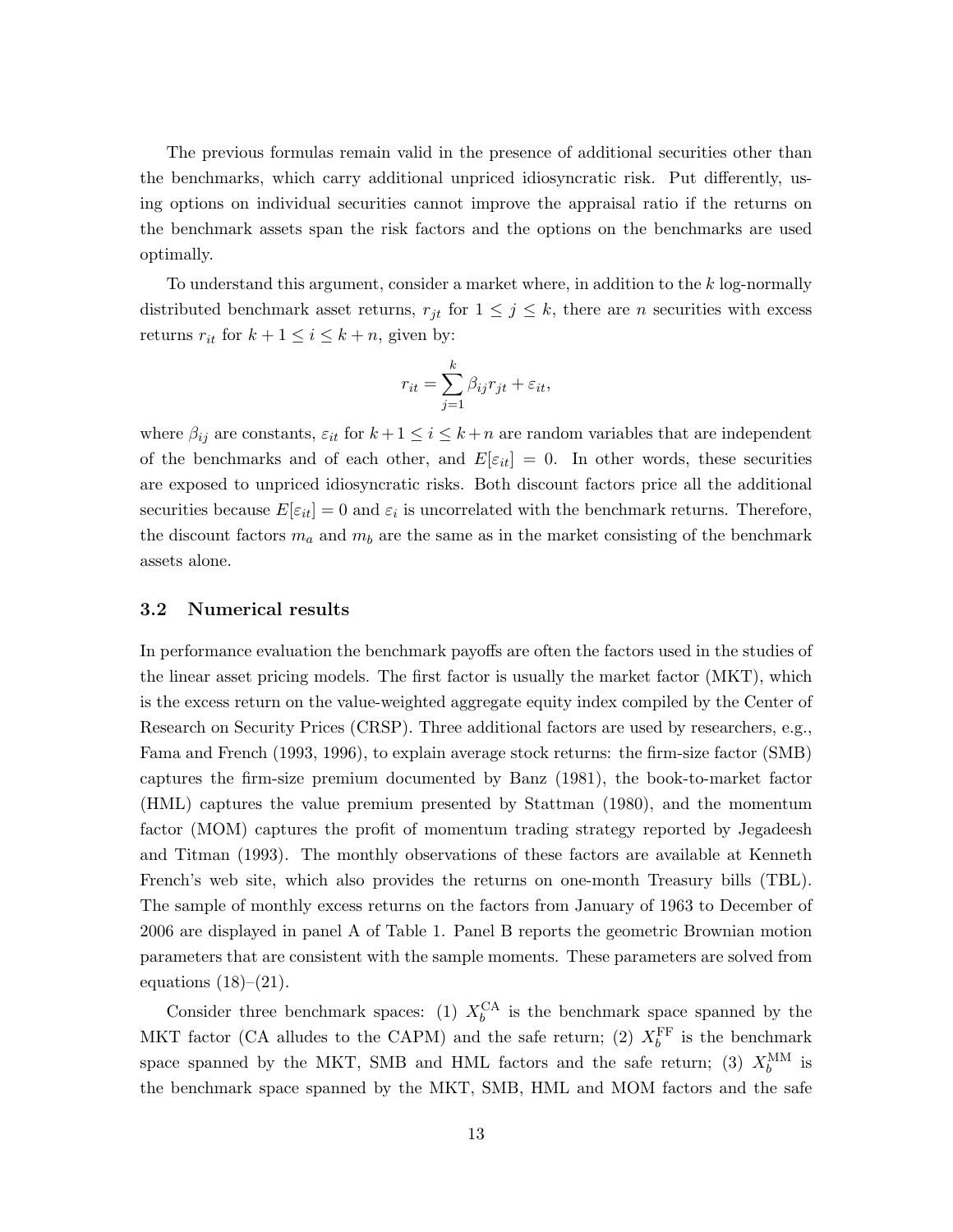return. The Sharpe ratios of these benchmark spaces can be calculated using equation (16) based on the parameters in Table 1 and various assumptions on the time interval  $\Delta t$  of observations. Column B of Table 2 reports the Sharpe ratios of the benchmark spaces for monthly ( $\Delta t = 1/12$ ), quarterly ( $\Delta t = 1/4$ ) and semiannual ( $\Delta t = 1/2$ ) observations. As expected, a larger benchmark space or a longer observation period are associated with higher Sharpe ratios. For example, the Sharpe ratio of  $X_b^{\text{MM}}$  is 0.631 for quarterly observation, higher than the ratio for monthly observation, which is 0.367. The quarterly Sharpe ratio of  $X_b^{\text{MM}}$  is also higher than the Sharpe ratio of  $X_b^{\text{FF}}$  for the same quarterly observation frequency, which is 0.463.

Let  $X_a^i$  be the payoff space that contains all the functions (with finite second moment) of the benchmarks in  $X_b^i$ , for  $i = \text{CA}, \text{FF}, \text{and MM}$ . In the absence of derivative securities on these factors, the payoffs in  $X_a^{\text{CA}}, X_a^{\text{FF}} X_a^{\text{MM}}$  must be achieved by delta trading. The Sharpe ratios of the payoff spaces can be calculated using equation (22) and the parameters in Table 1. Column C of Table 2 reports the Sharpe ratios of the attainable spaces for monthly, quarterly and semi-annual observations. Again as expected, a larger attainable space or a longer observation period are associated with higher Sharpe ratios, and the Sharpe ratio of an attainable space is always higher than its corresponding benchmark space. For quarterly observations, as an example, the Sharpe ratio of  $X_a^{\text{MM}}$  is 0.708, higher than the Sharpe ratio of  $X_b^{\text{FF}}$ , which is 0.631.

By equation (15), the squared difference between the Sharpe ratios of the benchmark and attainable spaces gives the maximal appraisal ratio (namely,  $APR<sub>max</sub>$ ), which is reported in column D of Table 2. In each observation frequency, the maximal appraisal ratio increases at least four fold when the SMB and HML factors are added to the benchmark space. When the MOM factor is further added to the benchmark space, the maximal appraisal ratio is nearly doubled. For example, in quarterly observations,  $APR<sub>max</sub>$  is 0.037 when the benchmark space is  $X_b^{\text{CA}}$  but increases to 0.171 when the benchmark space is enlarged to  $X_b^{\text{FF}}$ . It goes up to 0.322 when the MOM factor is added. As shown earlier, the strategy maximizing the appraisal ratio also maximizes alpha, controlling for risk. Column E reports the maximal alpha, subject to the constraint that the annualized tracking error does not exceed a generous 10%. (In practice, money managers aim to have a tracking error no greater than 2–3%.)

The positive alpha is difficult to realize if one examines the statistical significance of alpha samples and the probability for a sample to be negative. The t statistic of alpha can be approximated by the product of  $APR<sub>max</sub>$  and the square-root of the number of observations n. A significant t statistic at 95% confidence level requires  $\sqrt{n} \times \text{APR}_{\text{max}} > 1.96$ . Then,  $n = (1.96/APR<sub>max</sub>)<sup>2</sup>$  is approximately the minimum number of observations to obtain a significant  $t$  statistic. These numbers are reported in column  $F$  of Table 2. Column  $G$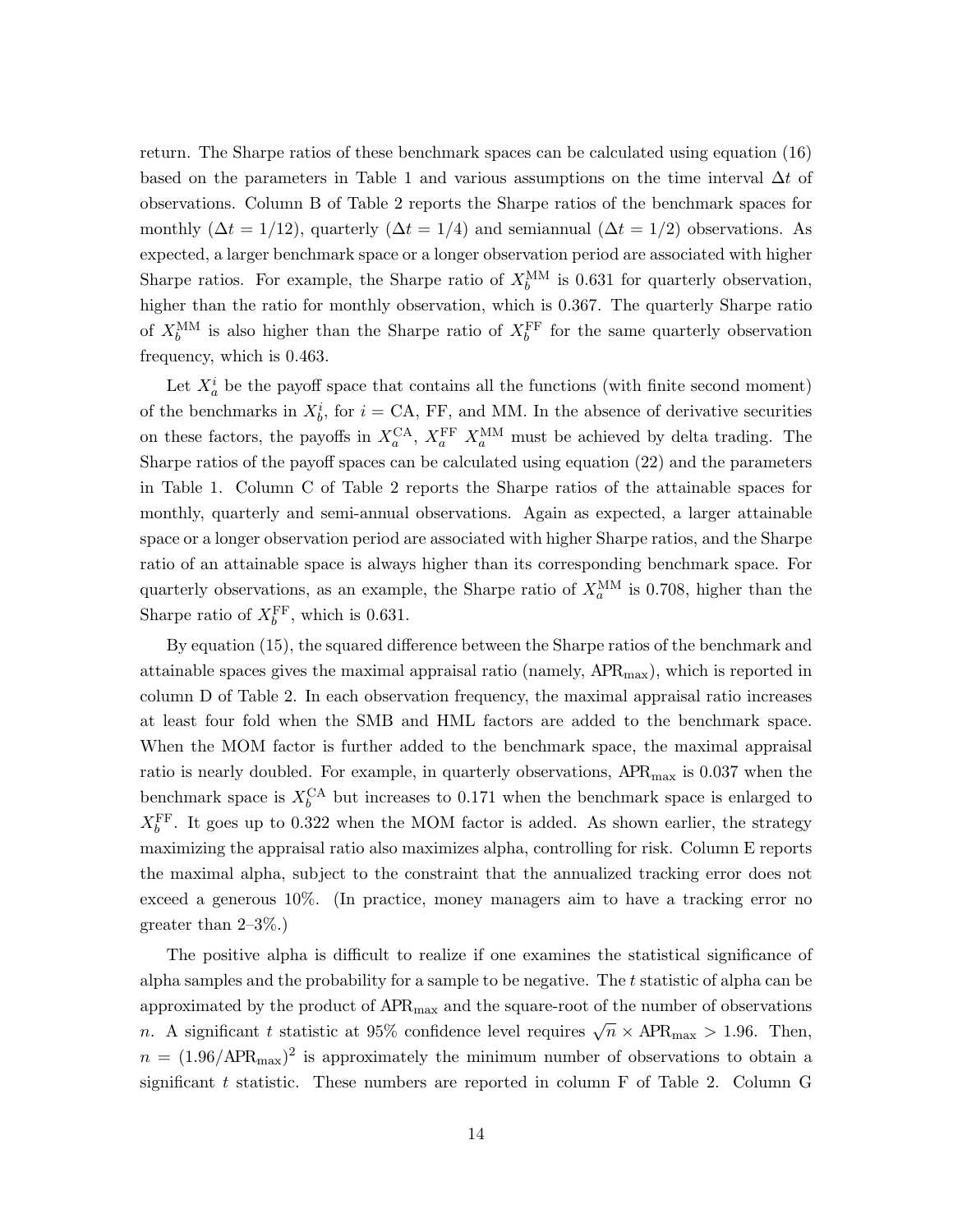reports the probability that alpha turns out to be negative. It is noteworthy that these numbers are calculated assuming zero trading costs, an assumption that favors a higher alpha and a lower probability of alpha being negative than what one can realistically expect.

Two patterns emerge from Table 2: as the benchmark space increases and as the observation period increases the appraisal ratio increases (and therefore the minimal number of years to obtain a significant  $t$  statistic decreases). The appraisal ratio increases because the risk premium and Sharpe ratio of the benchmark space increase as more indices are added to the benchmark space. Table 1 shows that HML and MOM factors have relatively high growth rates. Table 2 shows that inclusion of HML and MOM evidently increases the Sharpe ratio. As indicated by Theorem 2 and equation (27), the appraisal ratio is positively related to the risk premia of benchmark assets and the Sharpe ratio of the benchmark space.

Wang and Zhang (2003) anticipate these observations. Studying the frequency and magnitude with which pricing kernels associated with certain benchmarks take on negative values, they note that such negative values are relatively rare and small when the benchmark space is spanned by the market portfolio but become increasingly more frequent and larger as SMB and HML are added as benchmark portfolios. Negativity of the pricing kernel suggests that by trading options one can outperform the returns spanned in the benchmark space.

## 4 Performance Enhancement through Option Writing

Figure 1 suggests that the most intuitive way to appear to be out-performing is by writing options. This section explores this intuition, arguing that one can deliver the optimal policy exclusively by writing options. The next subsection applies Theorem 1 to describe the optimal option writing strategy. The relation between the pricing of the options and the process generating the benchmark returns is important for the assessment of the appraisal ratio that the optimal policy is likely to generate.

Subsection 4.1 studies these maximal appraisal ratios under the assumption that the S&P 500, Nasdaq 100 and Russell 2000 indices follow a geometric Brownian motion and that therefore the Black-Scholes formula correctly prices options on these indices with the volatility of the underlying geometric Brownian motion process. Under these assumptions it turns out that a fund manager who cannot predict future returns is unlikely to generate a statistically reliable alpha by trading derivatives, even though a positive alpha is expected ex ante.

Departures from geometric Brownian motion price evolution and the associated Black-Scholes option pricing have been studied, e.g., in Jones (2006) and Broadie, Chernov and Johannes (2007). Subsection 4.2 relaxes the geometric Brownian motion assumption and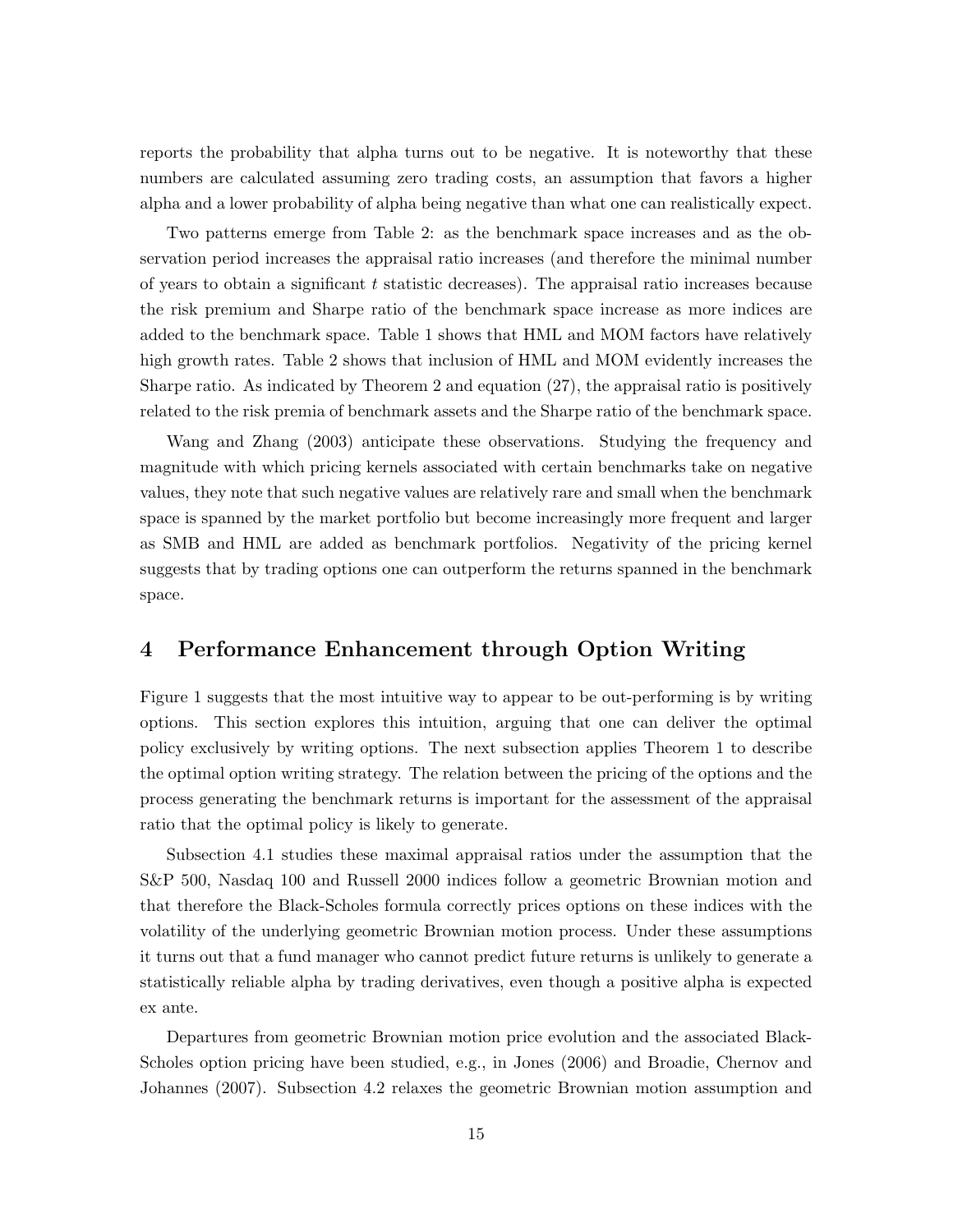allows options to be priced at the actual implied volatility rather than at the volatility of the stochastic process governing the underlying asset. In this set up option payoffs cannot always be replicated by delta trading and therefore options are not redundant assets. In this more general case it is possible to generate a statistically reliable alpha. A comparison between this more general case and the preceding one indicates that an alpha is likely to emerge even for the manager who cannot predict future returns not because of the non-linear nature of the payoff on the options but because of market incompleteness, i.e., because the option prices reflect departures from the assumptions in the Black-Scholes model.

#### 4.1 When physical and implied volatilities coincide

Under the assumption of geometric Brownian motion, the solutions to the performance maximization problem (6) are combinations of the benchmark payoffs and the variable  $m_b - m_a$ , which is a nonlinear function of the benchmark payoff. When the benchmark space consists of only one risky asset (in addition to the safe asset), the expression of the optimal payoff as function of the benchmark return  $R_m$  can be derived.

**Theorem 3** Assume that the benchmark space consists of only one risky asset and its price follows a geometric Brownian motion with growth rate  $\mu$  and volatility  $\sigma$ . Assume the continuously-compounded safe rate is r. Then for any numbers  $\gamma$  and  $\phi$  and any positive number  $\theta$  the payoff satisfying

$$
x = \gamma + \phi R_m - \theta f(R_m), \qquad (28)
$$

where

$$
f(R_m) = cR_m^{-b} \quad with \quad b = (\mu - r)/\sigma^2 \; ; \; c = e^{[-r+0.5b(\mu + r - \sigma^2)]\Delta t} \,, \tag{29}
$$

solves the optimization problem (6).

The payoff of the optimal strategy in equation (28) is a non-linear function of  $R_m$ because the function  $f$  is non-linear. Notice that the first derivative of the function is negative  $(f' < 0)$  and its second derivative is positive  $(f'' > 0)$ . To show the nonlinear nature of the optimal strategies, panel A of Figure 2 displays the excess return on onedollar investment in the strategy as a function of the rate of return on the benchmark index. The parameters in the stochastic process of the index are  $\mu = 11.43\%$ ,  $\sigma = 14.98\%$ and  $r = 5.59\%$  per annum, which are the estimates for the market factor and T-bills rate in Table 1. The parameter  $\theta$  is set to 1. The parameter  $\phi$  is chosen so that the strategy's delta with respect to the benchmark is 1. To make x a return on one-dollar investment,  $\gamma$ is chosen so that the value of the strategy is 1. All the returns in the figure are annualized by setting  $\Delta t = 1$ .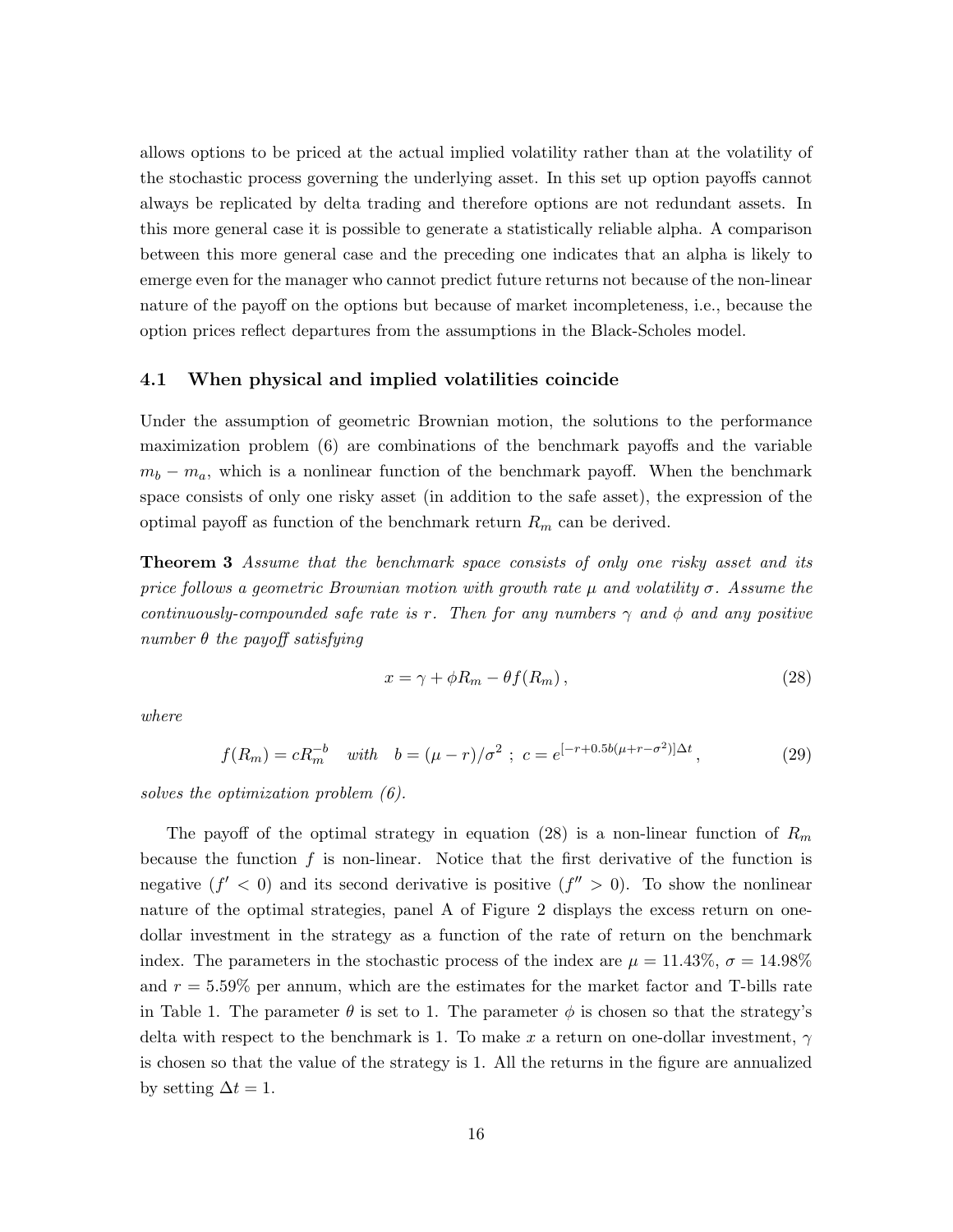Panel B of Figure 2 displays the excess return on one-dollar investment in the optimal strategy that is benchmark-neutral. In the benchmark-neutral strategy,  $\phi$  is chosen so that its delta with respect to the benchmark is zero, implying  $cov(r_x, r_m) \approx 0$ . The parameter  $\theta$ is again set to 1, and  $\gamma$  is chosen so that the value of the hedged strategy is 1. Notice that the excess return on the hedged strategy stays positive as long as the rate of return on the benchmark is between −13% and 17%. This means that the hedged strategy is profitable as long as the benchmark stays within the range around the current level. In practice, the profitable range should be narrower due to transaction costs and borrowing rates that are higher than the safe return. Losses will occur when the benchmark rises or drops outside of the range.

The optimal strategy can be implemented by writing options on the benchmarks because the nonlinear part  $f(R_m)$  can be replicated by a portfolio of call and put options. In fact, integration by parts shows that for any  $K > 0$  and any twice differentiable function f,

$$
f(R_m) = f(K) + f'(K)(R_m - K)
$$
  
+ 
$$
\int_0^K f''(k)(k - R_m)^+ dk + \int_K^\infty f''(k)(R_m - k)^+ dk .
$$
 (30)

The first and second integrations in equation (30) sum the payoffs of long positions in put and call options, respectively. Equations (28) and (30) indicate that the strategy that achieves the highest appraisal ratio involves writing a set of options.

If  $K = 1$  and  $\theta = 1$ , the payoff of the performance maximizing strategy is

$$
\hat{x} = \hat{\gamma} + \hat{\phi}R_m - \int_0^1 f''(k)(k - R_m)^+ dk - \int_1^\infty f''(k)(R_m - k)^+ dk \tag{31}
$$

where  $\hat{\gamma} = \gamma + (b-1)c$  and  $\hat{\phi} = \phi + bc$ . The first integration of equation (31) is over payoffs of out-of-the-money put options, and the second integration is over payoffs of outof-the-money call options. Therefore, the optimal strategy can be implemented by writing out-of-the-money options on the benchmark.

The strategy in equation (31) can be approximated by taking positions in options with discrete grids of moneyness k. For example, let  $\Delta k = 1\%$  and  $k_i = i\Delta k$ . In this strategy the position in the call or put options out of the money by  $100|1 - k_i|$  percent is  $-f''(k_i)\Delta k$ units. For one-dollar investment in the strategy and the same parameters used in Figure 2, panel A of Figure 3 displays  $-f''(k_i)\Delta k$ . Notice that it is an increasing function of  $k_i$ . Thus, the strategy of equation (31) shorts more puts than calls. Also, the strategy shorts more puts when they are more out of the money. In contrast, the strategy shorts fewer calls that are more out of the money.

In the strategy in equation (31) the value of the short position on an option decreases fast as the option moves further out of the money. Use  $h(k)$  to denote the price of a call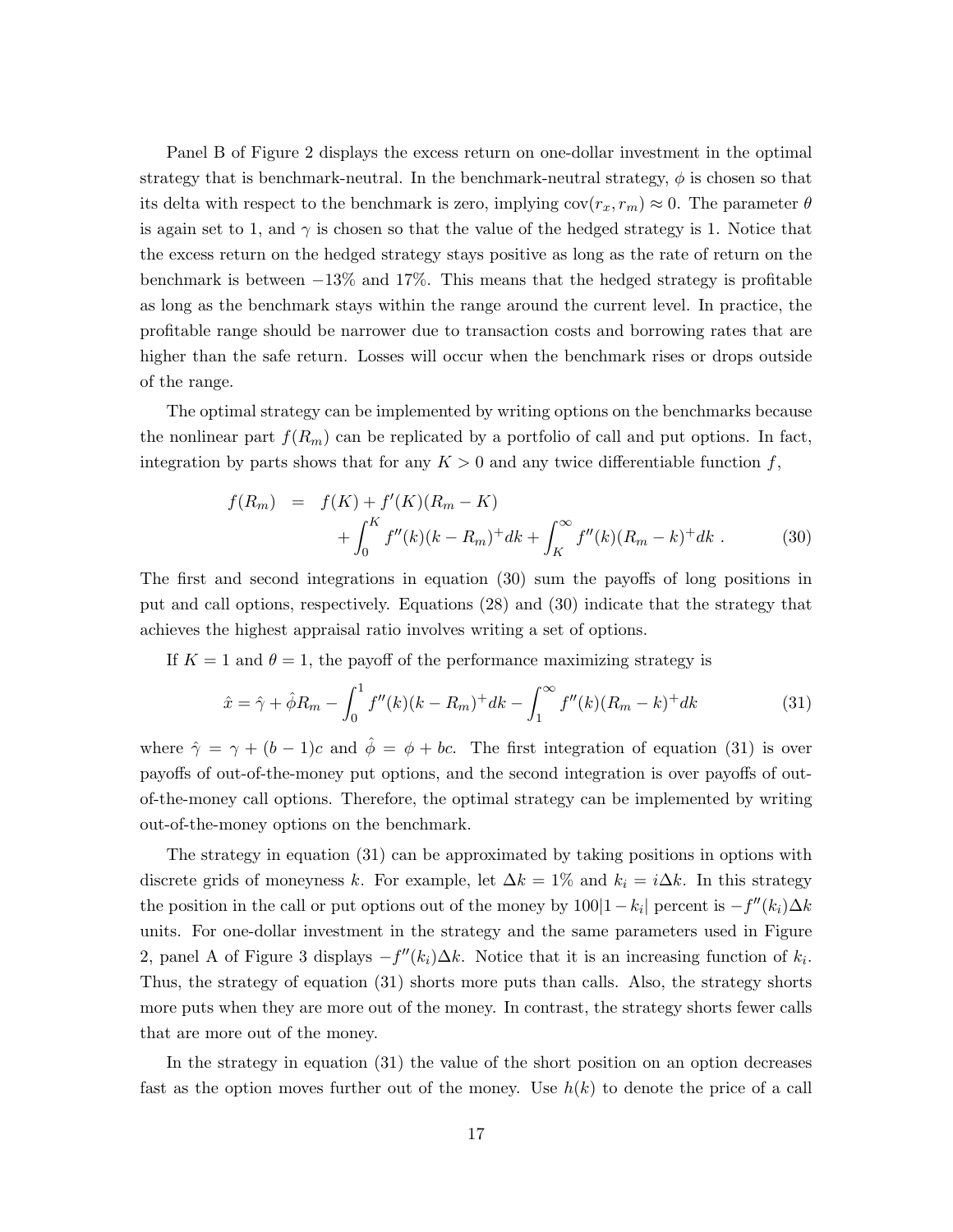(put) options on  $R_m$  with strike price  $k \geq 1$  ( $k < 1$ ) and maturity  $\Delta t$ . Then,  $h(k_i) f''(k_i) \Delta k$ is the premium collected from writing the call or put option that is out of the money by  $100|1 - k_i|$  percent. If the parameters are chosen so that the value of the payoff  $\hat{x}$  is one dollar, then  $-h(k_i)f''(k)\Delta k$  is the portfolio weight on the options with moneyness  $k_i$ . The portfolio weights are plotted in panel B of Figure 3 which shows that in terms of option premiums collected, the strategy writes more options near the money than the options far out of the money.

The short leg of the performance-ratio maximization strategy implies that its delta, the sensitivity of the strategy's value to the index price, decreases as the time passes or as the index price rises. The delta of the strategy decreases as time passes because the delta of each call or put option is an increasing function of the time to maturity. Since each call or put option has a positive gamma, which is the sensitivity of delta to the index price, the strategy has a negative gamma, implying that its delta is a decreasing function of the index price. Figure 4 illustrates the delta of the performance maximization strategy for different levels of the index price and different time to maturity.

The maximal performance ratios relative to the S&P 500 (SPX), Nasdaq 100 (NDX), and Russell 2000 (RUT) indices are examined next because these indices often serve as benchmarks for evaluation of actively managed funds and options on these indices are actively traded. The daily realized index returns from February 23, 1985 to April 30, 2007, are used to estimate the relevant parameters. The resultant Sharpe ratios of the benchmark spaces and of the attainable spaces are reported in Table 3. The maximal appraisal ratios of the payoff spaces that contain all the derivatives on the benchmarks as well as the approximate number of years required to attain significant expected  $t$  statistics are also provided.

The attainable payoff spaces underlying the reported calculations are larger than the actual available derivative payoff spaces in that the calculations assume the availability of all derivatives. Actual index options are not available at all strike prices. Thus, the estimated Sharpe ratios of the attainable spaces and the appraisal ratio are biased upwards.

The expected alphas of the Sharpe ratio-maximizing strategies analyzed here are positive and substantial in magnitude. Table 3, however, suggests that it should be difficult to generate statistically significant alpha from trading options on the S&P 500, Nasdaq 100 and Russell 2000 indices. The results for MKT in Table 2 and those for SPX in Table 3 are similar because the returns of the two indices are highly correlated. More generally, the messages of Tables 2 and 3 are similar. It will take over a thousand years to generate statistically significant alpha if it is estimated from monthly returns. For example, with the SPX as the benchmark, 1803 years is the expected minimum time required to obtain a statistically significant alpha by writing options on the SPX. If alpha is estimated from quarterly or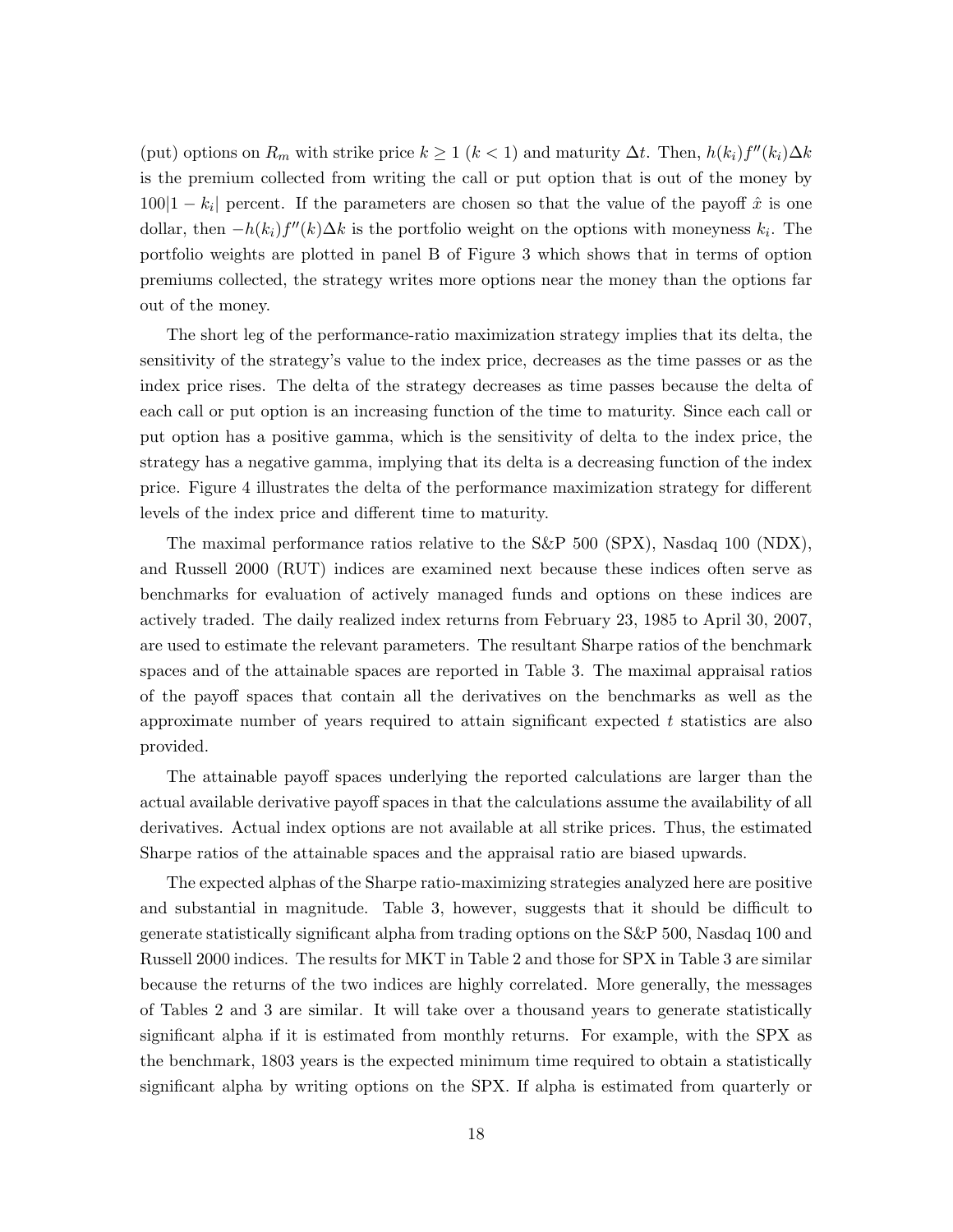semiannual returns, it takes hundreds of years to generate statistically significant alpha by trading derivatives. Therefore, the attempt to generate a statistically significant alpha by trading index options is unlikely to succeed, so long as the benchmark returns follow a multivariate geometric Brownian motion and options are priced accordingly.

Table 4 follows the structure of Table 3, but in it the Fama-French portfolios span the benchmark spaces. The table reflects a purely theoretical exercise because its construction not only ignores transactions costs (as does the construction of the other tables) but also it ignores the current absence of tradable options on the Fama-French portfolios. The results—especially for the case of  $2 \times 3$  portfolios—indicate more room to generate alpha with lower uncertainty, if options on these portfolios were available or the cost of trading these portfolios is negligible.<sup>5</sup>

### 4.2 When physical and implied volatilities differ

The results reported in subsection 4.1 appear to be inconsistent with the practical experience in generating alpha by writing index options. Lo (2001) reports a high Sharpe ratio from a strategy which entails holding the S&P 500 index and writing put options. In a similar vein, Hill et al. (2006) report that a large alpha can be obtained from the strategy of buying the S&P 500 index and writing index call options. The attractiveness of the strategy led the Chicago Board of Options Exchange (CBOE) to create the BuyWrite monthly index (BXM) to track the return from the strategy of writing one-month at-the-money call options every month. Indeed, the regression of monthly excess returns on the BXM index with respect to the S&P 500 delivers significant t statistics for the period from January 1990 to December 2005 (see Table 5). The performance of the BXM index is especially good in the first sub-period.

The results reported in Table 5 are based on actual option prices as oppose to theoretical Black-Scholes prices. Empirical regularities inconsistent with the Black-Scholes model highlights a number of stylized facts. First, the implied volatility index VIX is consistently higher than the realized volatility of the underlying. Second, the implied volatility is higher for options more out-of-the-money they are (the so-called volatility smile) or the lower their strike prices (the volatility skew). Third, both implied and realized volatilities exhibit ample time-variation across different strikes and maturities. The deviations from the Black-Scholes model as well as the nonlinearity of the payoffs may account for the excess performance of the BXM index. The rest of this subsection will show that the first stylized fact (i.e., the implied volatility being higher than the realized volatility) alone can account for a large part of the excess performance of the BXM index.

<sup>&</sup>lt;sup>5</sup>We are grateful to the referee, who suggested considering this spanning benchmark spaces by Fama-French portfolios.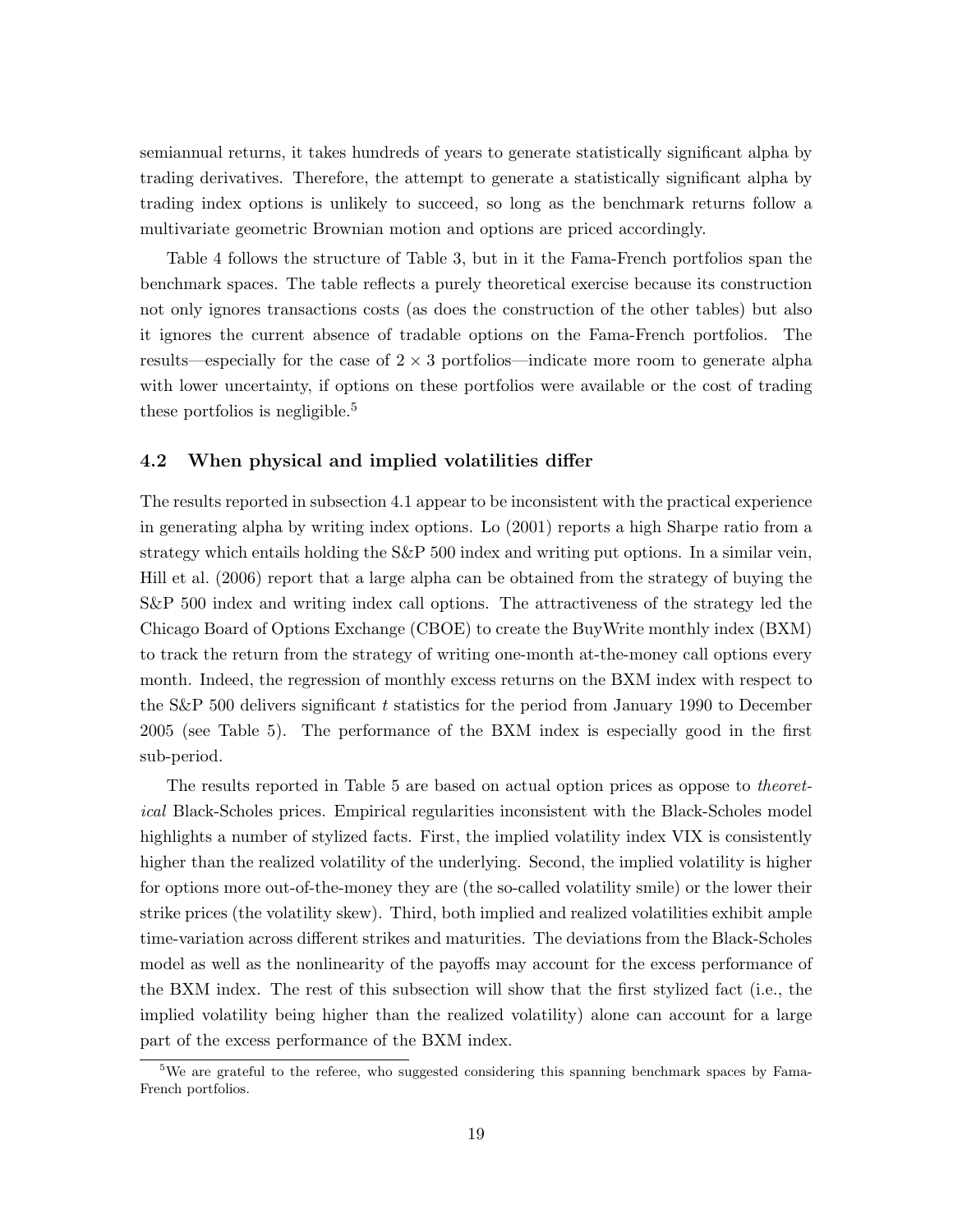To apply the framework developed in this paper to the performance of the BXM index, one needs to identify the pricing kernels  $m_b$  and  $m_a$ . For simplicity, assume here a single risky benchmark asset whose return has a log-normal distribution. Options on it are priced according to the Black-Scholes formula, but possibly with a different implied volatility. Only options with single one-period maturity are considered and therefore there is no room for a term structure of implied volatilities. Moreover, all options of the same maturity are assumed to have the same implied volatility, thus abstracting from the volatility smile and skew. With the options having implied volatility different from that of the underlying asset, it is in general not possible to replicate the option payoffs by delta trading. Put differently, with these assumptions it is also assumed that the benchmark assets do not complete the market, and therefore options are not redundant assets.

In the market considered here investment is made at time  $t$  and the return is received at time  $t + \Delta t$ . The continuously-compounded safe rate is r. The return on the risky asset follows a log-normal distribution, i.e., the return is

$$
R_m = e^{(\mu - 0.5\sigma^2)\Delta t + \sigma\sqrt{\Delta t}\psi} \tag{32}
$$

where  $\psi$  is a standard normal random variable under the physical probability measure P. The parameters  $\mu$  and  $\sigma$  are the physical growth rate and the physical volatility of the risky asset, respectively. From equation (32), it does not follow that the evolution of asset prices is governed by a geometric Brownian motion.

Derivative securities are also available in this market. The volatility according to which they are priced is the implied volatility, denoted by  $\hat{\sigma}$ . It is different from the physical volatility  $\sigma$ . Let  $\lambda = \hat{\sigma}/\sigma$ . Assume that all derivatives on the asset price with timeto-maturity  $\Delta t$  are priced by the implied volatility  $\hat{\sigma}$ . Then, the risk-neutral probability measure Q satisfies

$$
E_Q[R_m] = e^{r\Delta t} \t\t(33)
$$

$$
\text{var}_Q(\log R_m) = \hat{\sigma}^2 \Delta t. \tag{34}
$$

Let the benchmark payoff space  $X_b$  be spanned by the safe return and the return on the risky asset. To evaluate the performance generated from trading derivatives, let  $X_a$  be the payoff space spanned by  $X_b$  and its derivative securities, i.e.,  $X_a$  is spanned by all the functions  $f(R_m)$  with finite second moments. The assumed completeness of  $X_a$  implies that  $m_a$  is the unique SDF and thus has the smallest-norm.

**Theorem 4** Under the assumptions in equations (32)–(34), if  $0 < \lambda < \sqrt{2}$ , then the maximal appraisal ratio is

$$
APR_{\max}(\lambda) = \left[\lambda^{-1}(2-\lambda^2)^{-1/2}e^{\delta^2(2-\lambda^2)^{-1}\Delta t}\right]
$$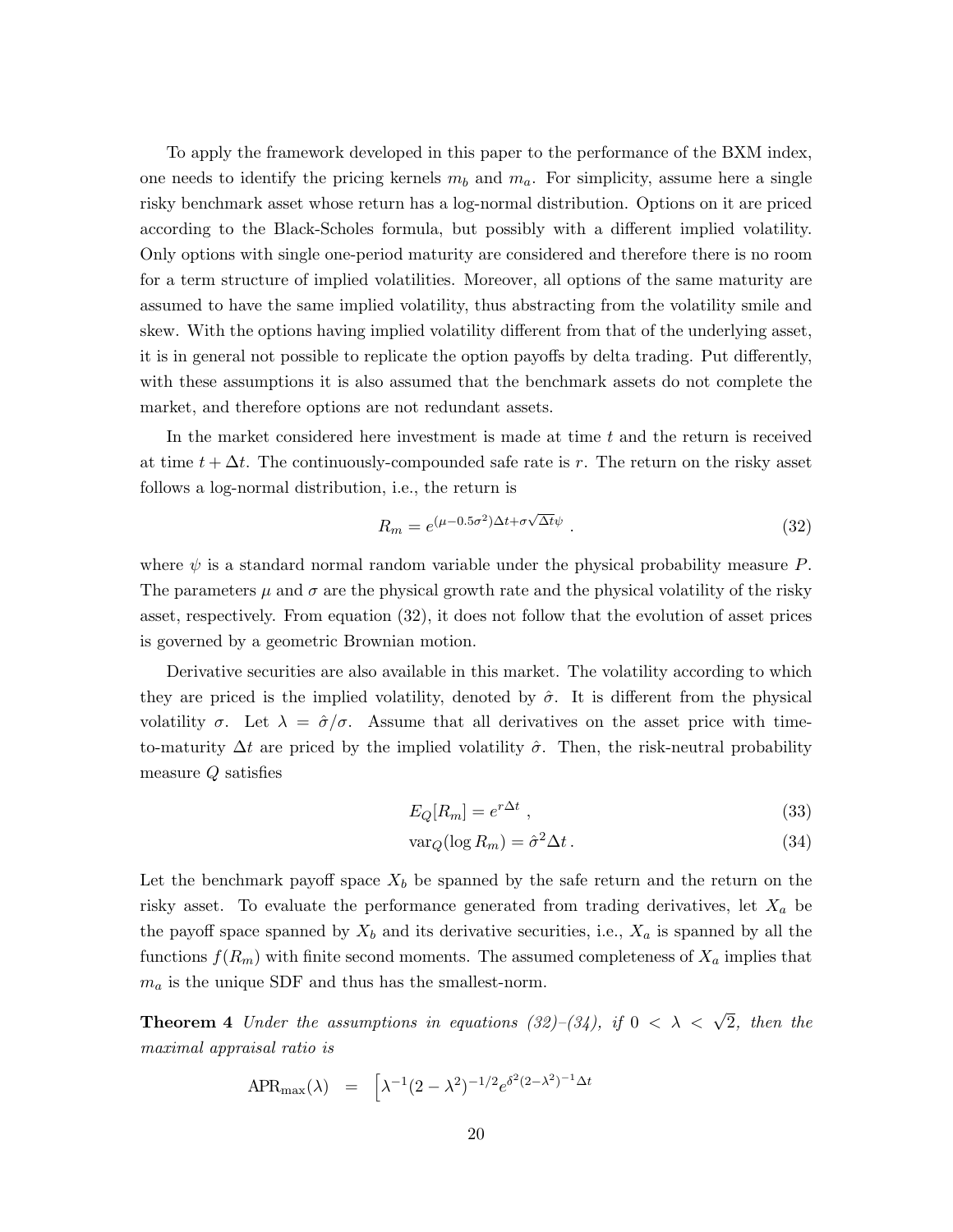$$
- e^{-2s\sigma\Delta t} (e^{s\sigma\Delta t} - 1)^2 (e^{\sigma^2\Delta t} - 1)^{-1} - 1 \Big]^{1/2} . \tag{35}
$$

where  $s = (\mu - r)/\sigma$  and  $\delta = s + \sigma(\lambda^2 - 1)/2$ .

When the implied volatility equals the physical volatility (i.e.,  $\lambda = 1$ ), the above equation reduces to equation (26). As the time interval  $\Delta t$  approaches zero, the maximum appraisal ratio approaches

$$
\lim_{\Delta t \to 0} \text{APR}_{\text{max}}(\lambda) = \sqrt{\frac{1}{\lambda \sqrt{2 - \lambda^2}} - 1}.
$$
\n(36)

The above limit is 0 if  $\lambda = 1$  and is an increasing function of  $\lambda$  for  $\lambda \in [1, 1]$ 2). Therefore, when the implied volatility is higher than the actual volatility, trading derivatives can lead to a high appraisal ratio even when the observation interval is very short. It is however difficult to accomplish this when the implied and physical volatilities are the same.

Table 6 shows that the relatively high implied volatility during 1990–2005 offered an opportunity for the derivative trading strategy to perform well. During this period, the historical volatility estimated from the daily S&P 500 index is 16\%, whereas the average VIX is 19%, giving  $\lambda = 1.21$ . Using equation (35) of Theorem 4, the maximal appraisal ratio of monthly returns during the period is  $\sqrt{192} \times \text{APR}_{\text{max}} = 5.77$ . This is much higher than the realized performance ratio of 2.20 reported in Table 5 for the BXM index, but it points in the right direction. Various explanations for the discrepancy between the theoretical and actual performance ratios are readily available. First, the strategy in BXM—buying S&P 500 index and selling at-the-money call options—does not necessarily achieve the maximal performance, whereas the strategy underlying the numbers in Table 6 is optimal. Second, the theoretical analysis ignores temporal variations in the implied and physical volatilities. Third, the realized performance is based on a finite sample instead of an infinite sample as assumed for  $APR<sub>max</sub>$ . These discrepancies between the assumptions in Theorem 4 and the data could lead to the difference between the numbers reported in Tables 5 and 6.

One pattern is common to Tables 5 and 6, namely that performance of the strategy was stronger in the earliest sub-period and deteriorated subsequently. Table 6 also shows that the opportunity offered by the high implied volatility declined over time. The ratio of implied-to-physical volatility was high  $(\lambda = 1.39)$  in the first five years of the sample in the table, and fell in later sub-periods. Correspondingly, the maximal appraisal ratio drops from 14.01 in the first sub-period to 1.48 in the last sub-period. The decline of the implied volatility relative to the physical volatility might have contributed to the weaker performance of the BXM during the last two sub-periods. Possibly the decline in the difference between implied and actual volatility reflects the entry of arbitragers who sought to profit from this difference.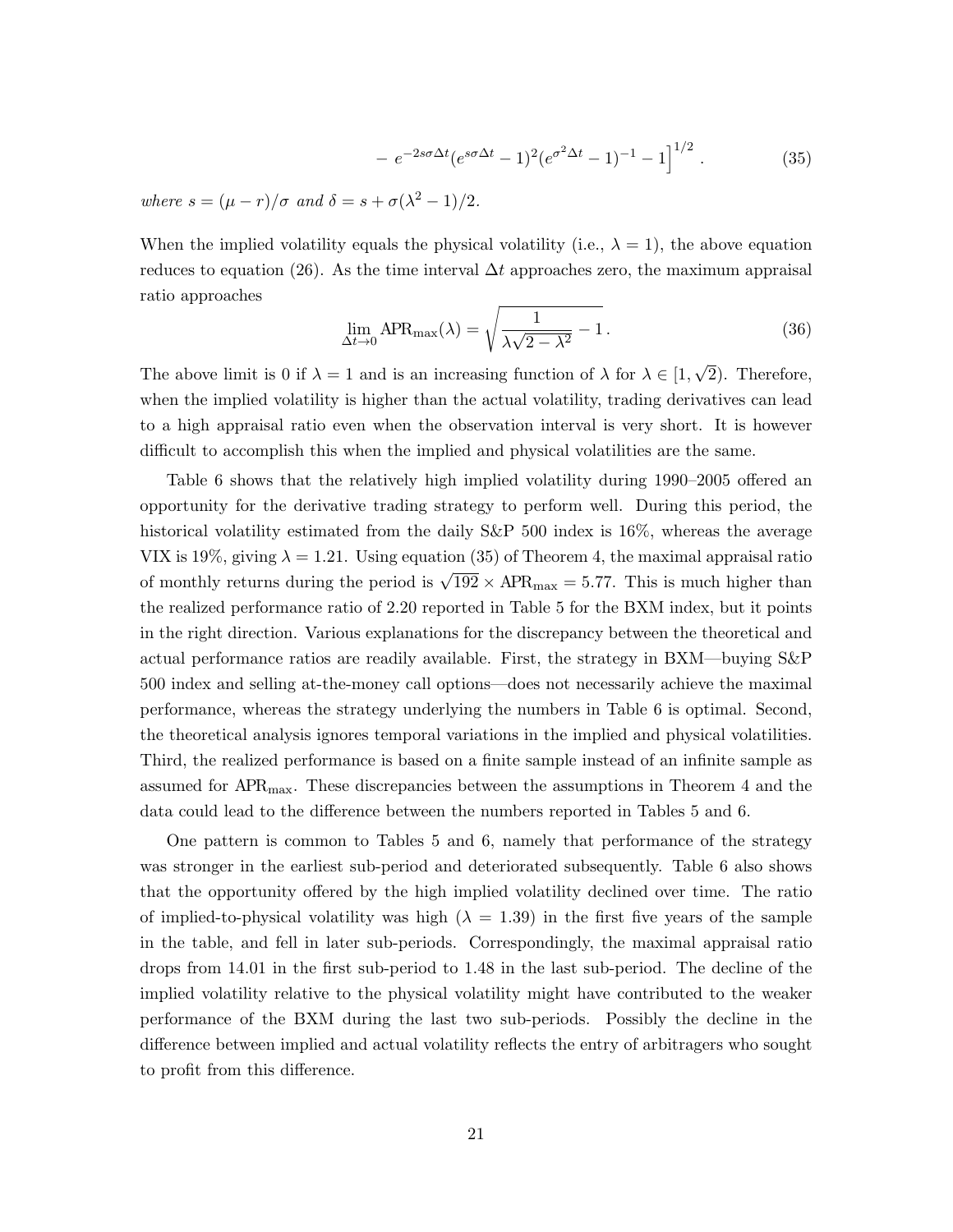## 5 Exposure-switching strategies

The standard approach to performance evaluation entails the estimation of the regressions of the managed portfolio's excess returns on the benchmark excess returns. Can time- and performance-dependent variation in the exposure of the managed portfolio to the benchmark enhance estimated performance? A desired property of a performance estimation procedure is that if benchmark returns are not predictable, then switching exposure between periods should not generate an alpha.

An exposure-switching managed portfolio policy may lead to a biased estimation of the portfolio's risk (beta) which in turn renders the regression misspecified. A misspecification of the regression can lead to a positive estimate of the regression's intercept which even in the absence of the ability to trade in anticipation of future returns would lead to the false inference that the portfolio manager has superior performance.

In a simulation, Goetzmann at al. (2007) report that switching exposure to a singleindex benchmark can generate an alpha although the benchmark returns are identically and independently distributed (IID). Under the assumption of IID returns, this section establishes a limit on the ability to bolster the fund performance by switching benchmark exposure between observation periods. Two cases are considered in this section. In the first case the observation interval is fixed (e.g., a month), and the number of observations is very large, implying a very long time horizon  $T$ . It will be shown that switching risk exposure results in a lower appraisal ratio than the maximal one covered in Theorem 1. In the second case the time horizon T is fixed but the observation interval  $\Delta t$  is very small. It will be shown that alpha generated by switching risk exposure *deteriorates* as the time horizon T gets longer.

#### 5.1 With Fixed Observation Interval

Consider a fund manager seeking to enhance the performance of a trading strategy by cleverly changing benchmark exposures over time. Let  $r_{mi}$  be the excess benchmark return during the time period  $[(i-1)\Delta t, i\Delta t]$ , with mean  $\eta$  and variance  $\delta^2$ . The sequence  ${r_{mi}}_{i=1,\dots,n}$  is assumed IID, i.e., the terms in the sequence have identical and independent distributions. Let  $r_{zi}$  be the excess return of any payoff  $z \in X_a$  for the time period  $[(i-1)\Delta t, i\Delta t]$ . Assume that the sequence  $\{r_{zi}\}_{i=1,\dots,n}$  is also IID, and, without loss of generality, that the excess return  $r_{zi}$  is uncorrelated with the benchmark returns. Denote the mean of  $r_{zi}$  by a and its variance by  $h^2$ . Consequently, the appraisal ratio of this strategy is  $a/h$ , and, by Theorem 1 is no greater than APR<sub>max</sub>.

Suppose the fund manager attempts to further enhance the appraisal ratio of the strategy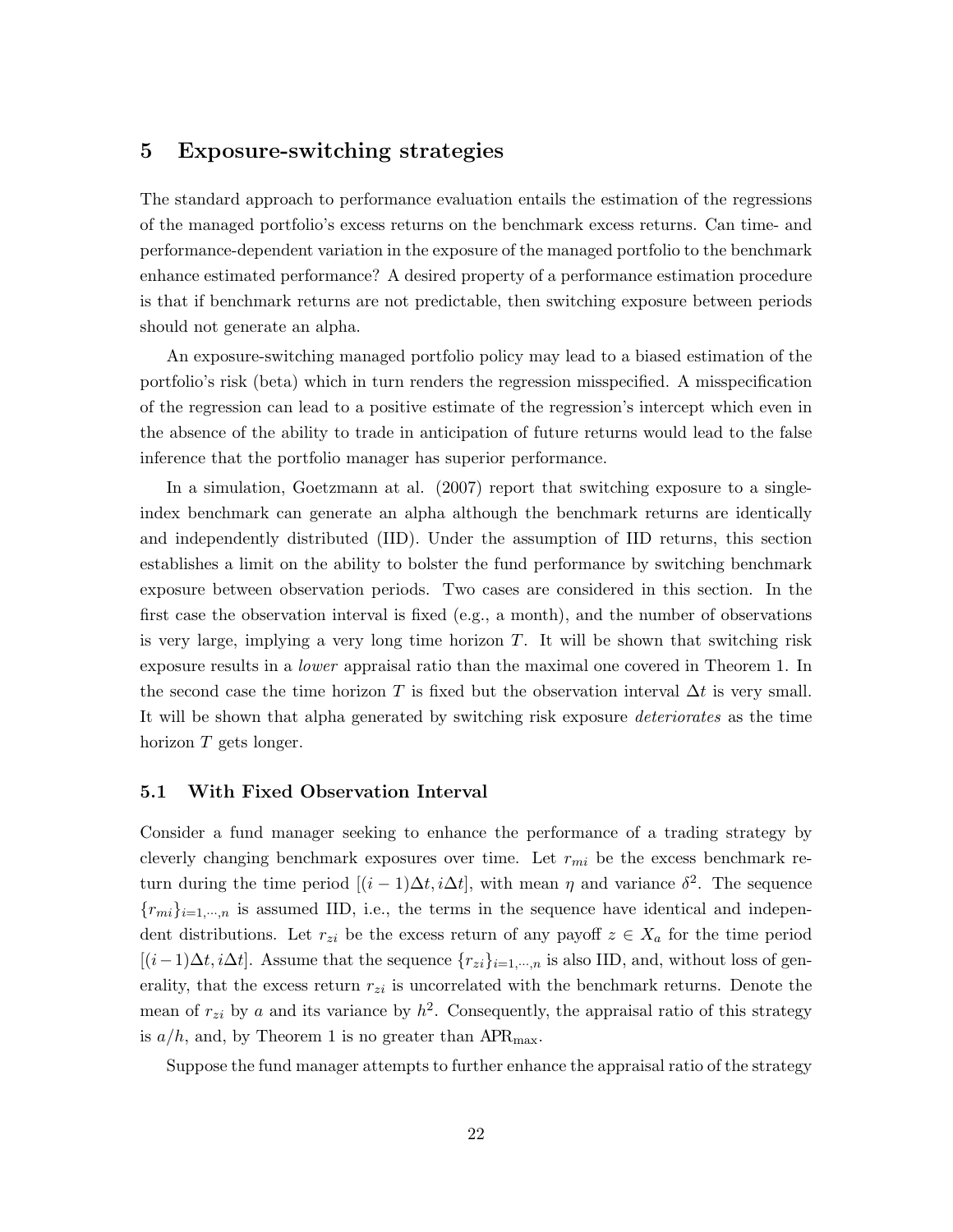z by combining it with a strategy with time- and performance-dependent exposure to the benchmark. The total excess return of the fund takes the form of  $r_{xi} = \beta_i r_{mi} + r_{zi}$ , with  $\beta_i$ as a function of the past realizations of  $\{\beta_j\}_{j=1,\dots,i-1}$ ,  $\{r_{mj}\}_{j=1,\dots,i-1}$ , and  $\{r_{zj}\}_{j=1,\dots,i-1}$ .

With n periods of observed returns, the OLS regression of  $r_{xi}$  on  $r_{mi}$  produces an estimated alpha (denoted by  $\hat{\alpha}_n$ ), an estimated beta (denoted by  $\hat{\beta}_n$ ), and the appraisal ratio (denoted by  $\widehat{APR}_n$ ), which is the ratio of  $\hat{\alpha}_n$  to the estimated tracking error  $\hat{\sigma}_n$ . The next theorem proves that in the long run switching benchmark exposures only increases tracking error, thereby worsening, not enhancing the appraisal ratio or the Sharpe ratio.

**Theorem 5** Assume that  $r_{mi}$  has a finite fourth moment and that  $\lim_{n\to\infty} \frac{1}{n}$  $\frac{1}{n}\sum_{i=1}^{n} \beta_i^k$  exists for  $k \leq 4$  and positive for  $k = 2, 4$ . Then, as n approaches to infinity, the alpha and the appraisal ratio converge, and the limits are

$$
\lim_{n \to \infty} \hat{\alpha}_n = a \tag{37}
$$

$$
\lim_{n \to \infty} \widehat{\text{APR}}_n = \frac{a}{\sqrt{\left(1 + \frac{\eta^2}{\delta^2}\right) \left(h^2 + \rho(\eta^2 + \delta^2)\right)}}
$$
(38)

where  $\rho$  is given as

$$
\rho = \lim_{n \to \infty} \frac{1}{n} \sum_{i=1}^{n} (\beta_i - \bar{\beta}_n)^2 \quad with \quad \bar{\beta}_n = \frac{1}{n} \sum_{i=1}^{n} \beta_i. \tag{39}
$$

The theorem implies that  $\lim_{n \to \infty} \text{APR}_n < a/h$ , where  $a/h$  is in fact the appraisal ratio of the payoff  $z$ . This inequality shows that it is impossible to improve long-run performance by switching the benchmark exposure between observation periods if each period has fixed length  $\Delta t$  (e.g., a month or a quarter).

### 5.2 With Fixed Time Horizon

At variance with the preceding result, benchmark exposure switching can lead to positive alpha if the time horizon T is fixed and the observation interval  $\Delta t$  is very short, as will be demonstrated in the next theorem. Suppose the price of the benchmark asset follows a geometric Brownian motion:

$$
S_t = S_0 e^{(\mu - 0.5\sigma^2)t + \sigma B_t} \t{,} \t(40)
$$

where  $B_t$  is a Brownian motion. It follows from Ito's lemma that the asset's instantaneous return,  $dX_t = dS_t/S_t$ , follows the diffusion process

$$
dX_t = \mu dt + \sigma dB_t \tag{41}
$$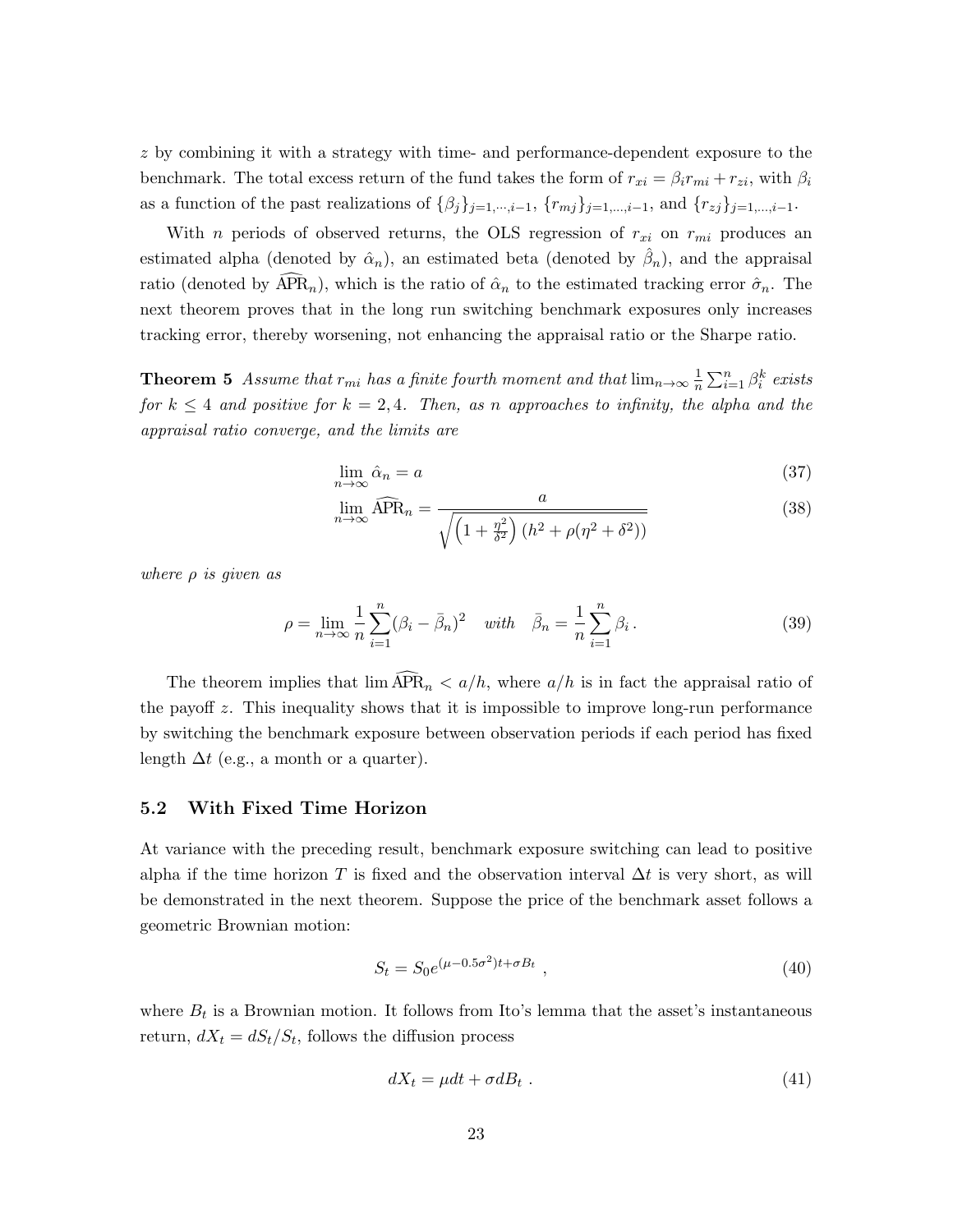If  $\beta_t$  is the benchmark exposure of the fund at time t, the instantaneous fund return satisfies

$$
dY_t = \beta_t dX_t \tag{42}
$$

Let  $n$  be the number of times to observe the excess returns of the benchmark and the fund and  $\Delta t = T/n$  be the length of time between two observations. Regression of the observed fund return on the observed benchmark returns gives the intercept  $\hat{\alpha}_n$  and slope  $\hat{\beta}_n$ . The next theorem shows how to choose  $\beta_t$  to maximize  $\hat{\alpha}_n$  asymptotically.

**Theorem 6** Consider all the strategies with benchmark exposures  $\beta_t$  bounded between  $\beta^{\min}$ and  $\beta^{\text{max}}$ . Their maximal expected asymptotic alpha is

$$
\max E\left[\lim_{n\to\infty}\hat{\alpha}_n\right] = \sqrt{\frac{2}{9\pi T}}\ \sigma(\beta^{\max} - \beta^{\min})\ . \tag{43}
$$

The maximum is achieved by a strategy that switches its benchmark exposure  $\beta_t^*$  between the lower and upper bounds:

$$
\beta_t^* = \begin{cases} \beta^{\min}, & \text{if } B_t \ge 0 \\ \beta^{\max}, & \text{if } B_t < 0. \end{cases}
$$
 (44)

The strategy with the exposure  $\beta_t^*$  in equation (44) is a simple bang-bang strategy: choose the lowest feasible exposure to the benchmark when the cumulative excess return to date is positive, and the highest feasible exposure to the benchmark when the cumulative return is negative. The maximum expected asymptotic alpha in Theorem 6 is proportional to the volatility of the benchmark and the range of exposures. This is intuitive; higher volatility and a range of exposures allow a larger payoff space to be generated from dynamic strategies.

The apparent similarity of Theorem 6 and Theorem 1 notwithstanding, they are different in several ways. Indeed, if the optimal strategy in Theorem 1 is achieved by delta trading, the strategy has dynamic exposure to the benchmark, similar to the strategy in Theorem 6. However, trading occurs at the same frequency of the observations in Theorem 6, whereas in Theorem 1 trading can be more frequent than observations. In addition, the observation interval  $\Delta t$  in Theorem 1 is fixed, whereas it shrinks to zero in Theorem 6. Moreover, the maximum expected asymptotic alpha in Theorem 6 is inversely proportional to the squareroot of the time horizon  $T$ . As the time horizon increases, the alpha generated by switching benchmark exposure is pushed toward zero.

A strategy similar to Theorem 6 is devised by Goetzmann et al (2007). Choosing  $\mu = 10\%, \sigma = 20\%, \beta^{\text{min}} = 0.5, \beta^{\text{max}} = 1.5, \text{ and } T = 5 \text{ years, they report an average alpha}$ of 2.05% in 10,000 simulation runs. The average Sharpe ratio of their dynamic strategy is 0.673, slightly larger than the Sharpe ratio of 0.6 delivered by a simple investment strategy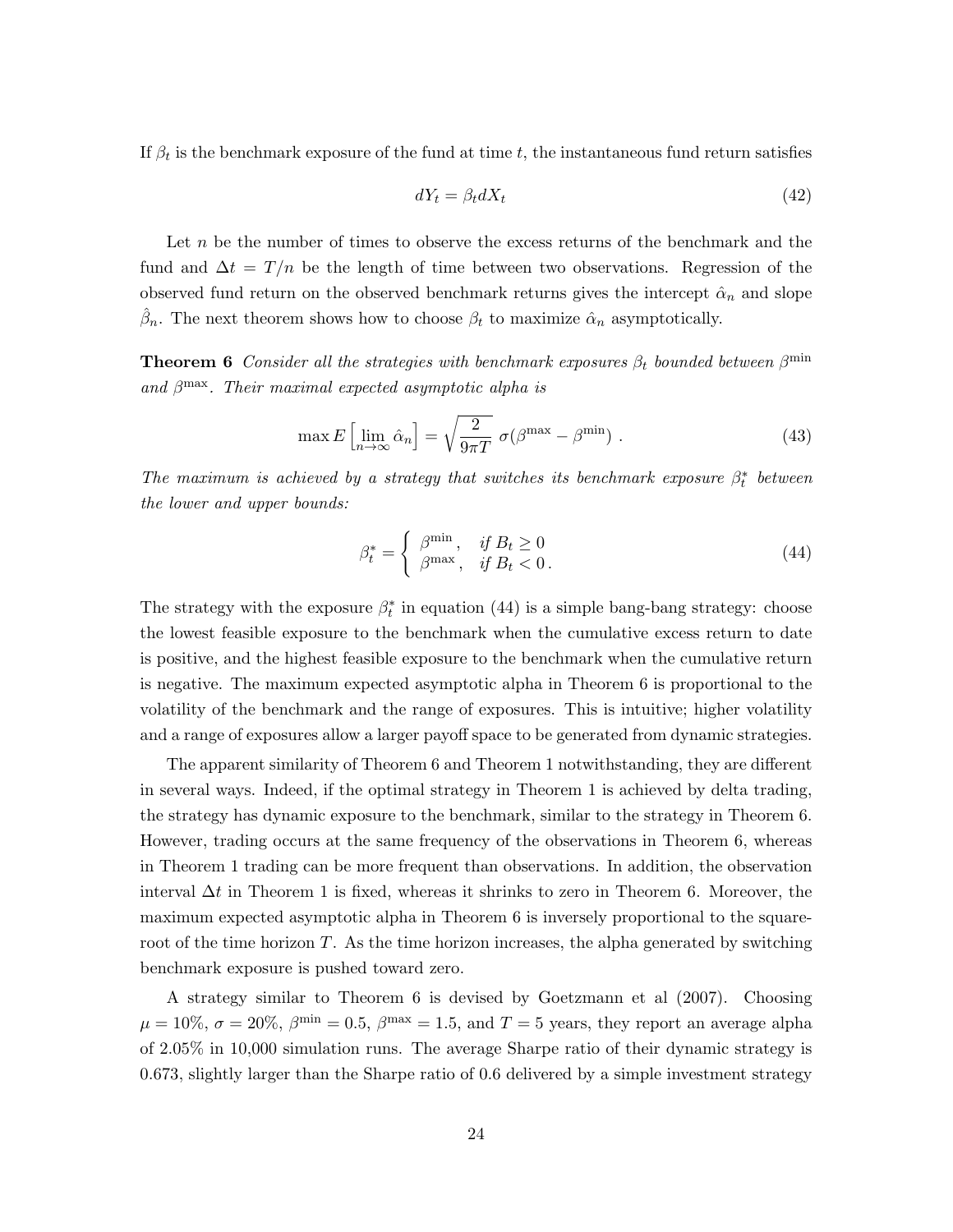in the benchmark. Applying the same set of parameters to the right hand side of equation (43) gives

$$
\max E[\lim_{n \to \infty} \hat{\alpha}_n] = \frac{5.32\%}{\sqrt{T}} = \frac{5.32\%}{\sqrt{5}} = 2.38\%,\tag{45}
$$

which is not much higher than the average alpha obtained by Goetzmann at al., suggesting that their alpha is close to the maximum that can be generated by switching beta.

Although the strategy in (44) is only optimal with continuous trading, its performance with discrete trading can be easily evaluated through simulation. Another important reason to do simulation is to evaluate the risk of the strategy in Theorem 6. Notice that Theorem 6 only demonstrates the positive expected alpha but says nothing about its uncertainty. Figure 5 presents the simulation of the optimal exposure-switching strategy.

Each point in Figure 5 corresponds to the annualized alpha and its tracking error in one of 100,000 simulation runs of the optimal strategy. The average alpha of 2.33% is consistent with the 2.05% reported by Goetzmann et al and is only slightly below the asymptotic upper bound of 2.38%, confirming that continuous-time results offer reasonable approximation for monthly observations. Therefore, exposure-switching strategies can create non-trivial alpha. In addition, it is possible to design a strategy that comes close to achieving the maximum alpha of the exposure-switching strategy.

The uncertainty of alpha in the strategy is clearly shown by Figure 6. The slope of the line connecting a point to the origin is the  $t$  statistics or the alpha of the corresponding simulation run. The t statistic of only 13% of the runs is 1.65 or higher. Close to 15% of the alphas are negative. Thus, although the exposure-switching strategy generates positive alpha, it does not do so sufficiently often or compellingly safely.

According to Theorem 6, the asymptotic upper bound on alpha decreases with the time horizon. For example, when  $T = 10$ , alpha should be expected to be below  $5.32\%/10 =$ 1.68% over average. Figure 6 presents results of 100,000 simulations for the parameter set, except the horizon T varies from 2 to 20 years. The average alpha is sensitive to the horizon and deteriorates as the horizon gets longer. However, the fraction of negative alphas exceeds the fraction of significantly positive alphas for all horizons. Managers' often-stated mantra is that over a long run their strategies will win. A manager who considers building a business around exposure switching strategy will however see his results weaken over time. The enthusiasm for this strategy is tempered once one realizes that the expected fraction of negative alphas is as big as the fraction of statistically significant and positive alphas and that with longer horizons the expected alpha gets lower.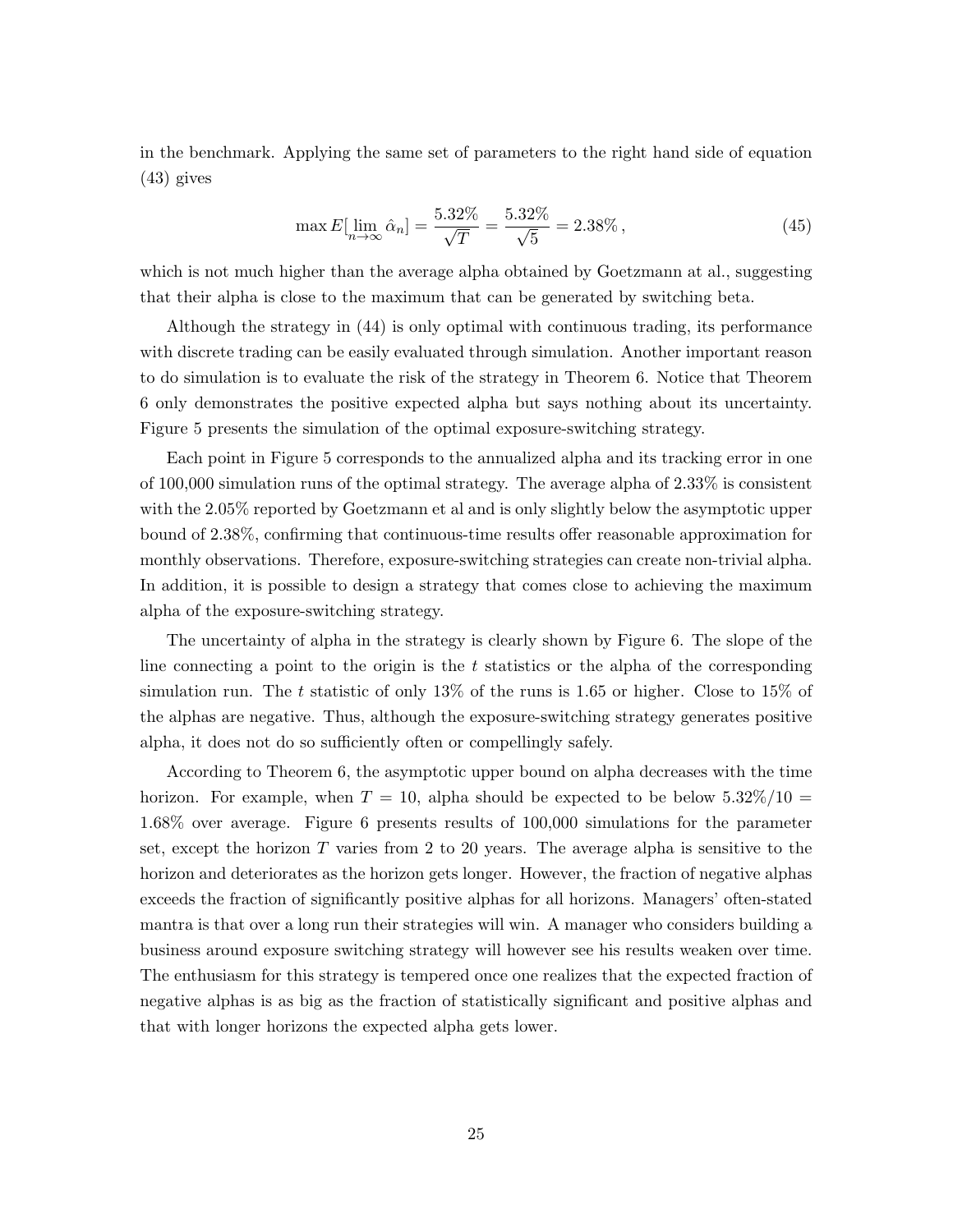## 6 Concluding Remarks

The maximization of alpha and the management of the associated risk are closely related to the evaluation of actively managed funds, which amounts to addressing the following question: are the returns on the funds unusually good in comparison with those available by a portfolio of a given benchmark assets? Asset pricing theory states that if the space of payoffs spanned by the benchmark assets satisfies certain regularity conditions, then the question is equivalent to the question, are the returns on funds unusually good by the standard of the stochastic discount factor (SDF) which prices all the assets in the benchmark space?

This paper's original motivation is the observation that some commonly used SDFs take on negative values in some circumstances. Thus, they may price correctly the benchmark assets, but will price incorrectly derivative securities on the benchmark assets—even assign them negative prices. (A simple example is a security which pays one dollar when the SDF is negative and zero otherwise. Priced by the SDF, its price must be negative, which cannot be because the security entails no liability to its holder.)

This criticism is well known for linear asset pricing models. Typically, a linear pricing model delivers period-by-period arbitrage-free pricing of existing assets (and portfolios of these assets), given the factor structure of their returns. Dybvig and Ingersoll (1982) note the possible negativity of the SDF of the CAPM and study some of its implications. Grinblatt and Titman (1989) point out that the nonlinear value function distorts Jensen's alpha in the CAPM. They argue that valuation models should have positive state price densities.

Trading existing assets and derivatives on them are closely related. Famously, Black and Scholes (1973) and Merton (1973) show that trading of existing securities can replicate the payoffs of options on these securities. Therefore, one should be careful in interpreting excess returns of actively managed funds estimated from linear models because such funds trade rather than hold on to the same portfolios. Examples of interpretations of asset management techniques as derivative securities include Merton (1981) who argues that market-timing strategies are akin to option trading, Fung and Hsieh (2001) who report that hedge funds using trend-following strategies behave like a look-back straddle, and Mitchell and Pulvino (2001) who report that merger arbitrage funds behave like an uncovered put.

Motivated by the challenge of evaluating rule-based trading strategies, Glosten and Jagannathan (1994) suggest replacing the linear factor models with the Black-Scholes model. Wang and Zhang (2003) study the problem extensively and develop an econometric methodology to identify the problem in factor-based asset pricing models. They show that a linear model with many factors is likely to have large pricing errors over actively managed funds, because empirically the model delivers an SDF that allows for arbitrage over derivative-like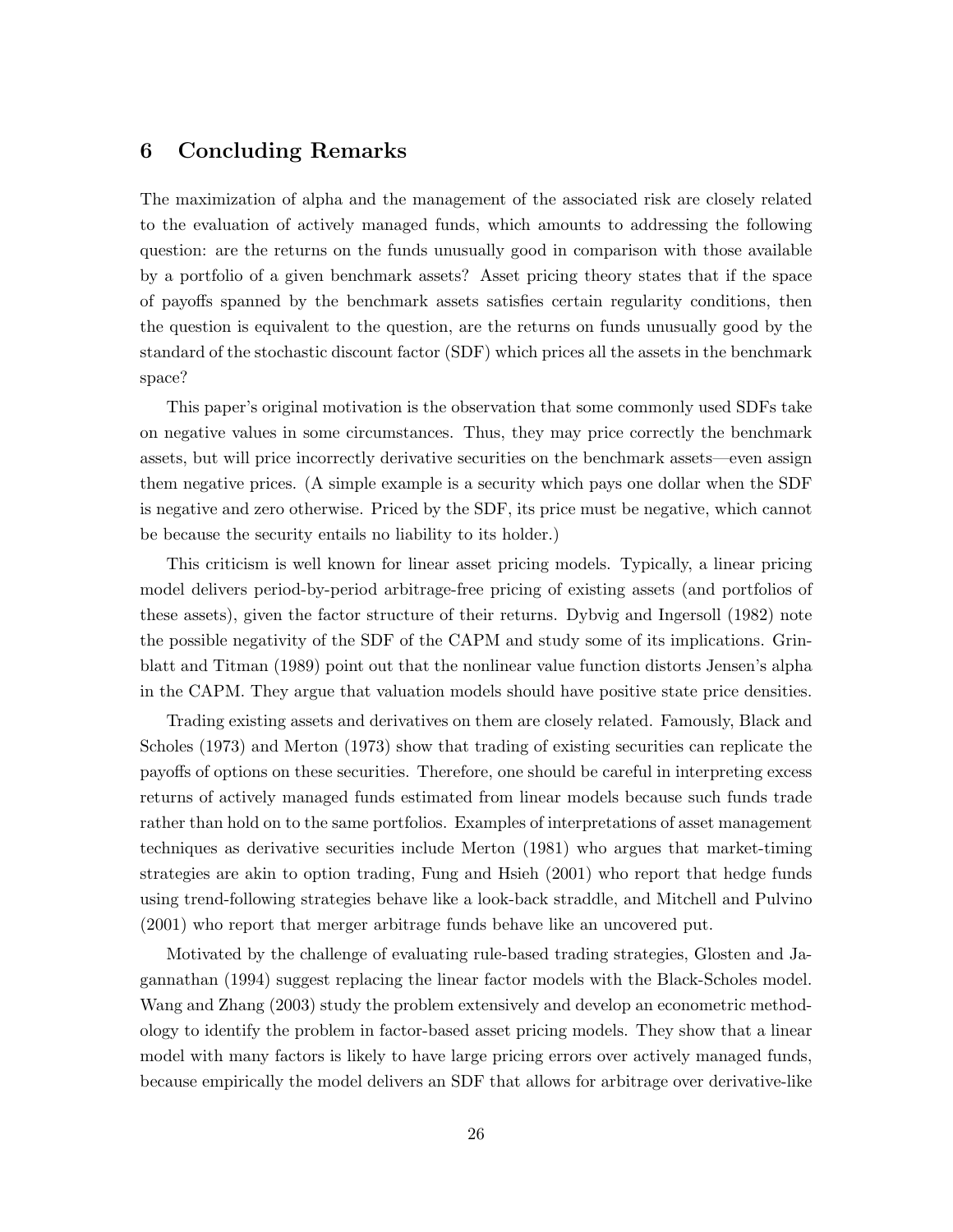payoffs.

Lo (2001) devotes a section to dynamic risk analysis in which he offers a series of numerical examples of how a fund can write options or equivalently trade the benchmark asset and thereby appear to have superior performance. Goetzmann et al. (2007) also study the ability of money managers to manipulate performance measures, and conclude that "a manager that seeks to manipulate many of the more popular measures can indeed produce very impressive performance statistics."

This paper considers a general problem of performance evaluation, focusing primarily on three closely related quantities: the appraisal ratio, the improvement of the Sharpe ratio relative to the highest Sharpe ratio from a static strategy which invests only in the benchmark assets, and the reliability of the estimated alpha (its t statistic).

The paper's basic result establishes: (i) a formula for the maximal appraisal ratio, assuming a constant investment opportunity set and an identical investment strategy across the observation intervals, a strategy which may include derivatives on the benchmark assets; (ii) the strategy which produces the maximal appraisal ratio. This formula shows the relation between the maximal improvement in the Sharpe ratio and the SDFs of the benchmark space and the larger space from which the manager picks his strategy's payoffs. The set of payoffs which delivers that maximal improvement in the Sharpe ratio is given in terms of the two SDFs.

Applying the basic result to a set-up in which the benchmark asset prices follow a geometric Brownian motion with parameters matching those estimated from familiar index returns (e.g., the S&P 500 returns), a money manager who uses options optimally will only minimally enhance the measured Sharpe ratio of his fund if the options are priced according to the Black-Scholes model. Another aspect of the basic result is that the alpha generated by this manager will be statistically indistinguishable from zero unless he is followed by the evaluator for many years.

Recognizing the possibility of generating positive alpha, in the absence of private information, by trading only in the benchmark assets (as often as he wishes) and derivatives on them, the paper studies the viability of such strategies by examining the maximum appraisal ratio, which measures the reward relative to the risk. Exposure-switching strategies appear more promising than those deploying options. Still, the magnitude of the generated alpha and the ratio of negative to significantly positive alphas would lead a manager away from using these techniques, even before he incorporates transactions costs into the analysis.

Options with prices which are at variance with the Black-Scholes model may open the possibility of enhancing the Sharpe and appraisal ratios. But this is due not merely to the non-linear nature of the options payoff, but to the violation of the assumption of geometric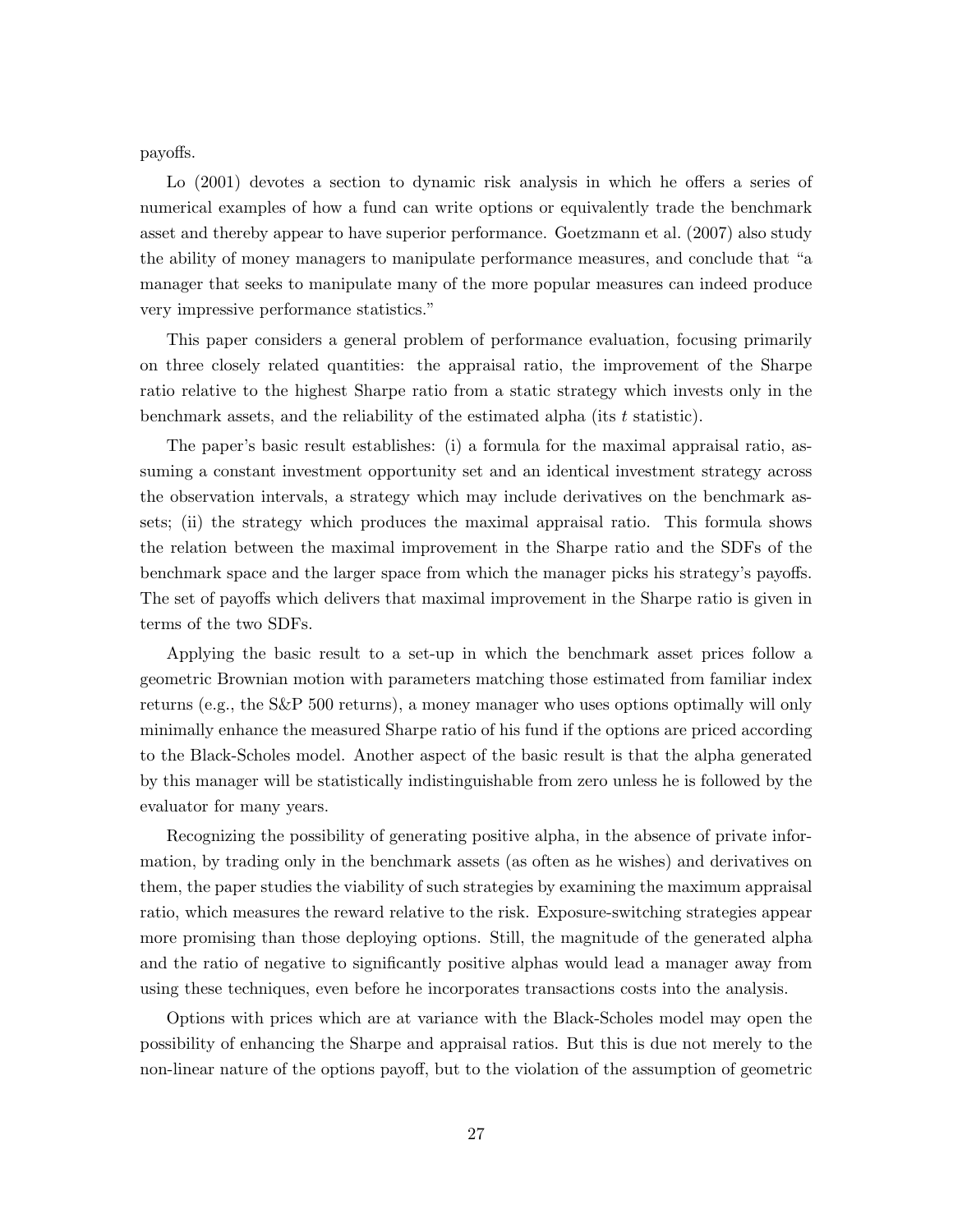Brownian motion which is necessary for the validity of the Black-Scholes formula.

## A Appendix

### A.1 Proof of Theorem 1

As shown in Hansen and Jagannathan (1991) the stochastic discount factor  $m_b$  satisfies

$$
m_b = \frac{1}{R_0} - \frac{1}{R_0} E[r'_m](\text{var}(r_m))^{-1}(r_m - E[r_m]) . \tag{A1}
$$

It follows from equations (2), (3) and (A1) that the asymptotic alpha can be written as  $\alpha(x) = E[r_xm_b]R_0$ , which gives equation (7) in Theorem 1 because  $E[r_xm_a] = 0$ .

Being projected on  $r_m$  and  $m_b - m_a$ , the return  $r_x$  can be decomposed as

$$
r_x = \gamma + r'_m \beta + (m_b - m_a)\theta + \varepsilon \tag{A2}
$$

where  $\varepsilon$  is the residual of the projection. It follows that  $E[\varepsilon] = E[(m_b - m_a)\varepsilon] = 0$  and  $E[r_m \varepsilon] = 0_k$ . Since  $m_b - m_a$  and  $r_m$  are uncorrelated,  $\beta$  satisfies equation (3). In view of equation (7), the decomposition gives

$$
\alpha(x) = R_0 E[(\gamma + r'_m \beta + \theta(m_b - m_a) + \varepsilon)(m_b - m_a)]
$$
  
=  $\theta ||m_b - m_a||^2 R_0$ . (A3)

Once  $\|m_b - m_a\|$  is nonzero,  $\alpha(x)$  is positive if and only if  $\theta > 0$ .

The decomposition in equation (A2) also gives

$$
\text{var}(r_x - r'_m \beta) = \theta^2 \|m_b - m_a\|^2 + \|\varepsilon\|^2. \tag{A4}
$$

It then follows from equations (4), (A3) and (A4) that the appraisal ratio is

$$
APR(x) = \frac{\theta \, ||m_b - m_a||^2 R_0}{\sqrt{\theta^2 ||m_b - m_a||^2 + ||\varepsilon||^2}} \,. \tag{A5}
$$

It has an upper bound  $\|m_b - m_a\|$  because

$$
\frac{|\theta| \cdot \|m_b - m_a\|^2 R_0}{\sqrt{\theta^2 \|m_b - m_a\|^2 + \|\varepsilon\|^2}} \le \|m_b - m_a\| R_0.
$$
 (A6)

The upper bound is achieved when  $||\varepsilon|| = 0$ . For any  $z \in X_b$  and  $\theta > 0$ , the payoff  $x = z + \theta(m_b - m_a)$  has zero residual in projection (A2) and thus its appraisal ratio  $APR(x)$  achieves the upper bound. This gives equation (9) in Theorem 1. It follows that  $\max\{\text{APR}(x): x \in X_a\} = ||m_b - m_a||R_0$ , which is equation (8) in Theorem 1.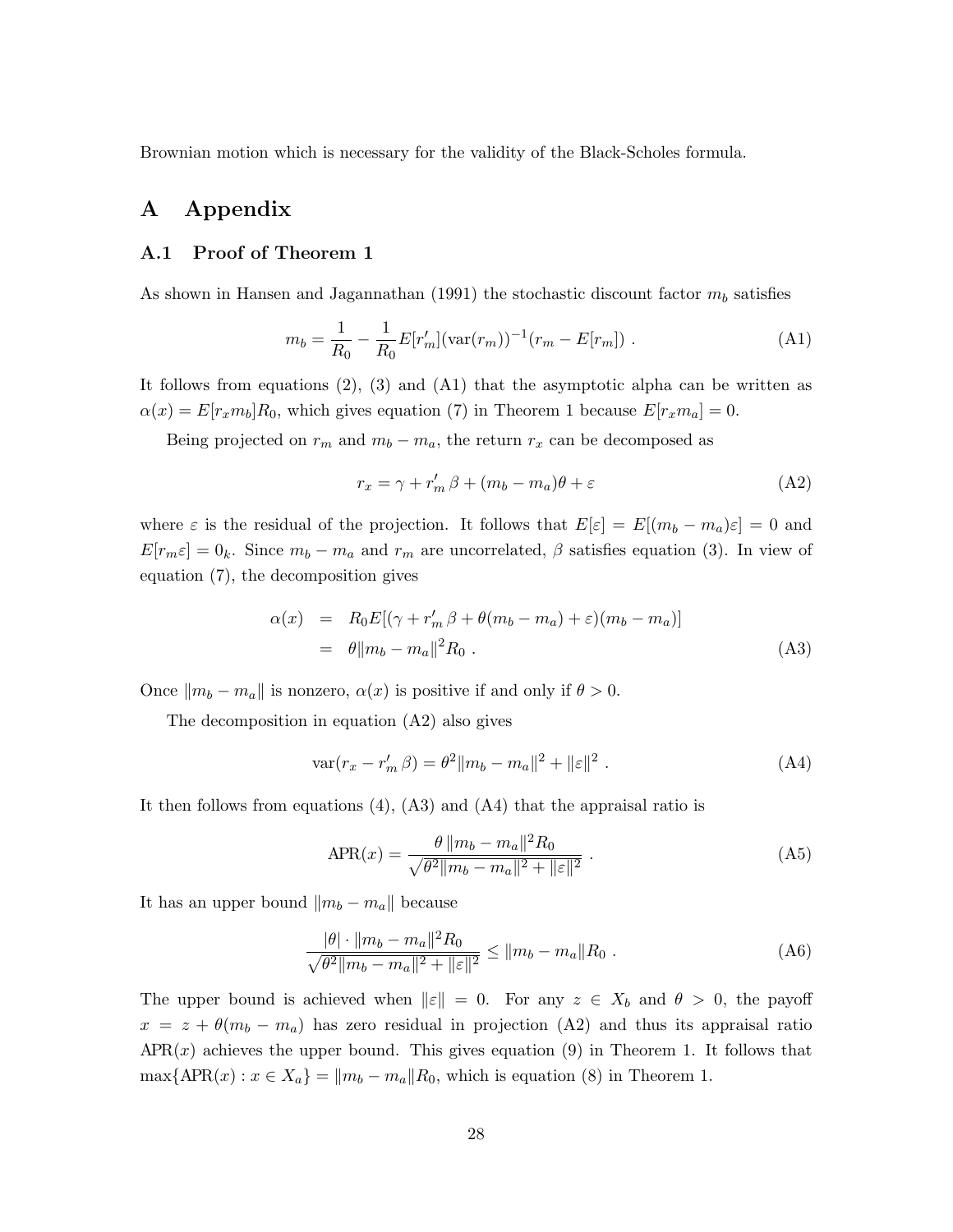### A.2 Proof of Theorem 2

Under the assumption of geometric Brownian motion, the unique (and hence the smallestnorm) discount factor  $m_a$  is the discounted Radon-Nikodym density of the risk-neutral probability Q with respect to the physical probability:

$$
m_a = e^{-\left[r+0.5(\mu - r_{1k})\right]\sum^{-1}(\mu - r_{1k})\right]\Delta t - (\mu - r_{1k})\sum^{-1}\Delta B}, \qquad (A7)
$$

where  $\Delta B$  is the change of the Brownian motion from t to  $t + \Delta t$ , and  $1_k$  is a k-dimensional vector with all components equal to 1 (see Karatzas and Shreve, 1998, section 1.5). Equation (A7) is the key to the solution of the fund manager's maximization problem. With this equation, the variance of the stochastic discount factor is calculated as

$$
\text{var}(m_a) = e^{-2r\Delta t} \left( e^{(\mu - r\mathbf{1}_k)'\Sigma^{-1}(\mu - r\mathbf{1}_k)\Delta t} - 1 \right) \tag{A8}
$$

A substitution this equation into (14) implies that the Sharpe ratio of  $X_a$  is

$$
R_0\sqrt{\text{var}(m_a)},\tag{A9}
$$

which gives equation (22).

### A.3 Proof of Theorem 3

Under the assumption of geometric Brownian motion, the solutions to the performance maximization problem (6) are linear combinations of the benchmark payoffs and the variable  $m_b - m_a$ . The expression of the optimal solution can be derived in the case of a single benchmark return  $R_m$ . In this case, the stochastic discount factor is

$$
m_a = e^{-[r+0.5(\mu-r)^2/\sigma^2]\Delta t - [(\mu-r)/\sigma^2]\sigma\Delta B}
$$
  
= 
$$
e^{-[(\mu-r)/\sigma^2]\{[\mu-0.5\sigma^2]\Delta t + \sigma\Delta B\} + \{-r\Delta t + 0.5(\mu-r)(\mu+r-\sigma^2)/\sigma^2\}\Delta t}
$$
. (A10)

It follows from equations (17) and (A10) that  $m_a = f(R_m)$  where  $f(R_m)$  is defined in (29). The optimal strategy also involves  $m_b$ , which must be a linear function of  $R_m$ , i.e.,  $m_b = a + a_m R_m$  for some constants a and  $a_m$ . It follows from equation (9) in Theorem 1 that the payoff in equation  $(28)$  is an optimal strategy to the maximization problem  $(6)$ .

### A.4 Proof of Theorem 4

The smallest-norm discount factor  $m_b$  is given by  $(A1)$  and satisfies

$$
var(m_b) = e^{-2(\mu+r)\Delta t} (e^{\mu\Delta t} - e^{r\Delta t})^2 (e^{\sigma^2\Delta t} - 1)^{-1} . \tag{A11}
$$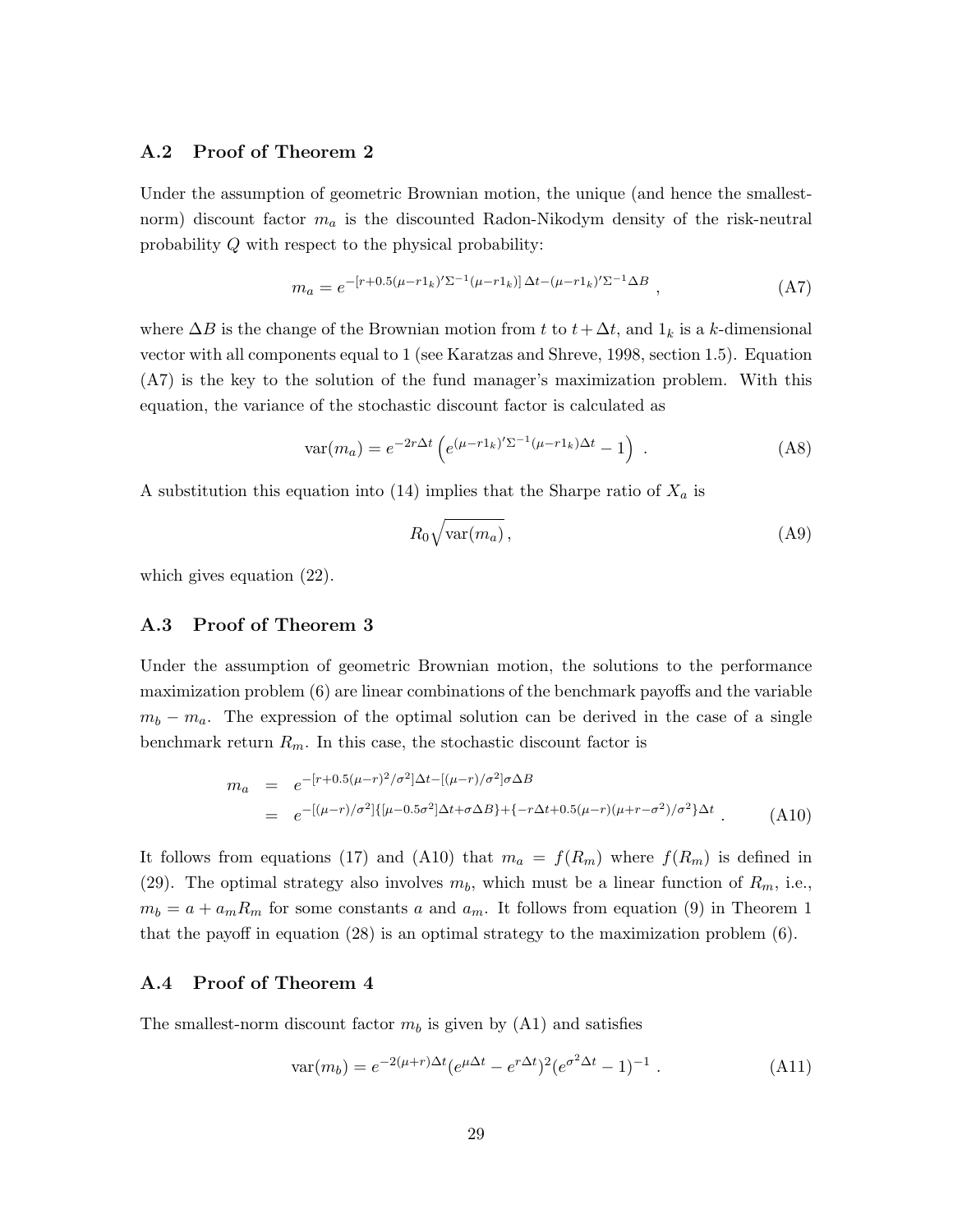The unique stochastic discount factor (SDF) in  $X_a$  is the Radon-Nikodym density of the risk-neutral probability  $Q$  with respect to the physical probability  $P$ , divided by the safe return. The expression for the SDF is

$$
m_a = \lambda^{-1} e^{-r\Delta t + 0.5\psi^2 - 0.5\lambda^{-2}(\psi + \delta\sqrt{\Delta t})^2},
$$
  
where  $\delta = (\mu - r)/\sigma + 0.5\sigma(\lambda^2 - 1)$ . (A12)

This is also the smallest-norm discount factor in  $X_a$ . The variance of  $m_a$  is finite and satisfies

$$
\text{var}(m_a) = e^{-2r\Delta t} \left( \lambda^{-1} (2 - \lambda^2)^{-1/2} e^{\delta^2 \Delta t / (2 - \lambda^2)} - 1 \right) , \tag{A13}
$$

provided that  $\lambda \leq$ 2. It follows by equation (12) that the maximal appraisal ratio is (35).

## A.5 Proof of Theorem 5

The assumption in the theorem implies the existence of number  $b$  satisfying equation (39) and

$$
\lim_{n \to \infty} \frac{1}{n} \sum_{i=1}^{n} \beta_i = b \tag{A14}
$$

$$
\lim_{n \to \infty} \frac{1}{n} \sum_{i=1}^{n} \beta_i^2 = b^2 + \rho.
$$
 (A15)

Let  $\hat{\sigma}_n$  be the estimated tracking error, which is the product of  $\sqrt{n}$  and the standard error of the estimated alpha. To prove the theorem, it is sufficient to derive

$$
\lim_{n \to \infty} \hat{\alpha}_n = a \tag{A16}
$$

$$
\lim_{n \to \infty} \hat{\sigma}_n = \left( 1 + \frac{\eta^2}{\delta^2} \right) (h^2 + \rho (\eta^2 + \delta^2)) \tag{A17}
$$

because equation (38) will follow immediately from (A16) and (A17), since  $\widehat{APR}_n = \alpha_n/\hat{\sigma}_n$ .

To show equation (A16), the following limits are shown first:

$$
\lim_{n \to \infty} \frac{1}{n} \sum_{i=1}^{n} r_{mi} = \eta \tag{A18}
$$

$$
\lim_{n \to \infty} \frac{1}{n} \sum_{i=1}^{n} r_{mi}^2 = \eta^2 + \delta^2
$$
\n(A19)

$$
\lim_{n \to \infty} \frac{1}{n} \sum_{i=1}^{n} r_{xi} = a + b\eta
$$
\n(A20)

$$
\lim_{n \to \infty} \frac{1}{n} \sum_{i=1}^{n} r_{mi} r_{xi} = a\eta + b(\eta^2 + \delta^2).
$$
 (A21)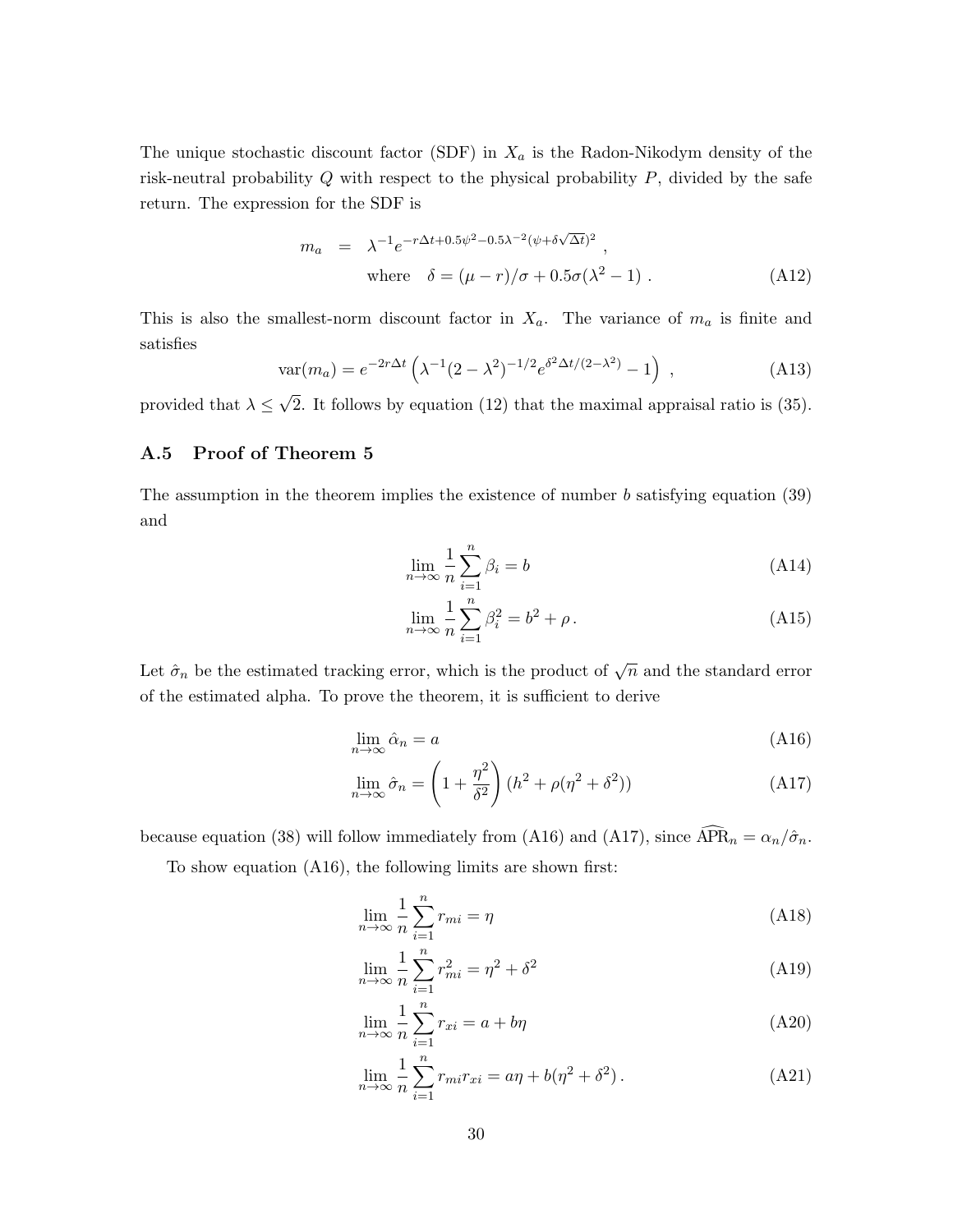These equations give

$$
\lim_{n \to \infty} \hat{\beta}_n = \frac{\frac{1}{n} \sum_{i=1}^n r_{mi} r_{xi} - (\frac{1}{n} \sum_{i=1}^n r_{mi})(\frac{1}{n} \sum_{i=1}^n r_{xi})}{\frac{1}{n} \sum_{i=1}^n r_{mi}^2 - (\frac{1}{n} \sum_{i=1}^n r_{mi})^2}
$$
\n
$$
= \frac{b(\eta^2 + \delta^2) - \eta^2 b}{\eta^2 + \delta^2 - \eta^2} = b. \tag{A22}
$$

Equation  $(A16)$  can then be obtained from equations  $(A18)$ ,  $(A20)$  and  $(A22)$  as

$$
\lim_{n \to \infty} \hat{\alpha}_n = \lim_{n \to \infty} \left( \frac{1}{n} \sum_{i=1}^n r_{xi} - \hat{\beta}_n \frac{1}{n} \sum_{i=1}^n r_{mi} \right)
$$

$$
= (a + b\eta) - b\eta = a.
$$
(A23)

Note that equations (A18) and (A19) immediately follow from the law of large numbers. The derivation of equation (A20) applies a Lemma from Section 12.14 in Williams (1991), which is a version of the strong law of large numbers for martingales:

**Lemma:** Let 
$$
(M_n)_{n\geq 0}
$$
 be a square-integrable martingale, and denote by  $A_n = \sum_{i=1}^n E_{i-1}[(M_i - M_{i-1})^2]$ . If  $A_n \uparrow \infty$  a.s., then  $M_n/A_n \to 0$  a.s.

To derive equation (A20), consider

$$
\frac{1}{n}\sum_{i=1}^{n}r_{xi} = \frac{1}{n}\sum_{i=1}^{n}\beta_{i}r_{mi} + \frac{1}{n}\sum_{i=1}^{n}r_{zi}
$$
\n
$$
= \frac{1}{n}\sum_{i=1}^{n}\beta_{i}(r_{mi} - \eta) + \eta\frac{1}{n}\sum_{i=1}^{n}\beta_{i} + \frac{1}{n}\sum_{i=1}^{n}r_{zi}. \tag{A24}
$$

The second term converges to  $b\eta$  by equation (A14), and the last one converges to a by the law of large numbers. For the first term, observe that  $M_n = \sum_{i=1}^n \beta_i (r_{mi} - \eta)$  is an  $L^2$  martingale, and that  $A_n = \sum_{i=1}^n E_{i-1}[(M_i - M_{i-1})^2] = \delta^2 \sum_{i=1}^n \beta_i^2$ . Hence, the lemma implies  $\lim_{n\to\infty} M_n/A_n = 0$ . Since

$$
\lim_{n \to \infty} \frac{M_n}{A_n} = \lim_{n \to \infty} \frac{\sum_{i=1}^n \beta_i (r_{mi} - \eta)}{\delta^2 \sum_{i=1}^n \beta_i^2}
$$
\n
$$
= \lim_{n \to \infty} \frac{1}{n} \sum_{i=1}^n \beta_i (r_{mi} - \eta) \lim_{n \to \infty} \frac{1}{\delta^2 \frac{1}{n} \sum_{i=1}^n \beta_i^2},
$$
\n(A25)

it follows from equation (A15) that

$$
\lim_{n \to \infty} \frac{1}{n} \sum_{i=1}^{n} \beta_i (r_{mi} - \eta) = 0.
$$
\n(A26)

In a similar fashion, one can obtain equation (A21) by writing

$$
\frac{1}{n}\sum_{i=1}^{n} r_{mi} r_{xi} = \frac{1}{n}\sum_{i=1}^{n} \beta_i (r_{mi}^2 - E[r_{mi}^2]) + (\eta^2 + \delta^2) \frac{1}{n}\sum_{i=1}^{n} \beta_i + \frac{1}{n}\sum_{i=1}^{n} r_{mi} r_{zi},
$$
(A27)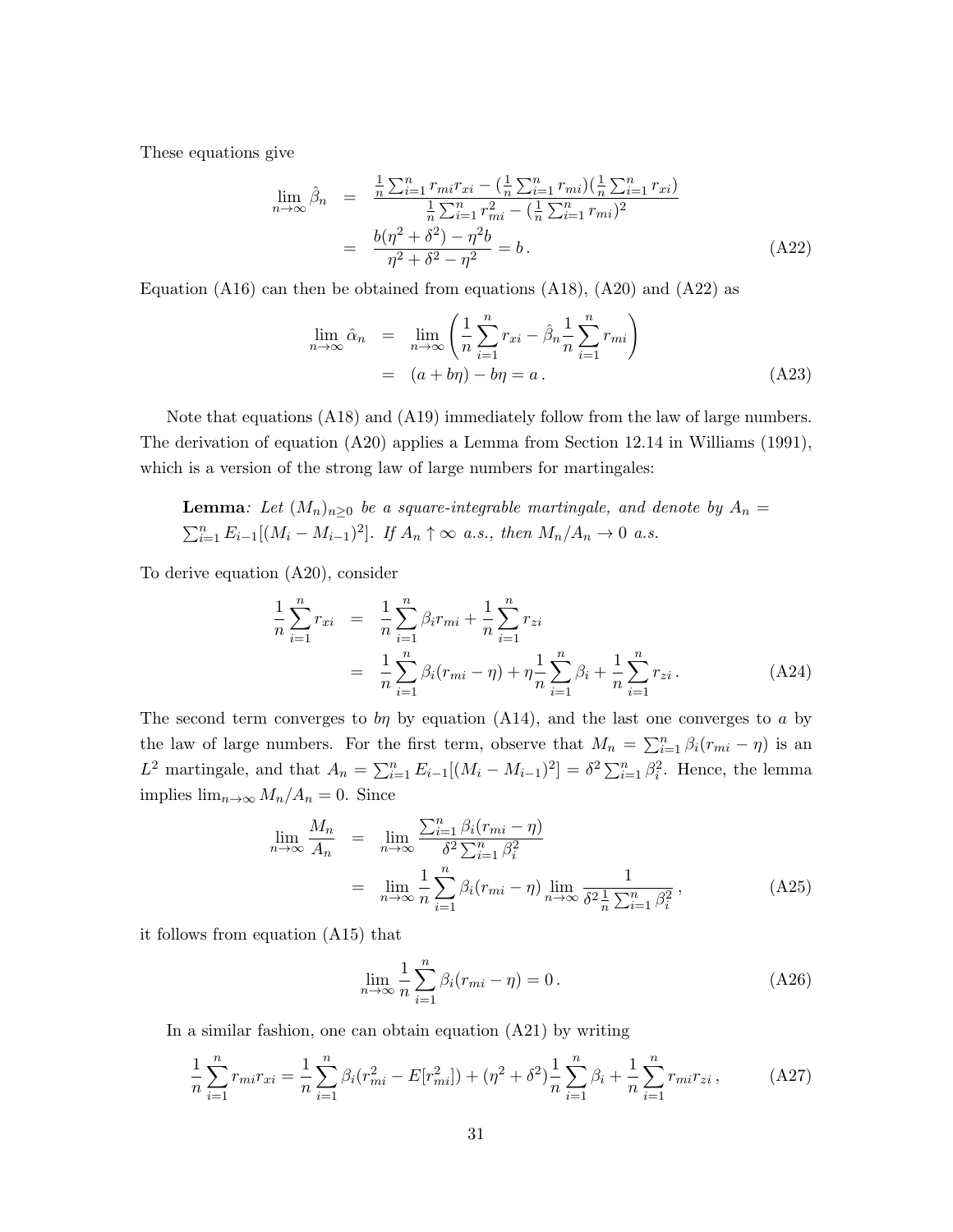which employed  $E[r_{mi}^2] = \eta^2 + \delta^2$ . The second term converges to  $b(\eta^2 + \delta^2)$ , and the third one converges to an by the law of large numbers and the assumption that  $r_{mi}$  and  $r_{zi}$  are uncorrelated. The assumption of a finite fourth moment ensures that the martingale in the first term is square integrable. Thus, it converges to zero by the lemma.

Now turn to equation (A17), which requires calculating the limit of

$$
\hat{\sigma}_n^2 = \frac{\sum_{i=1}^n (r_{xi} - \hat{\alpha}_n - \hat{\beta}_n r_{mi})^2}{n-2} \frac{\frac{1}{n} \sum_{i=1}^n r_{mi}^2}{\frac{1}{n} \sum_{i=1}^n r_{mi}^2 - (\frac{1}{n} \sum_{i=1}^n r_{mi})^2} \,. \tag{A28}
$$

For the second factor, (A18) and (A19) imply that:

$$
\lim_{n \to \infty} \frac{\frac{1}{n} \sum_{i=1}^{n} r_{mi}^2}{\frac{1}{n} \sum_{i=1}^{n} r_{mi}^2 - (\frac{1}{n} \sum_{i=1}^{n} r_{mi})^2} = \left(1 + \frac{\eta^2}{\delta^2}\right). \tag{A29}
$$

For the sum of squared regression residuals, write:

$$
\frac{1}{n} \sum_{i=1}^{n} (r_{xi} - \hat{\alpha}_n - \hat{\beta}_n r_{mi})^2
$$
\n
$$
= \frac{1}{n} \sum_{i=1}^{n} (\hat{\alpha}_n^2 - 2\hat{\alpha}_n r_{xi} + 2\hat{\alpha}_n \hat{\beta}_n r_{mi} + r_{xi}^2 + \hat{\beta}_n^2 r_{mi}^2 - 2\hat{\beta}_n r_{mi} r_{xi})
$$
\n
$$
= \hat{\alpha}_n^2 - 2\hat{\alpha}_n \frac{1}{n} \sum_{i=1}^{n} r_{xi} + 2\hat{\alpha}_n \hat{\beta}_n \frac{1}{n} \sum_{i=1}^{n} r_{mi}
$$
\n
$$
+ \hat{\beta}_n^2 \frac{1}{n} \sum_{i=1}^{n} r_{mi}^2 - 2\hat{\beta}_n \frac{1}{n} \sum_{i=1}^{n} r_{mi} r_{xi} + \frac{1}{n} \sum_{i=1}^{n} r_{xi}^2.
$$
\n(A30)

By the previously established limits, the first term converges to  $a^2$ , the second to  $-2a(a+b\eta)$ , the third to  $2ab\eta$ , the fourth to  $b^2(\eta^2 + \delta^2)$  and the fifth to  $-2b(a\eta + b(\eta^2 + \delta^2))$ . For the sixth term, one has

$$
\lim_{n \to \infty} \frac{1}{n} \sum_{i=1}^{n} r_{xi}^{2} = a^{2} + h^{2} + 2ab\eta + (\eta^{2} + \delta^{2})(\rho + b^{2}). \tag{A31}
$$

To see this, expand it as:

$$
\frac{1}{n}\sum_{i=1}^{n}r_{xi}^{2} = \frac{1}{n}\sum_{i=1}^{n}r_{zi}^{2} + 2\frac{1}{n}\sum_{i=1}^{n}\beta_{i}E[r_{mi}r_{zi}] + \frac{1}{n}\sum_{i=1}^{n}\beta_{i}^{2}E[r_{mi}^{2}] + \frac{1}{n}\sum_{i=1}^{n}2\beta_{i}(r_{mi}r_{zi} - E[r_{mi}r_{zi}]) + \frac{1}{n}\sum_{i=1}^{n}\beta_{i}^{2}(r_{mi}^{2} - E[r_{mi}^{2}]).
$$
\n(A32)

The last two terms converge to zero by the lemma. The first term converges to  $a^2 + h^2$  by the law of large numbers. The second term converges to  $b<sub>n</sub>a$ , and the third term converges to  $(\eta^2 + \delta^2)(b^2 + \rho)$ . Summing up, it follows that

$$
\lim_{n \to \infty} \frac{1}{n} \sum_{i=1}^{n} (r_{xi} - \alpha_n - \beta_n r_{mi})^2 = h^2 + \rho(\eta^2 + \delta^2), \tag{A33}
$$

which gives equation (A17).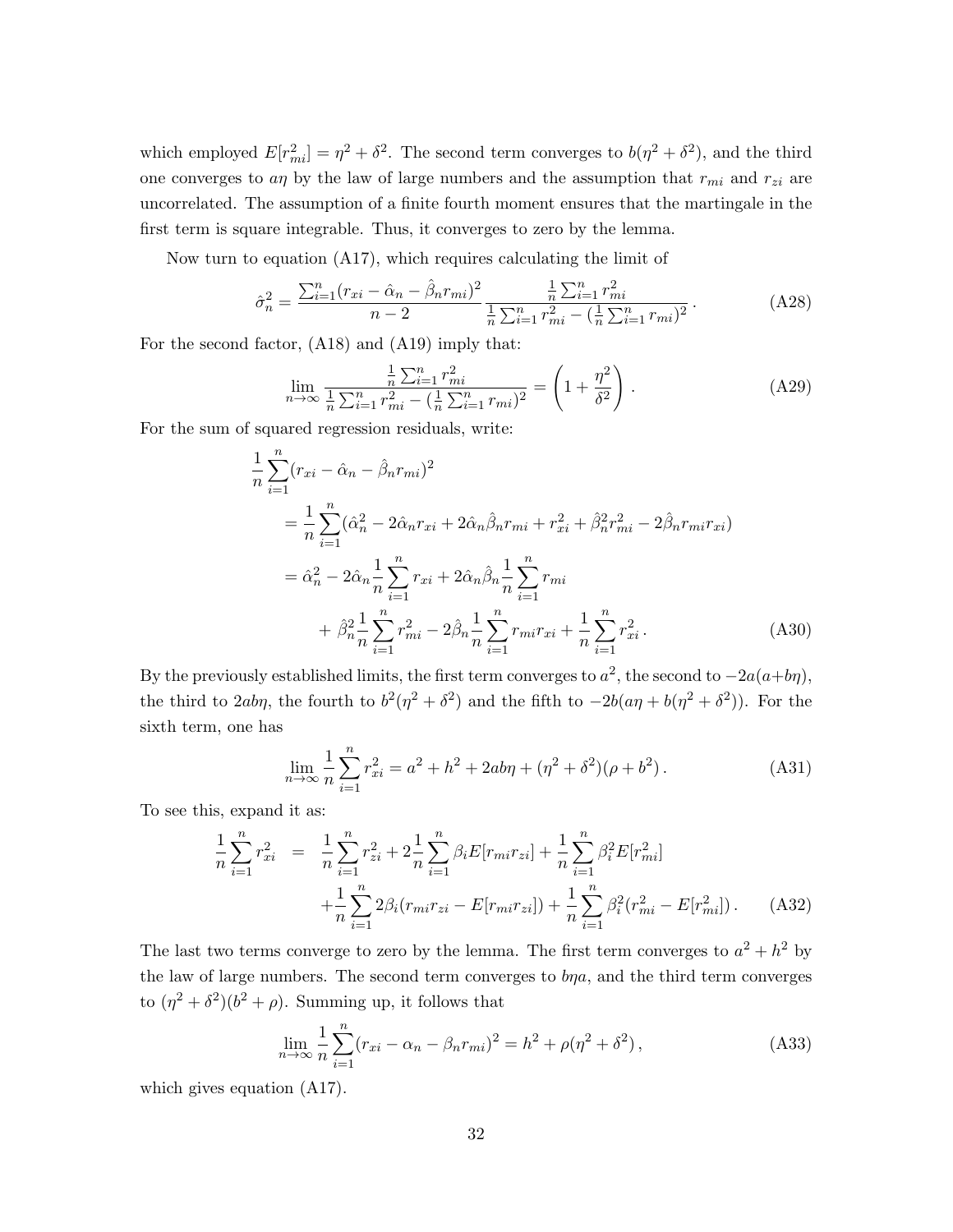### A.6 Proof of Theorem 6

The benchmark and portfolio returns during the time interval  $[(i-1)\Delta t, i\Delta t]$  are

$$
x_i = \mu \Delta t + \sigma (B_{i\Delta t} - B_{(i-1)\Delta t}) \tag{A34}
$$

$$
y_i = \int_{(i-1)\Delta t}^{i\Delta t} \beta_t dX_t.
$$
 (A35)

The estimated beta in the OLS regression of  $y_i$  on  $x_i$  is

$$
\hat{\beta}_n = \frac{\sum_{i=1}^n x_i y_i - (\frac{1}{n} \sum_{i=1}^n x_i)(\sum_{i=1}^n y_i)}{\sum_{i=1}^n x_i^2 - (\frac{1}{n} \sum_{i=1}^n x_i)(\sum_{i=1}^n x_i)},
$$
\n(A36)

and the estimated alpha is

$$
\hat{\alpha}_n = \frac{1}{n} \sum_{i=1}^n y_i - \hat{\beta}_n \frac{1}{n} \sum_{i=1}^n x_i.
$$
\n(A37)

Let  $\alpha_T = \lim_{n \to \infty} \hat{\alpha}_n$  and  $\beta_T = \lim_{n \to \infty} \hat{\beta}_n$ . The first task is to show

$$
\hat{\beta}_T = \frac{1}{T} \int_0^T \beta_t dt \tag{A38}
$$

$$
\hat{\alpha}_T = \frac{\sigma}{T} \left( \int_0^T \beta_t dt - B_T \hat{\beta}_T \right). \tag{A39}
$$

It follows from equations (A34) and (A35) that  $\sum_{i=1}^{n} x_i = \frac{1}{n}$  $\frac{1}{n}(\mu T + B_T)$ , and  $\frac{1}{n}\sum_{i=1}^n x_i$ converges to zero as n increases to infinity. By the same token,  $\sum y_i$  converges to  $\int_0^T \mu \beta_t dt +$  $\int_0^T \beta_t \sigma dB_t$  and  $\frac{1}{n} \sum_{i=1}^n y_i$  converges to zero. One also has

$$
\lim_{n \to \infty} \frac{1}{n} \sum_{i=1}^{n} x_i^2 = \lim_{n \to \infty} \sum_{i=1}^{n} (\mu \Delta t + \sigma (B_{i\Delta t} - B_{(i-1)\Delta t}))^2 = \sigma^2 T
$$
 (A40)

and, similarly,

$$
\lim_{n \to \infty} \frac{1}{n} \sum_{i=1}^{n} x_i y_i = \sigma^2 \int_0^T \beta_t dt.
$$
 (A41)

Applying these results to equation (A36) proves equation (A38). When  $n \to \infty$ , the estimated alpha in equation (A36) gives

$$
\hat{\alpha}_T = \frac{Y_T}{T} - \hat{\beta}_T \frac{X_T}{T} = \sigma \left( \frac{1}{T} \int_0^T \beta_t dB_t - \hat{\beta}_T \frac{B_T}{T} \right), \tag{A42}
$$

which implies equation (A39).

The expected alpha of a trading strategy is given by:

$$
E[\hat{\alpha}_T] = -\frac{\sigma}{T^2} E\left[\int_0^T \beta_t B_T dt\right] = -\frac{\sigma}{T^2} \int_0^T E[\beta_t B_T] dt = -\frac{\sigma}{T^2} \int_0^T E[\beta_t B_t] dt \tag{A43}
$$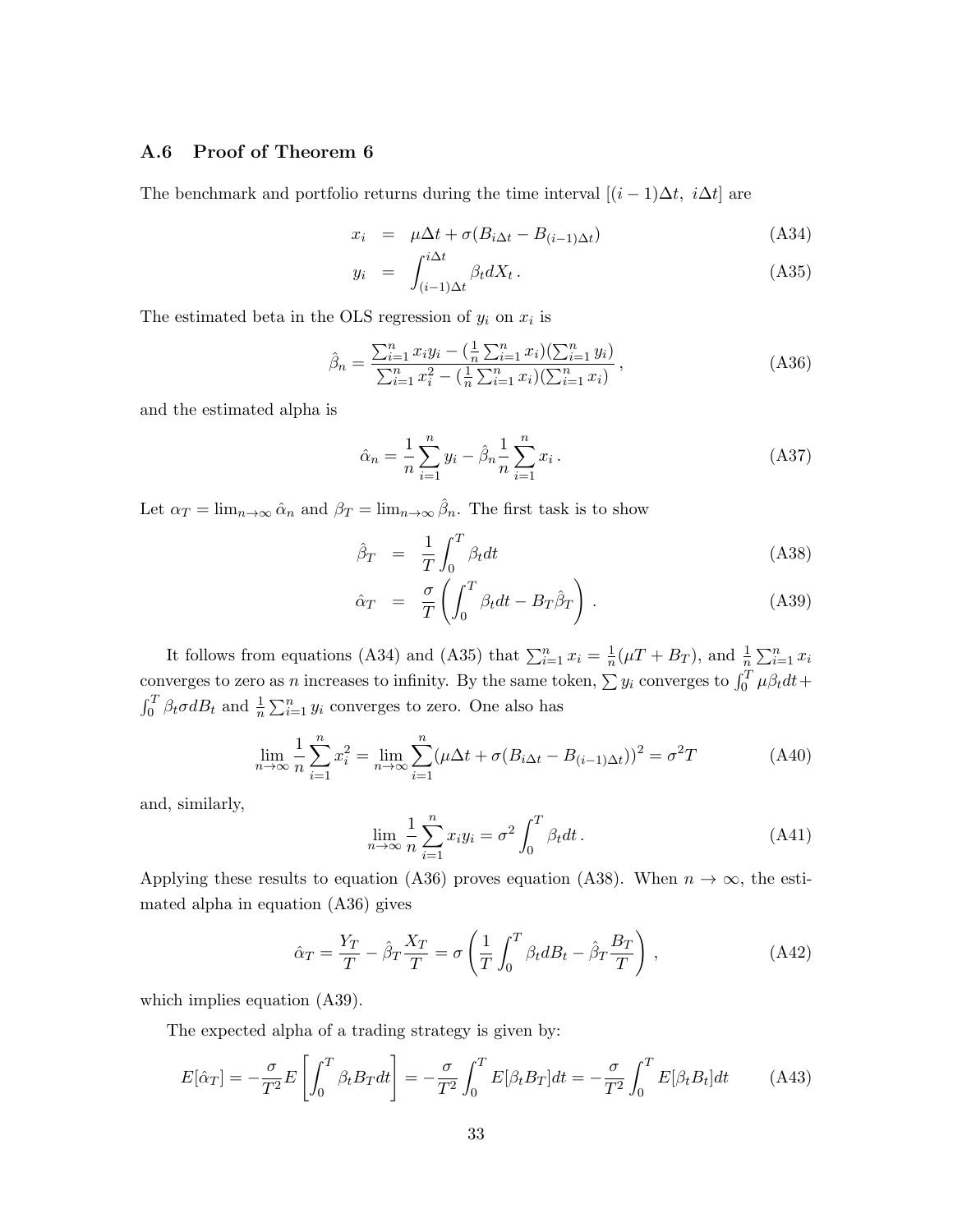Thus, to maximize this quantity while leaving  $\beta_t \in [\beta_{min}, \beta_{max}]$  at all times, one needs to minimize  $E[\beta_t B_t]$ . This is the same as  $cov(\beta_t, B_t)$  since  $B_t$  has zero mean. This minimum is attained for

$$
\hat{\beta}_s = \begin{cases} \beta^{min} & \text{if } B_s \ge 0 \\ \beta^{max} & \text{if } B_s < 0 \end{cases}, \tag{A44}
$$

and therefore

$$
E[\beta_t B_t] = \beta^{min} E[B_t | B_t > 0] / 2 + \beta^{max} E[B_t | B_t < 0] / 2.
$$
 (A45)

Since

$$
E[B_t|B_t > 0] = 2 \int_0^\infty u \frac{e^{-\frac{u^2}{2t}}}{\sqrt{2\pi t}} du = \sqrt{\frac{2t}{\pi}},
$$
\n(A46)

it follows that

$$
E[\beta_t B_t] = -(\beta^{max} - \beta^{min})\sqrt{\frac{t}{2\pi}}
$$
\n(A47)

and hence

$$
E[\hat{\alpha}_T] = \frac{\sigma}{T^2} \int_0^T (\beta^{max} - \beta^{min}) \sqrt{\frac{t}{2\pi}} dt = \frac{\sigma}{\sqrt{T}} (\beta^{max} - \beta^{min}) \frac{1}{3} \sqrt{\frac{2}{\pi}}, \quad (A48)
$$

which proves equation (43).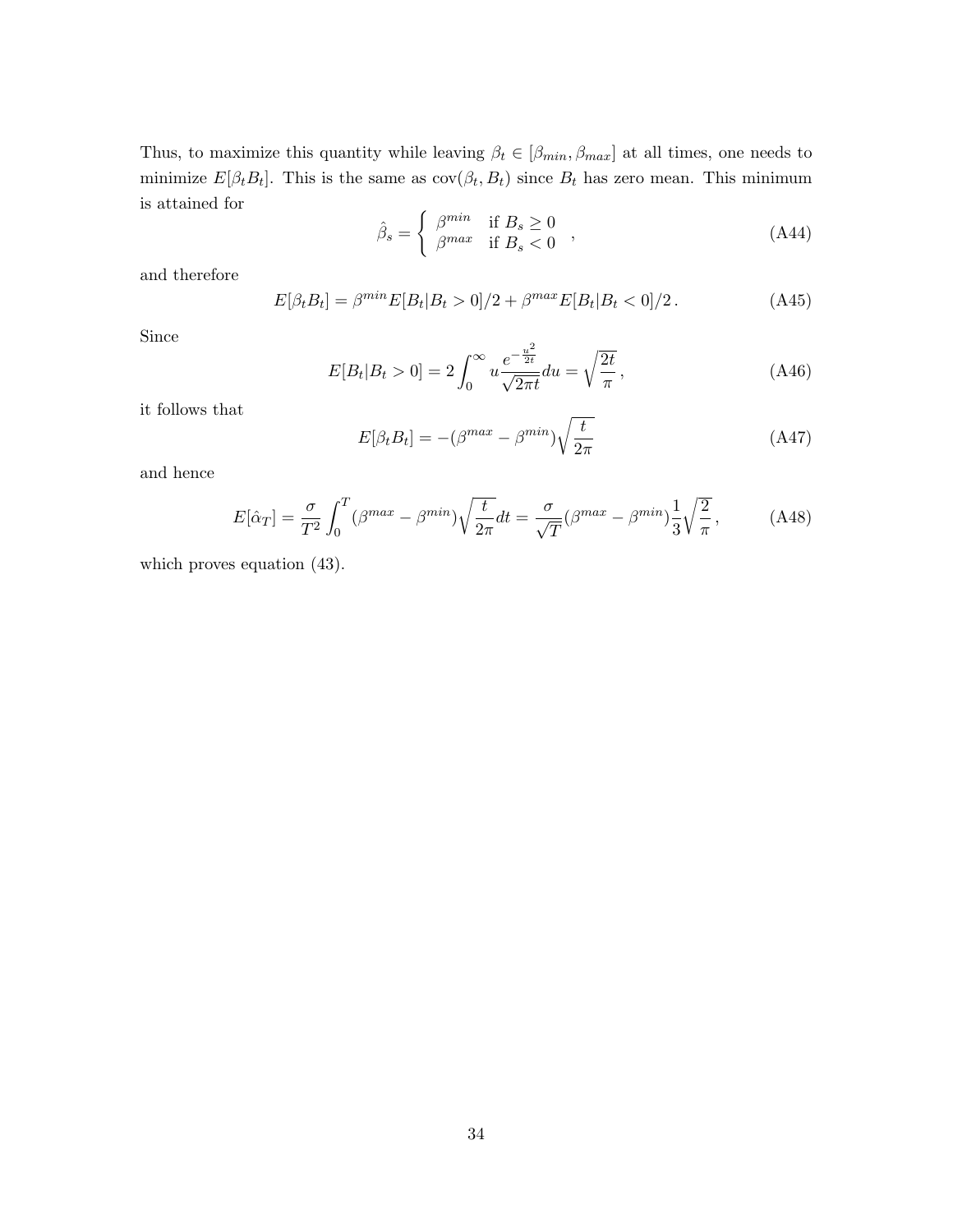## References

- Black, F., and Scholes, M., 1973, "The Pricing of Options and Corporate Liabilities," Journal of Political Economy, 81, 637–654.
- Breeden, D. T. and Litzenberger, R. H., 1978, "Prices of State-Contingent Claims Implicit in Option Prices," Journal of Business, 51, 621.
- Broadie, M., Chernov, M., and Johannes, M., 2007, "Understanding Index Option Returns," Working Paper, Columbia University.
- Dybvig, P. H., and Ingersoll Jr, J. E., 1982, "Mean-Variance Theory in Complete Markets," Journal of Business, 55, 233–251.
- Fama, E. F., and French, K. R., 1993, "Common risk factors in the returns on stocks and bonds," Journal of Financial Economics, 33, 3–56.
- Fung, W., and Hsieh, D. A., 2001, "The Risk in Hedge Fund Strategies: Theory and Evidence from Trend Followers," Review of Financial Studies, 14, 313–341.
- Glosten, L., and Jagannathan, R., 1994, "A Contingent Claims Framework for Analyzing the Performance of Portfolio Managers," Journal of Empirical Finance, 1, 133–160.
- Goetzmann, W. N., Ingersoll Jr, J. E., Spiegel, M. I., and Welch, I., 2007, "Portfolio Performance Manipulation and Manipulation-Proof Performance Measures," Review of Financial Studies, 20, 1503–1546.
- Grinblatt, M. and Titman, S., 1989, "Mutual Fund Performance: An Analysis of Quarterly Portfolio Holdings," Journal of Business, 62, 393–416.
- Hansen, L. P., and Jagannathan, R., 1991, "Restrictions on Intertemporal Marginal Rates of Substitution Implied by Asset Returns," Journal of Political Economy, 99, 225–62.
- Hansen, L. P., and Jagannathan, R., 1997, "Assessing Specification Errors in Stochastic Discount Factor Models," Journal of Finance, 52, 557–590.
- Hansen, L. P., and Richard, S. F., 1987, "The Role of Conditioning Information in Deducing Testable Restrictions Implied by Dynamic Asset Pricing Models," Econometrica, 55, 587–613.
- Hill, J. M., and Balasubramanian, V. and Krag, G. and Tierens, I., 2006, "Finding Alpha via Covered Index Writing," Financial Analysts Journal, 62, 29–46.
- Humberman, G., and Kandel, S., 1987, "Mean-Variance Spanning," Journal of Finance, XLII, 873–888.
- Jagadeesh, N., and Titman, S., 1993, "Returns to Buying Winners and Selling Losers: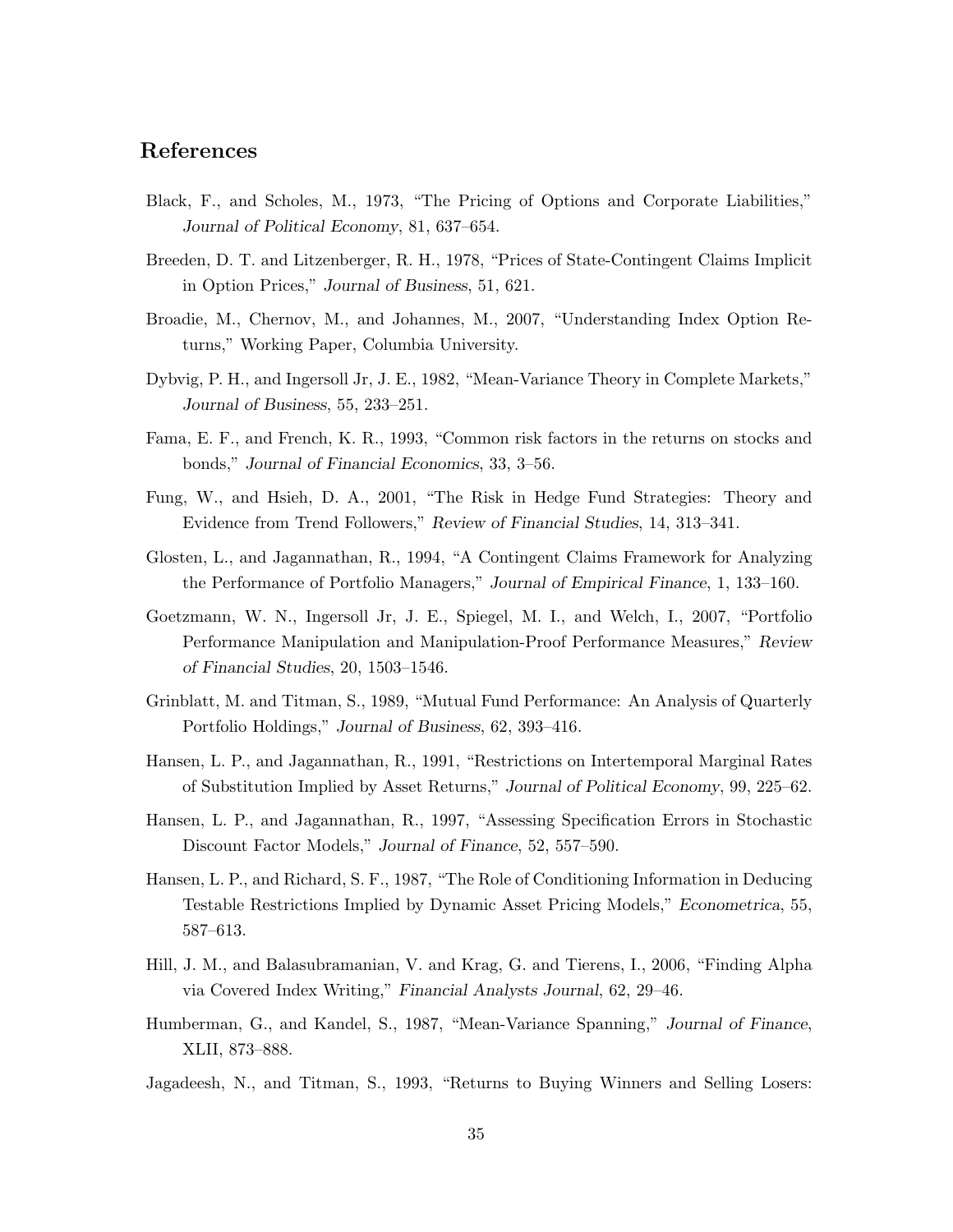Implications for Stock Market Efficiency," Journal of Finance, 48, 65–91.

- Jensen, M. C., 1968, "The Performance of Mutual Funds in the Period 1945–1964," Journal of Finance, 23, 389–416.
- Jones, C., 2006, "Nonlinear Factor Analysis of S&P 500 Index Option Returns," Journal of Finance, 41, 2325–2363.
- Karatzas, I., and Shreve, S. E., 1998, Methods of Mathematical Finance, Springer, New York.
- Lo, A., 2001, "Risk Management for Hedge Funds: Introduction and Overview," Financial Analysts Journal, 57, 16–33.
- Merton, R. C., 1973, "Theory of Rational Option Pricing," Bell Journal of Economics and Management Science, 4, 141–183.
- Merton, R. C., 1981, "On Market Timing and Investment Performance. I. An Equilibrium Theory of Value for Market Forecasts," Journal of Business, 54, 363–406.
- Mitchell, M., and Pulvino, T., 2001, "Characteristics of Risk and Return in Risk Arbitrage," Journal of Finance, 56, 2135–2175.
- Riesz, F., and Sz.-Nagy, B., 1955, Functional Analysis, Translated from the 2nd French edition by L. F. Boron, Dover, New York.
- Stattman, D., 1980, Book Values and Stock Returns, The Chicago MBA: A Journal of Selected Papers, 4, 25–45.
- Treynor, J. L. and Black, F., 1973, "How to Use Security Analysis to Improve Portfolio Selection," Journal of Business, 46, 66–86.
- Wang, Z., and Zhang, X., 2003, "Empirical Evaluation of Asset Pricing Models: Arbitrage and Pricing Errors over Contingent Claims.," Working paper, Columbia University.

Williams, D., 1991, Probability with Martingales, Cambridge University Press, Cambridge.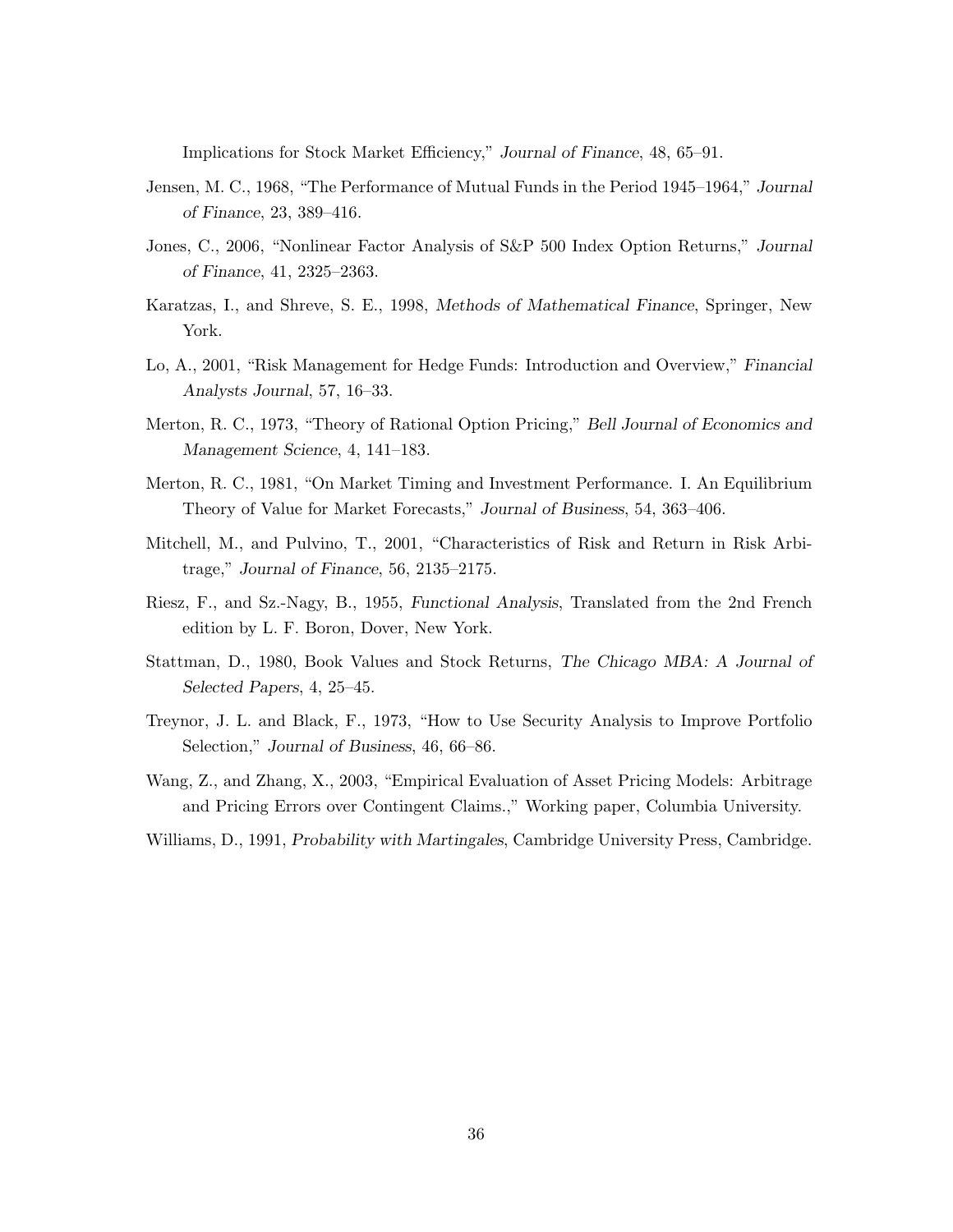## B Tables and Figures

### B.1 Tables

Table 1: *Estimated Parameters for the Factors*. Panel A reports the sample means, standard deviations, covariances, correlations and Sharpe ratios of the monthly excess returns on the MKT, SMB, HML, and MOM factors from January of 1963 to December of 2006. It also reports the average monthly Treasury bill rates. Variable definitions are in the text. The data of the monthly excess returns are from the web site of Kenneth French. Panel B presents the geometric Brownian motion parameters consistent with the sample means and covariances of the monthly returns. These parameters are annualized and solved from equations  $(18)–(21)$ .

A. Sample Moments of Monthly Returns

| A. Sample Moments of Montmy Returns |            |          |            |          |          |  |  |
|-------------------------------------|------------|----------|------------|----------|----------|--|--|
|                                     | TBL        | MKT      | <b>SMB</b> | HML      | MOM      |  |  |
| Mean                                | $0.47\%$   | $0.49\%$ | $0.25\%$   | $0.47\%$ | $0.82\%$ |  |  |
| Standard deviation                  |            | 1.26\%   | 0.93%      | $0.83\%$ | 1.15%    |  |  |
| Sharpe ratio                        |            | 0.112    | 0.077      | 0.162    | 0.205    |  |  |
| Correlation                         | MKT        |          | 0.301      | $-0.409$ | $-0.064$ |  |  |
|                                     | <b>SMB</b> |          |            | $-0.280$ | 0.022    |  |  |
|                                     | HML.       |          |            |          | $-0.115$ |  |  |

| р. ғаташесеті ш стеошестіс ртомшан імостон |       |            |          |          |  |  |  |
|--------------------------------------------|-------|------------|----------|----------|--|--|--|
| <b>TBL</b>                                 | MKT   | <b>SMB</b> | HML      | MOM      |  |  |  |
| $5.6\%$                                    | 11.4% | $8.5\%$    | 11.2%    | 15.3%    |  |  |  |
|                                            | 15.0% | 11.0%      | $9.9\%$  | 13.6%    |  |  |  |
|                                            | 0.390 | 0.266      | 0.564    | 0.712    |  |  |  |
| MKT                                        |       | 0.302      | $-0.409$ | $-0.064$ |  |  |  |
| <b>SMB</b>                                 |       |            | $-0.280$ | 0.022    |  |  |  |
| HML.                                       |       |            |          | $-0.115$ |  |  |  |
|                                            |       |            |          |          |  |  |  |

B. Parameters in Geometric Brownian Motion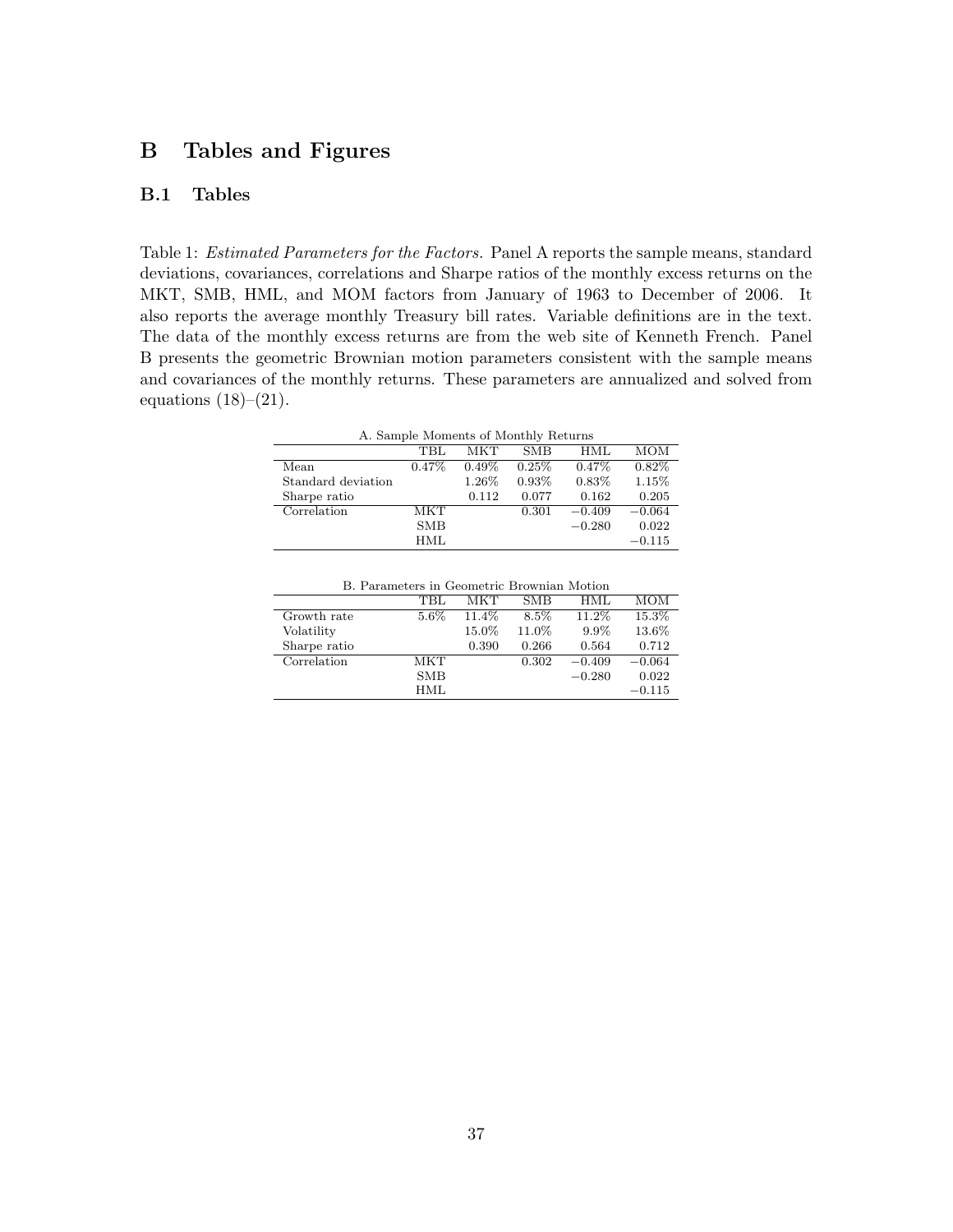Table 2: Performance with Factors as Benchmarks. Three sets of benchmark assets (and their corresponding payoff spaces) are considered: (i) the safe asset and MKT, (ii) the safe asset, MKT, SML and HML, and (iii) the safe asset, MKT, SML, HML and MOM. Variable definitions are in the text. Three observation frequencies are considered: monthly, quarterly and semi-annual. Using the data and parameters in Table 1, for each benchmark set and each observation period, the following are estimated: Sharpe ratio of the benchmark space (column B), Sharpe ratio of the space generated by the benchmark space and delta trading on its members (column C), the maximal appraisal ratio of the space according to Theorem 2 (column D), the annualized maximal alpha when constraining the annualized tracking error to be no more than 10 percent (column E), the approximate minimum number of years it would take to obtain a significantly positive alpha t-statistics in the regression of the returns of the optimal delta trading strategy on returns of the benchmark assets (column F), and the probability of incurring a loss by a benchmark-neutral portfolio that maximizes alpha (column G).

| A                         | B         | C          | D         | E        | F            | G           |
|---------------------------|-----------|------------|-----------|----------|--------------|-------------|
| Factors                   | Sharpe    | Sharpe     | Maximal   | Maximal  | Minimal      | Probability |
| spanning                  | ratio of  | ratio of   | appraisal | alpha    | years for    | to incur    |
| benchmark                 | benchmark | attainable | ratio     | (annual) | significance | a loss      |
| Monthly Observations      |           |            |           |          |              |             |
| <b>MKT</b>                | 0.112     | 0.113      | 0.012     | $0.43\%$ | 2084         | 0.495       |
| MKT, SMB, HML             | 0.269     | 0.275      | 0.056     | 1.93%    | 103          | 0.478       |
| MKT, SMB, HML, MOM        | 0.367     | 0.381      | 0.103     | 3.56%    | 30           | 0.459       |
| Quarterly Observations    |           |            |           |          |              |             |
| <b>MKT</b>                | 0.193     | 0.197      | 0.037     | $0.74\%$ | 694          | 0.485       |
| MKT, SMB, HML             | 0.463     | 0.494      | 0.171     | 3.42\%   | 33           | 0.432       |
| MKT, SMB, HML, MOM        | 0.631     | 0.708      | 0.322     | $6.44\%$ | 9            | 0.374       |
| Semi-annualy Observations |           |            |           |          |              |             |
| <b>MKT</b>                | 0.271     | 0.281      | 0.074     | $1.05\%$ | 346          | 0.470       |
| MKT, SMB, HML             | 0.649     | 0.739      | 0.354     | $5.00\%$ | 15           | 0.362       |
| MKT, SMB, HML, MOM        | 0.883     | 1.120      | 0.689     | 9.75%    | 4            | 0.245       |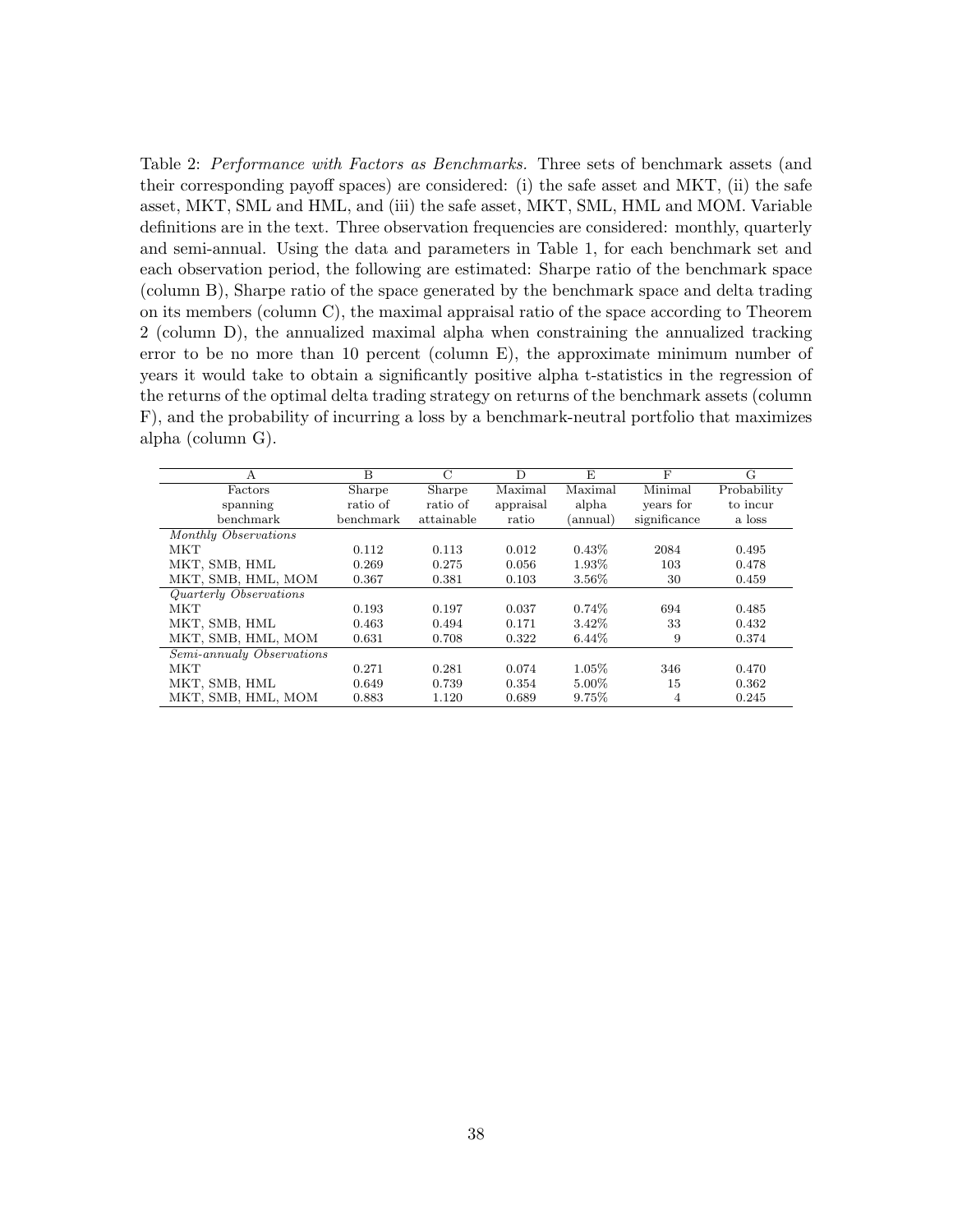Table 3: Performance Ratios with Market Indices as Benchmarks. Three sets of benchmark assets (and their corresponding payoff spaces) are considered: (i) the safe asset and SPX (the S&P 500) (ii) the safe asset, SPX, NDX (the Nasdaq 100), and (iii) the safe asset, SPX, NDX, and RUT (Russell 2000). Variable definitions are in the text. Three observation frequencies are considered: monthly, quarterly and semi-annual. For each benchmark set and each observation period, the following are estimated: Sharpe ratio of the benchmark space (column B), Sharpe ratio of the space generated by the benchmark space and delta trading on its members (column C), the maximal appraisal ratio of the space according to Theorem 2 (column D), the annualized maximal alpha when constraining the annualized tracking error to be no more than 10 percent (column E), the approximate minimum number of years it would take to obtain a significantly positive alpha t-statistics in the regression of the returns of the optimal delta trading strategy on returns of the benchmark assets (column F), and the probability of incurring a loss by a benchmark-neutral portfolio that maximizes alpha (column G). The data of the indices are from Bloomberg.

| A                         | B         | C          | D         | E        | F            | G           |  |
|---------------------------|-----------|------------|-----------|----------|--------------|-------------|--|
| Indices                   | Sharpe    | Sharpe     | Maximal   | Maximal  | Minimal      | Probability |  |
| spanning                  | ratio of  | ratio of   | appraisal | alpha    | years for    | to incur    |  |
| benchmark                 | benchmark | attainable | ratio     | annual)  | significance | a loss      |  |
| Monthly Observations      |           |            |           |          |              |             |  |
| <b>SPX</b>                | 0.117     | 0.118      | 0.013     | 0.46%    | 1803         | 0.495       |  |
| SPX, NDX                  | 0.126     | 0.127      | 0.017     | $0.58\%$ | 1148         | 0.493       |  |
| SPX, NDX, RUT             | 0.128     | 0.129      | 0.017     | $0.60\%$ | 1052         | 0.493       |  |
| Quarterly Observations    |           |            |           |          |              |             |  |
| <b>SPX</b>                | 0.202     | 0.206      | 0.040     | $0.80\%$ | 600          | 0.484       |  |
| SPX, NDX                  | 0.216     | 0.221      | 0.050     | 1.00%    | 384          | 0.480       |  |
| SPX, NDX, RUT             | 0.219     | 0.225      | 0.052     | 1.04%    | 352          | 0.479       |  |
| Semi-annualy Observations |           |            |           |          |              |             |  |
| <b>SPX</b>                | 0.283     | 0.295      | 0.080     | 1.13%    | 299          | 0.468       |  |
| SPX, NDX                  | 0.301     | 0.317      | 0.100     | 1.41\%   | 193          | 0.460       |  |
| SPX, NDX, RUT             | 0.305     | 0.322      | 0.104     | 1.47%    | 177          | 0.459       |  |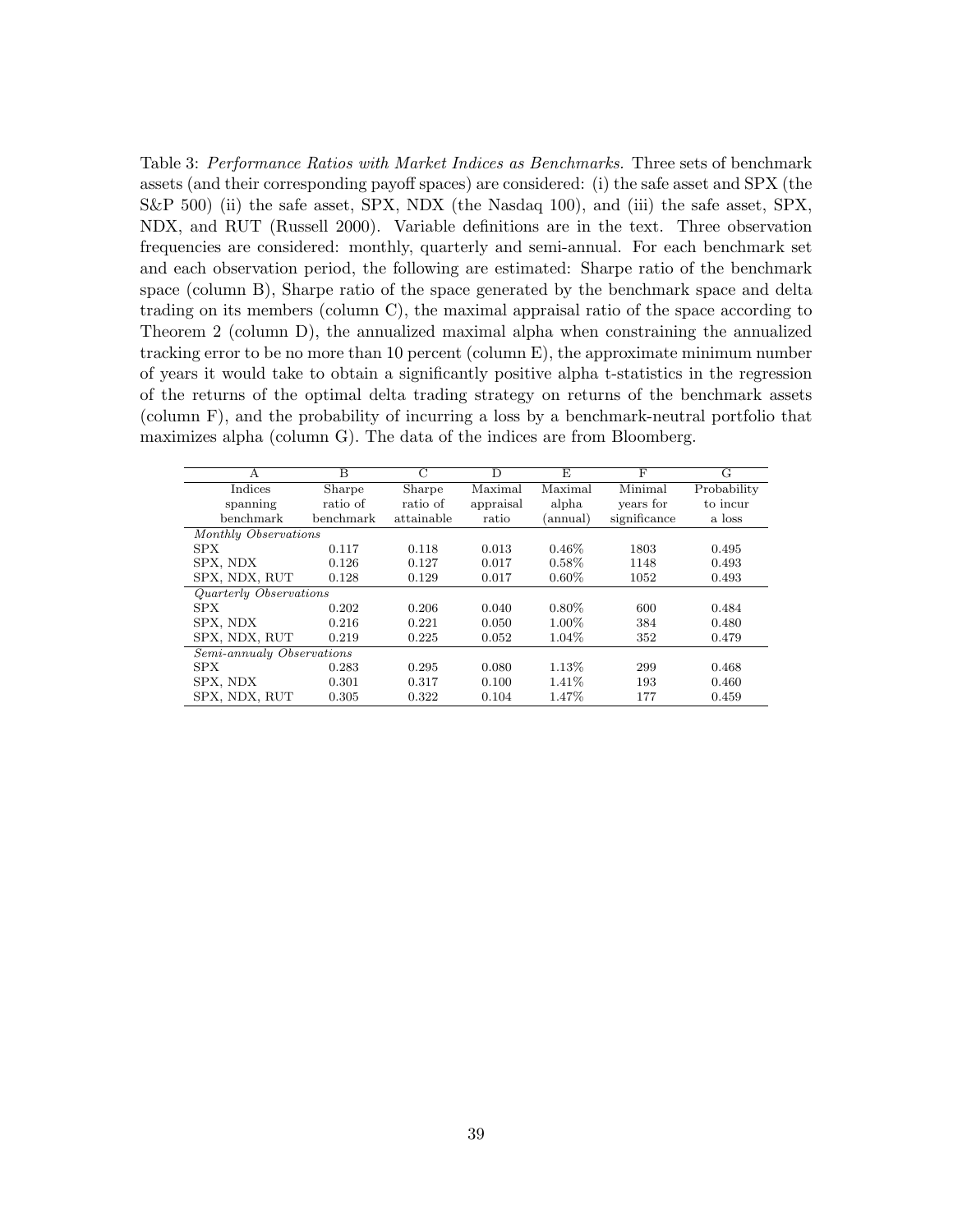Table 4: Performance Ratios with Fama-French Portfolios as Benchmarks. Three sets of benchmark assets (and their corresponding payoff spaces) are considered: (i) the FF  $2 \times 3$ portfolios, (ii) the FF  $5\times5$  portfolios, and (iii) the FF  $10\times10$  portfolios. Variable definitions are in the text. Three observation frequencies are considered: monthly, quarterly and semiannual. For each benchmark set and each observation period, the following are estimated: Sharpe ratio of the benchmark space (column B), Sharpe ratio of the space generated by the benchmark space and delta trading on its members (column C), the maximal appraisal ratio of the space according to Theorem 2 (column D), the annualized maximal alpha when constraining the annualized tracking error to be no more than 10 percent (column E), the approximate minimum number of years it would take to obtain a significantly positive alpha t-statistics in the regression of the returns of the optimal delta trading strategy on returns of the benchmark assets (column F), and the probability of incurring a loss by a benchmarkneutral portfolio that maximizes alpha (column G). The data of the FF portfolios are obtained from Kenneth French's web site.

| A                            | B         | $\mathcal{C}$ | D         | E        | F            | G           |
|------------------------------|-----------|---------------|-----------|----------|--------------|-------------|
| Indices                      | Sharpe    | Sharpe        | Maximal   | Maximal  | Minimal      | Probability |
| spanning                     | ratio of  | ratio of      | appraisal | alpha    | years for    | to incur    |
| benchmark                    | benchmark | attainable    | ratio     | (annual) | significance | a loss      |
| Monthly Observations         |           |               |           |          |              |             |
| $FF 2 \times 3$ Portfolios   | 0.370     | 0.386         | 0.112     | 3.87%    | 26           | 0.456       |
| $FF 5 \times 5$ Portfolios   | 0.198     | 0.200         | 0.030     | 1.04%    | 356          | 0.488       |
| $FF 10 \times 10$ Portfolios | 0.213     | 0.216         | 0.035     | 1.20%    | 266          | 0.486       |
| Quarterly Observations       |           |               |           |          |              |             |
| $FF 2 \times 3$ Portfolios   | 0.629     | 0.719         | 0.348     | $6.96\%$ | 8            | 0.364       |
| $FF 5 \times 5$ Portfolios   | 0.341     | 0.353         | 0.091     | 1.82%    | 116          | 0.464       |
| $FF 10 \times 10$ Portfolios | 0.368     | 0.383         | 0.105     | $2.11\%$ | 86           | 0.458       |
| Semi-annualy Observations    |           |               |           |          |              |             |
| $FF 2 \times 3$ Portfolios   | 0.868     | 1.141         | 0.741     | 10.48\%  | 3            | 0.229       |
| $FF 5 \times 5$ Portfolios   | 0.481     | 0.515         | 0.185     | $2.62\%$ | 56           | 0.427       |
| $FF 10 \times 10$ Portfolios | 0.519     | 0.562         | 0.215     | 3.04%    | 41           | 0.415       |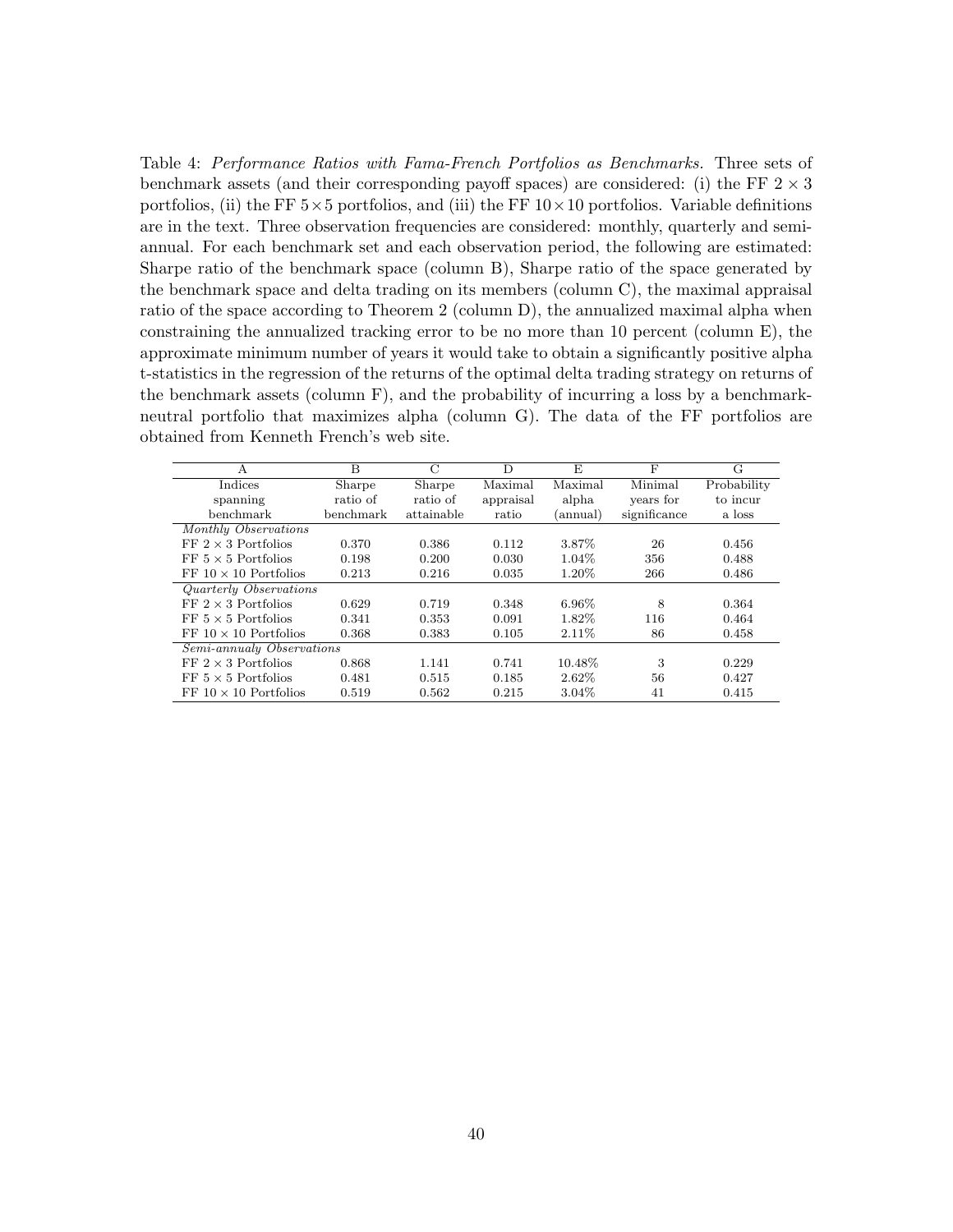Table 5: The Alpha of the BXM Index, 1990-2005. The alpha and the corresponding tstatistic of the BXM index are estimated by OLS regression of the monthly excess returns of the BXM index on the monthly excess returns of the S&P 500 index. The data of the monthly indices are from Bloomberg.

|                     | Annualized | Annualized | Annualized | t Statistic | p Value     |
|---------------------|------------|------------|------------|-------------|-------------|
|                     | average    | average    | alpha of   | of alpha of | of alpha of |
|                     | return of  | return of  | BXM over   | BXM over    | BXM over    |
| Period              | S&P 500    | <b>BXM</b> | S&P 500    | S&P 500     | S&P 500     |
| $1990.01 - 2005.12$ | 0.07       | 6.82\%     | $2.66\%$   | 2.20        | 0.0144      |
| $1990.01 - 1994.12$ | 0.04       | $6.55\%$   | 4.11\%     | 2.59        | 0.0061      |
| $1995.01 - 1999.12$ | 0.21       | 14.32\%    | 2.41%      | 0.90        | 0.1864      |
| $2000.01 - 2005.12$ | $-0.03$    | $0.80\%$   | 2.53%      | 1.22        | 0.1138      |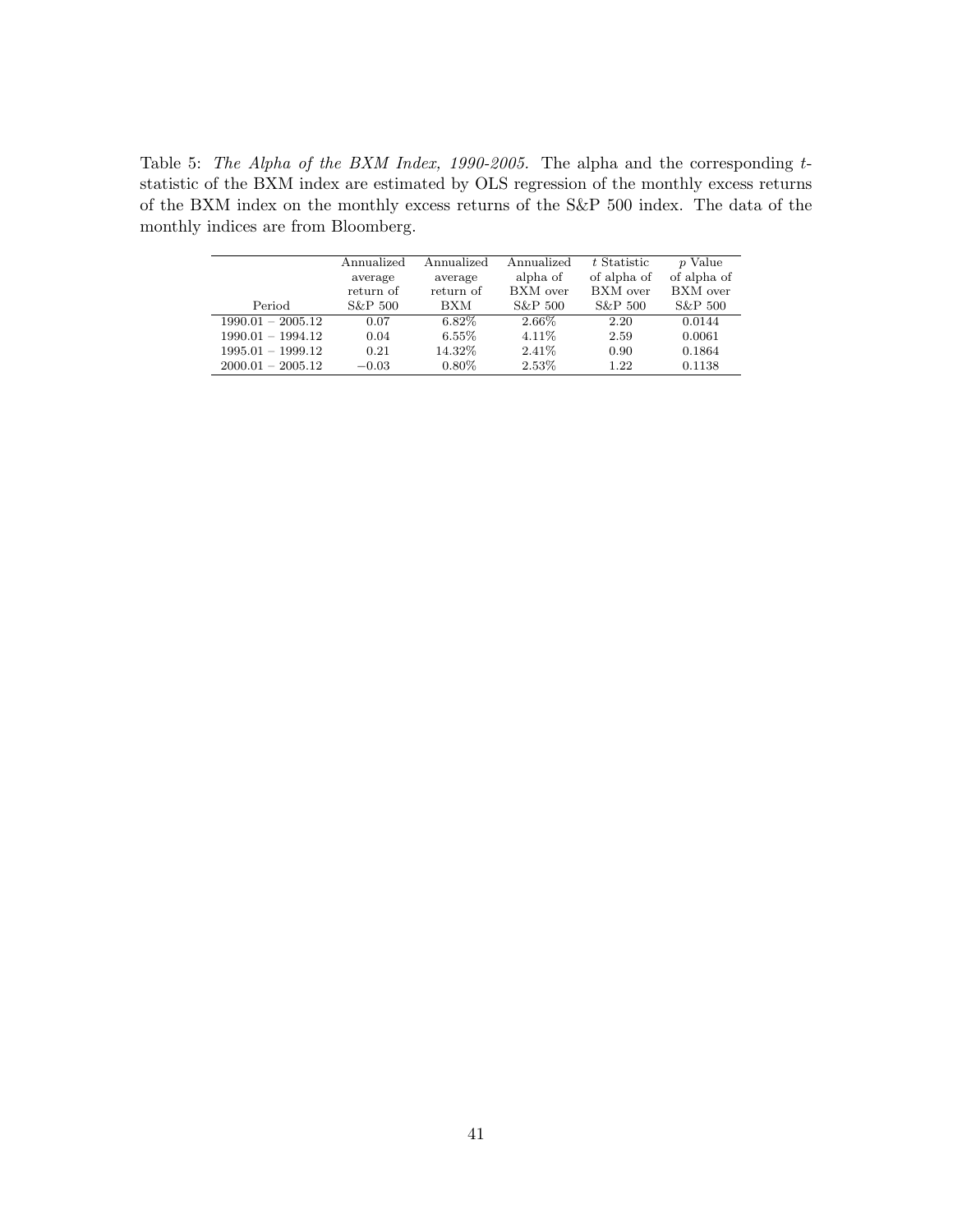Table 6: Maximal Appraisal Ratios with Implied Volatility Possibly Greater than Realized Volatility. The maximal appraisal ratios are calculated from equation (35). The historical volatility is estimated from the daily observations of the S&P 500 index for the each of the periods indicated in the table. The estimated implied volatility is the daily average of VIX for the corresponding period. The ratio of estimated implied volatility to the estimated historical volatility is the  $\lambda$  used in equation (35). The maximal alpha are computed under the constraint that the tracking error cannot exceed 10 percent. The last column is the probability of incurring a loss by a benchmark-neutral portfolio that maximizes alpha. The data of the S&P 500 index and VIX are from Bloomberg.

|                     | Historical    | Implied    | Ratio of   | Maximal   | Maximal  | Probability |
|---------------------|---------------|------------|------------|-----------|----------|-------------|
|                     | volatility    | volatility | implied to | appraisal | alpha    | to incur    |
| Period              | of $S\&P 500$ | 'VIX)      | historical | ratio     |          | a loss      |
| $1990.01 - 2005.12$ | $16\%$ .      | 19%        | 1.21       | 5.77      | $4.16\%$ | 0.000       |
| $1990.01 - 1994.12$ | $12\%$        | 17%        | 1.39       | 14.01     | 18.08%   | 0.000       |
| $1995.01 - 1999.12$ | $16\%$        | $20\%$     | 1.27       | 7.96      | 10.28\%  | 0.000       |
| $2000.01 - 2005.12$ | $19\%$        | 21\%       | 1.11       | 1.48      | 1.75%    | 0.069       |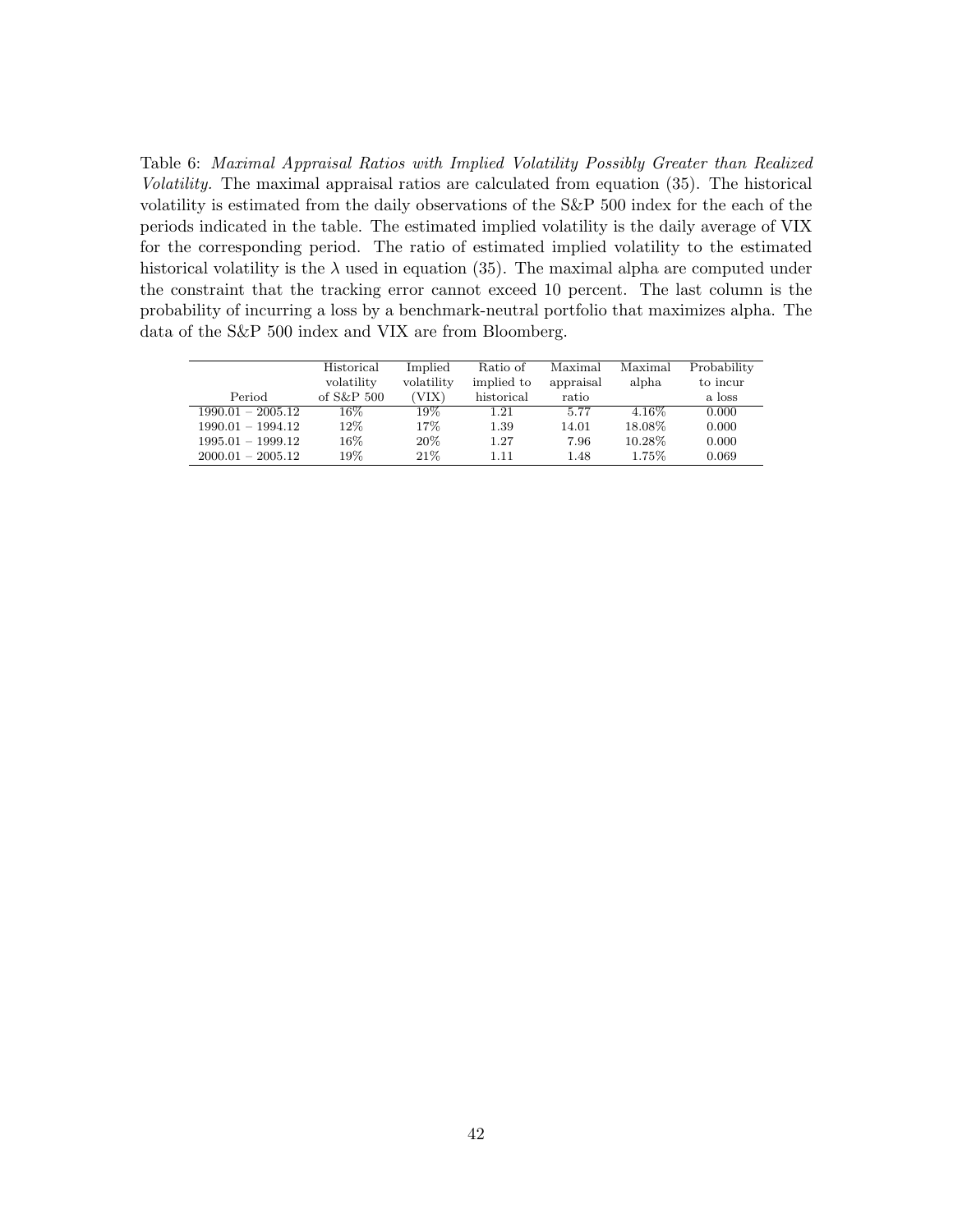# B.2 Figures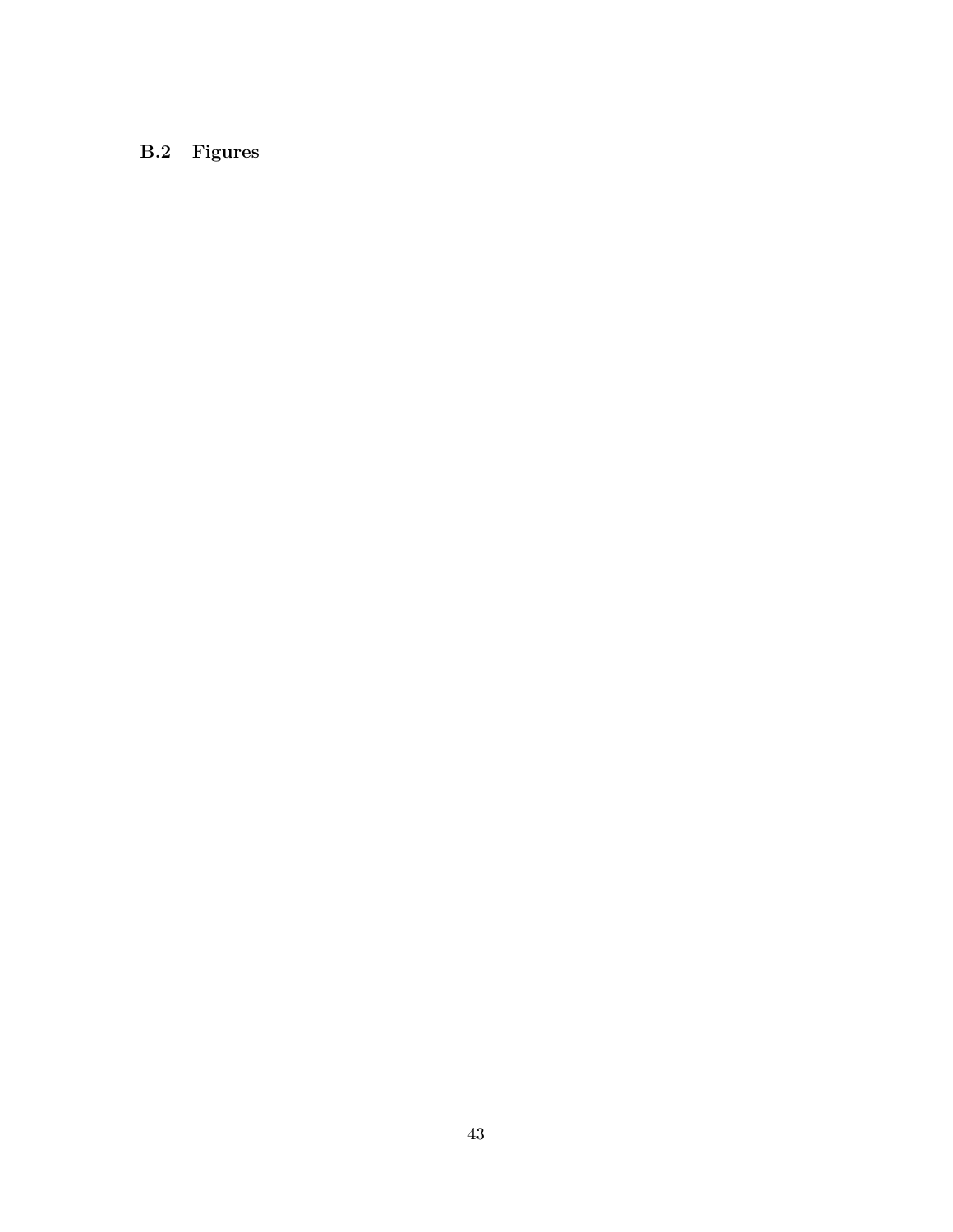Figure 1: *Generating Positive Alpha by Writing Options*. A fund which is completely invested in the market index has a return equal to the market's return (the dashed line) and zero intercept. A fund which writes an index call option and invests the proceeds in the safe asset will have a return which is sensitive to the market's return in a nonlinear fashion (the dotted-dashed line). A fund which invests in the index and writes call options will also have a return which is sensitive to the market's return in a nonlinear fashion (the thick line). That return has a positive intercept in its regression on the market's return (the dotted line). Figure reprinted from Wang and Zhang (2003).

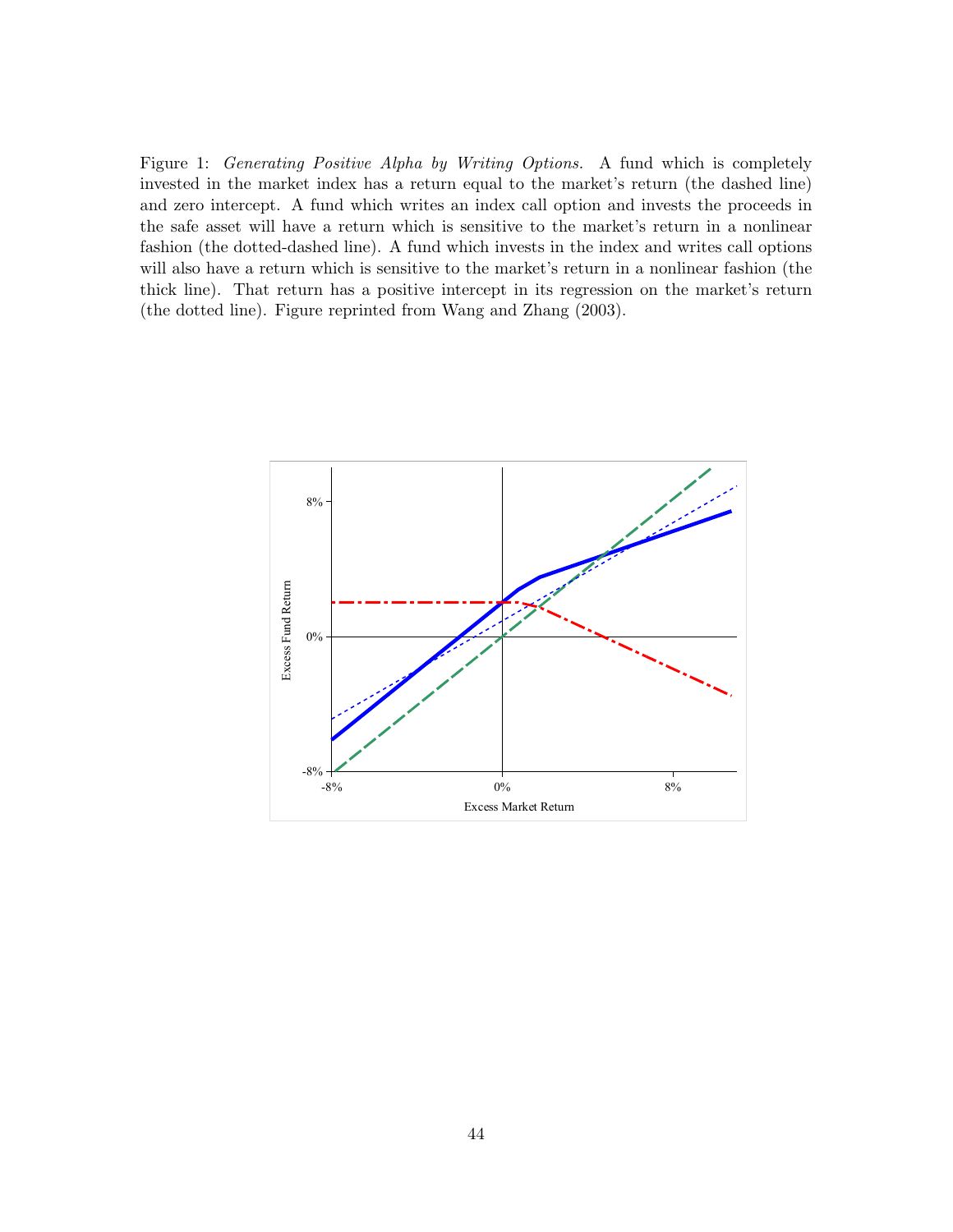Figure 2: The Nonlinear Returns on Optimal Strategy. Panel A displays the excess return on one-dollar investment in the optimal strategy in equation (28) as a function of the rate of return on the benchmark. Panel B displays the excess return on one-dollar investment in the hedged optimal strategy. The parameters in the stochastic process of the benchmark are  $\mu = 11.43\%, \sigma = 14.98\%$  and  $r = 5.59\%$  per annum. The parameter  $\theta$  is set to 1. In the unhedged strategy,  $\phi$  is chosen so that the strategy's delta with respect to the benchmark is 1, whereas in the hedged strategy  $\phi$  is chosen so that its delta is zero. In each strategy,  $\gamma$ is chosen so that the value of the strategy is 1. All the returns in the figure are annualized by setting  $\Delta t = 1$ .

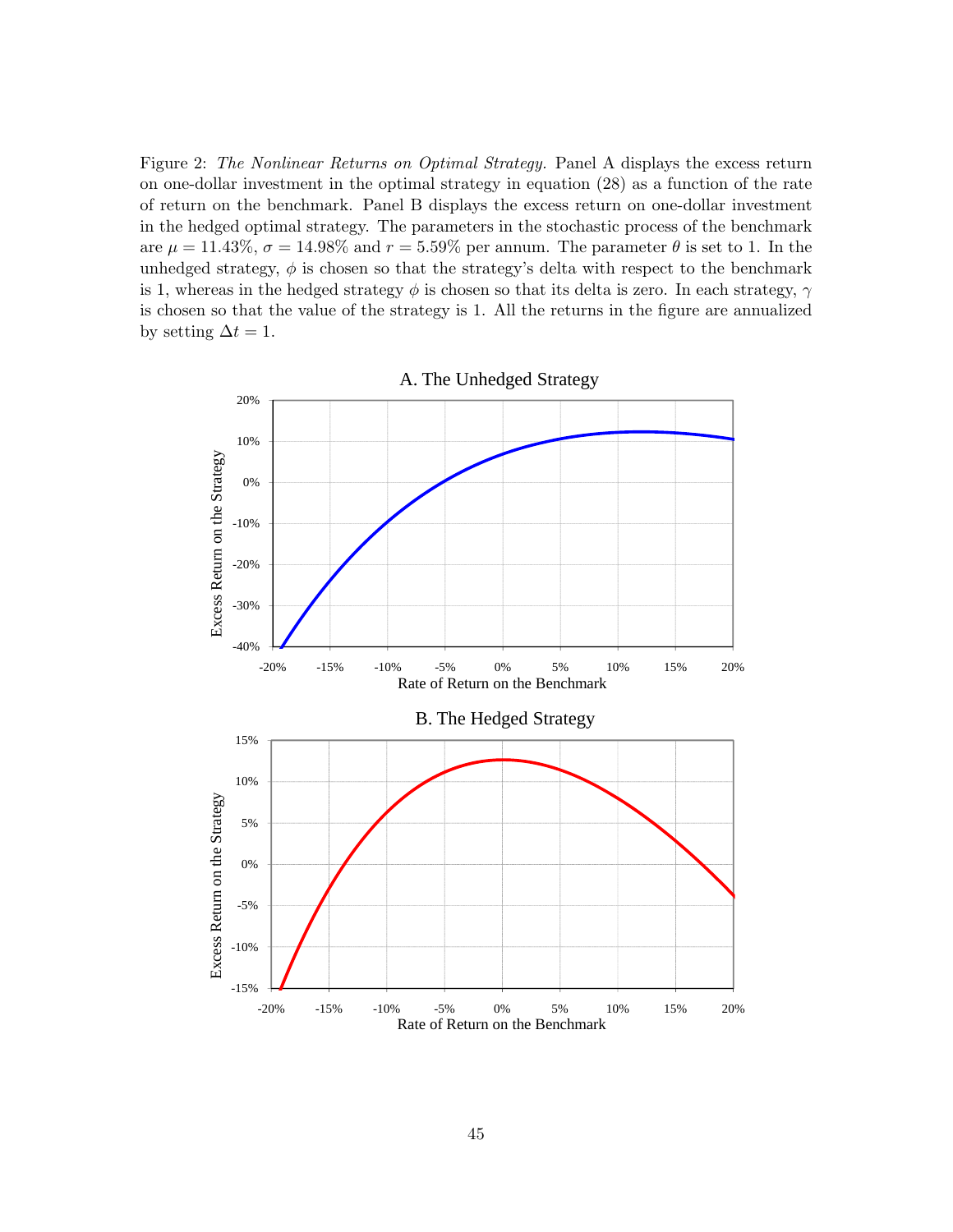Figure 3: Options Position which Maximizes the Appraisal Ratio. For one-dollar investment in the optimal strategy in equation (31), panel A displays the positions in the options of each  $1\%$  of moneyness k. Panel B displays the portfolio weight on the options of each  $1\%$  of moneyness k. The parameters in the stochastic process of the benchmark are  $\mu = 11.43\%,$  $\sigma = 14.98\%$  and  $r = 5.59\%$  per annum, same as those used in Figure 2.

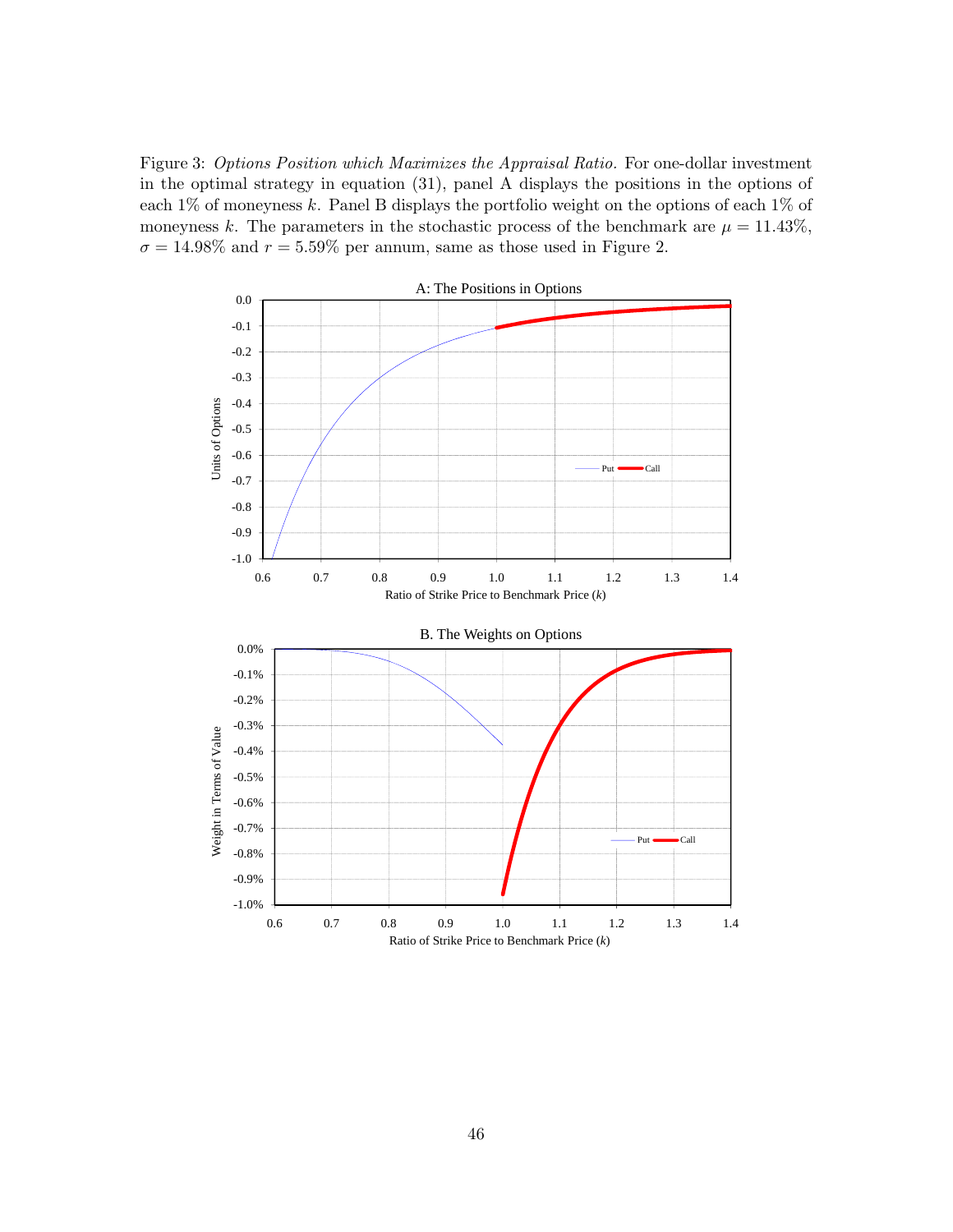Figure 4: Delta of the Options in the Optimal Strategy. Each of the curves from bottom to top is the number of shares in the underlying asset, as a function of the asset price itself, at one month, three months, six months and one year before expiration. Original asset price is normalized to 1.

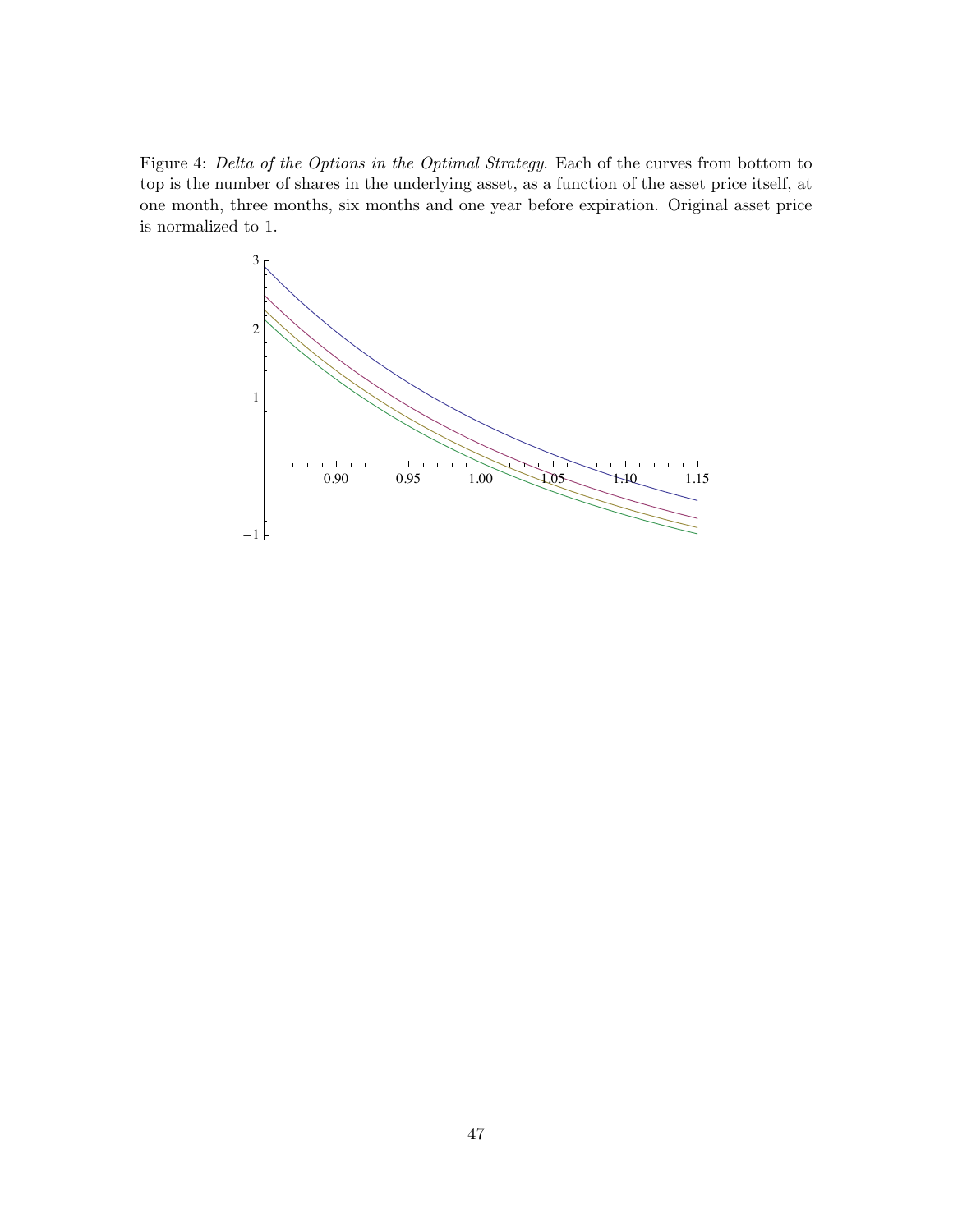Figure 5: Performance of Optimal Exposure-Switching Strategy. Each point represents the sample tracking error (x axis) and the sample alpha (y axis), of a portfolio which follows the strategy in Theorem 6 for 5 years of monthly returns. The points the x axis correspond to positive alpha, and the points above the solid line correspond to a statistically significant alpha. The parameters values are  $\mu = 10\%$ ,  $\sigma = 20\%$ ,  $\beta_{\min} = 0.5$ ,  $\beta_{\max} = 1.5$ , and  $T = 5$ .